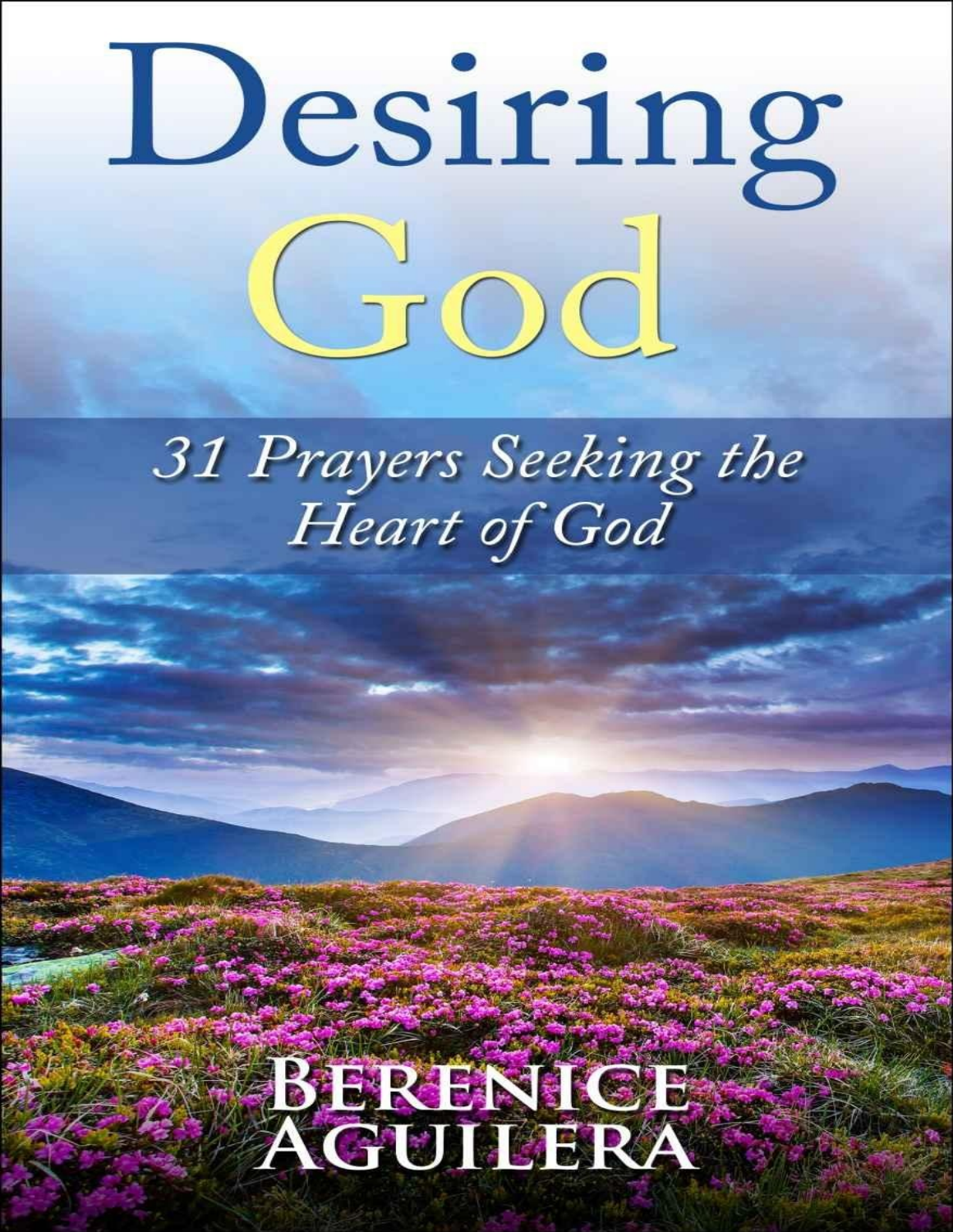[Introduction](#page-4-0) Psalm [119:1-8](#page-5-0) Psalm [119:33-36](#page-6-0) Psalm [63:1-8](#page-7-0) [Deuteronomy](#page-8-0) 6:5 [Deuteronomy](#page-9-0) 10:12-22 [Psalm](#page-10-0) 84 [Matthew](#page-11-0) 6:25-33 Matthew [24:24-27](#page-12-0) James 1:2-6 Psalm 127:1 [Matthew](#page-13-0) 8:5-10 Psalm 27:1 Mark [4:21-23](#page-14-0) [Philippians](#page-15-0) 2:12-16 Mark [14:66-72](#page-16-0) Luke [18:18-22](#page-17-0) [Matthew](#page-18-0) 6:9 [Matthew](#page-19-0) 6:10 John [8:37-50](#page-20-0) Luke [10:21-23](#page-21-0) 1 [Corinthians](#page-22-0) 2 1-16 [Psalm](#page-23-0) 145 [Romans](#page-24-0) 12:1-8 [Psalm](#page-25-0) 8:4,5 [Ephesians](#page-26-0) 1:15-23 [Ephesians](#page-27-0) 3:14-21 [Psalm](#page-28-0) 111 [Romans](#page-29-0) 5:9-10 Psalm [143:5-6](#page-30-0) [Exodus](#page-31-0) 15:11 [Hebrews](#page-32-0) 12:1-3 [Romans](#page-33-0) 12:2 [Psalm](#page-34-0) 1 [John](#page-35-0) 3:16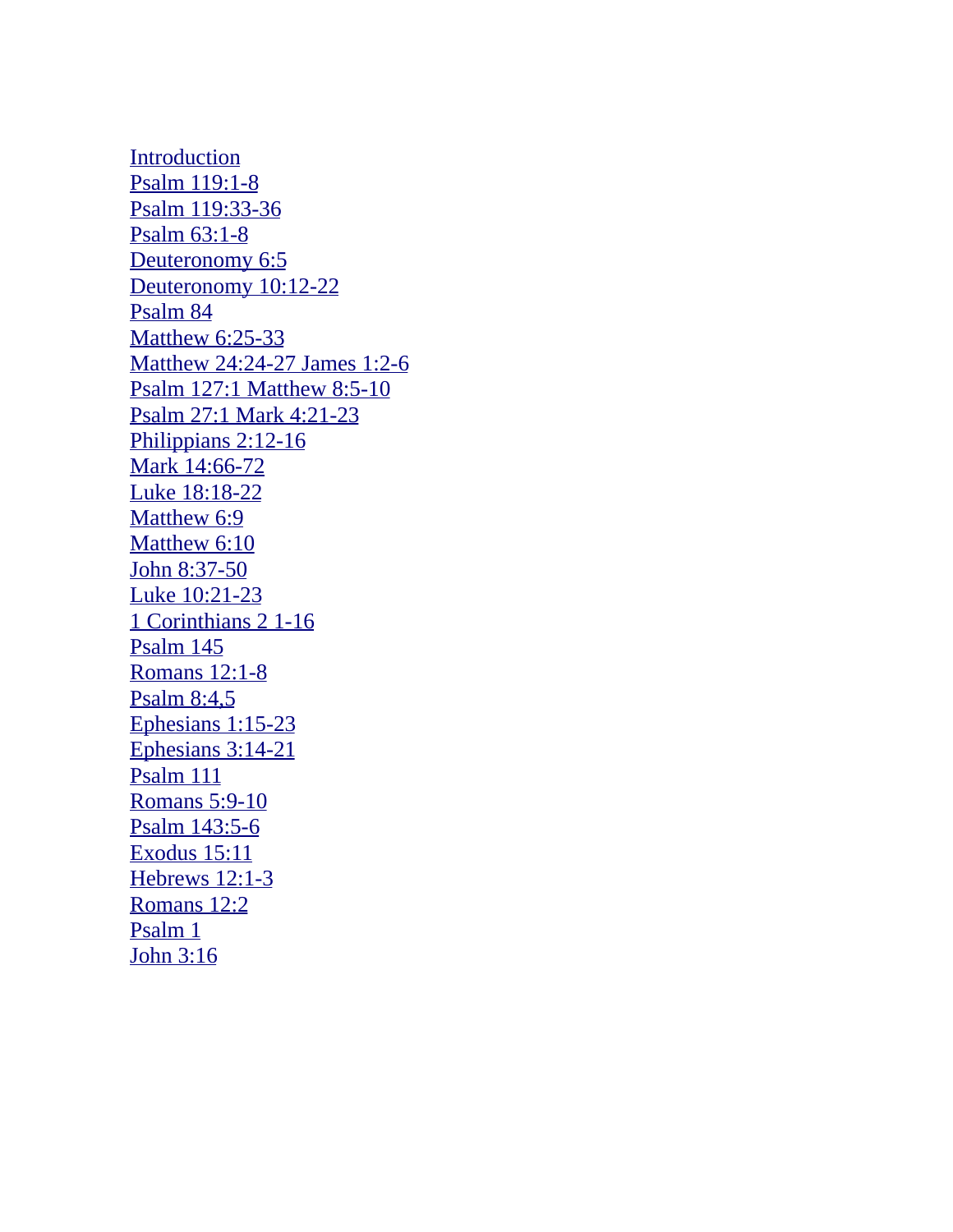**Desiring God (31 Prayers Seeking the Heart of God) by Berenice Aguilera**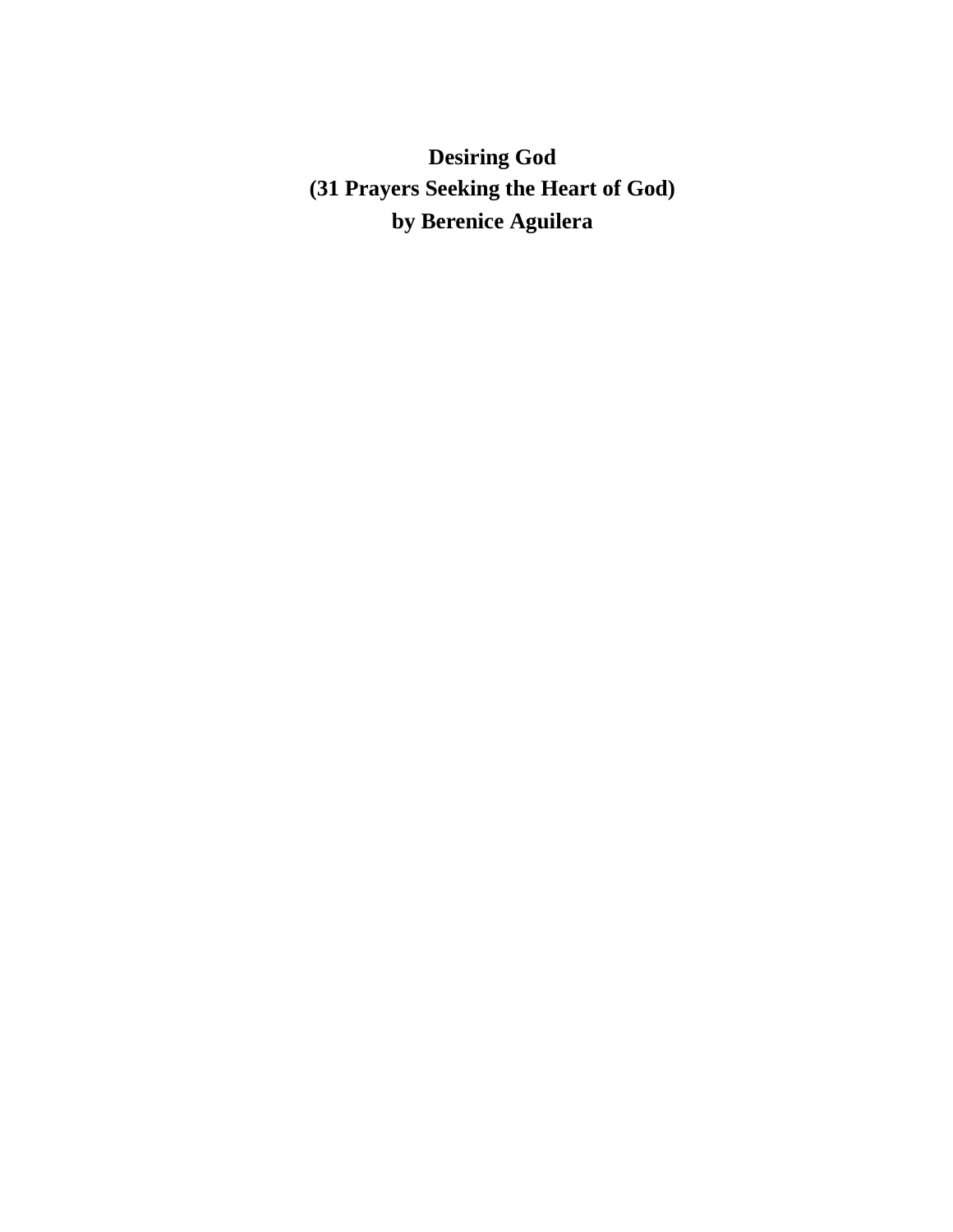## **Copyright**

#### © 2013 by Berenice Aguilera

All rights reserved. No part of this publication may be reproduced, stored in a retrieval system, or transmitted by any means – electronic, mechanical, photographic (photocopying), recording, or otherwise – without prior permission in writing from the author. Scripture quotations are from The Holy Bible, English Standard Version® (ESV®), copyright © 2001 by Crossway, a publishing ministry of Good News Publishers. Used by permission. All rights reserved.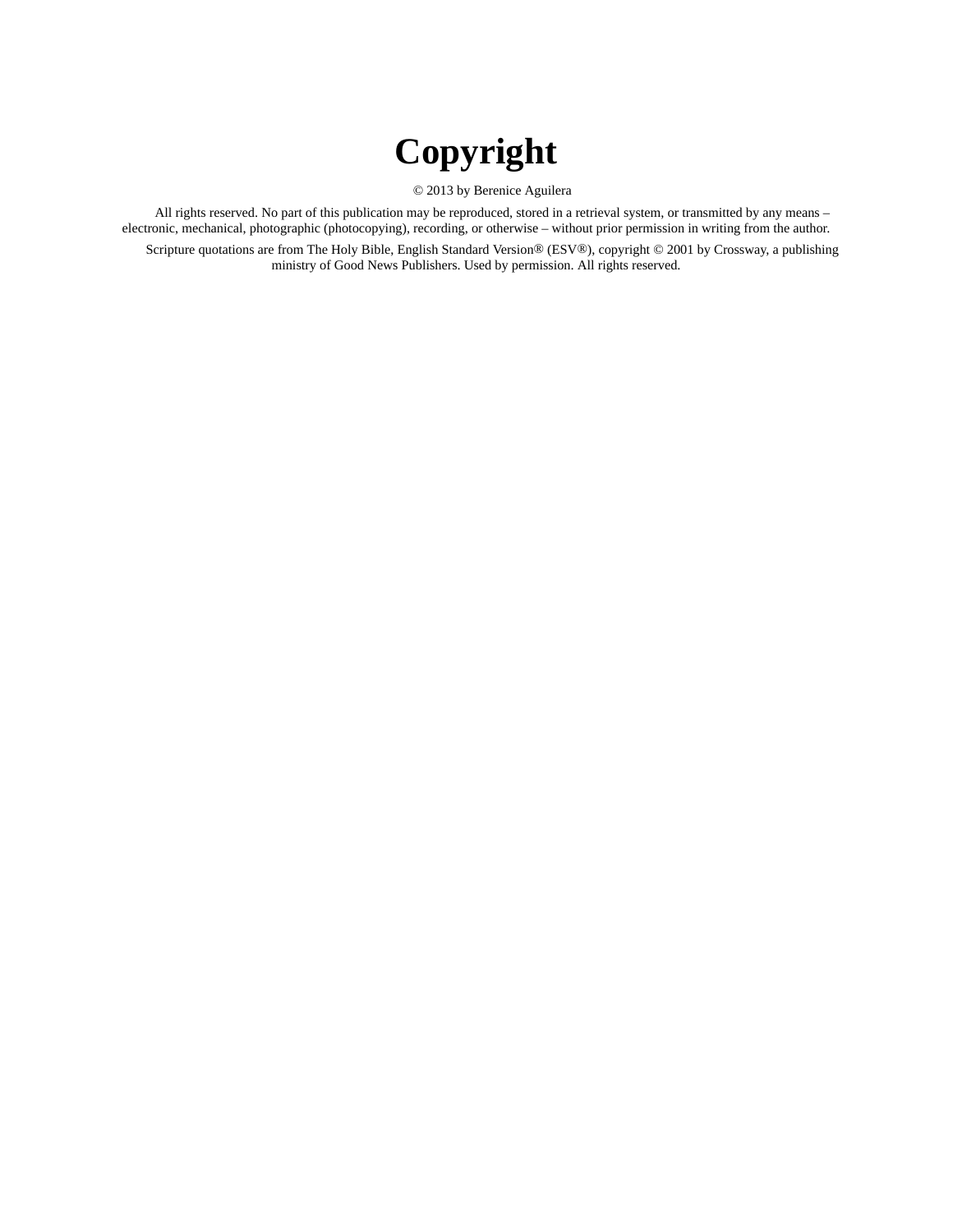## <span id="page-4-0"></span>*Introduction*

If you want to know God, there is only one way. Read your Bible and talk to Him.

He has made himself known to us through his Word.

His Word to us is as the burning bush was to Moses, as the pillar of fire was to the Israelites and as the Ark was to Noah.

It is how God speaks to us, how he guides us and how he saves us.

It is my experience that many of us find it difficult to talk to God. We thank God for the day ahead, ask him to bless our family, help us in our work and..... we fizzle out quickly and desperately wish we could say more but don't really know what.

The intent of this book is to help with just that. Each prayer has a bible reading with it. Read this first and then begin to pray. Please, please, please don't use these prayers in a ritualistic way. These are not magical words to get God to listen to you, they are intended as an encouragement to your own prayer life. Don't rush through them. Pray a paragraph and see if you have anything else to add in your own words.

Prayer is where you build a relationship with God and as you pray, the Holy Spirit will work in your heart and give you your own words to say or ideas of things you need to pray for.

This book of prayers focusses on drawing close to God. It is born out of my own desire to know God more.

<span id="page-4-1"></span>What you won't find are smooth, elegant, poetical prayers (I am not a smooth, elegant, poetical person). I am just an average housewife, with a loving husband and family to look after. But my heart is to desire God above everything. My desire is to serve Him in any way that I can. My prayer is that I might follow him wherever He leads, that I might know Him more each day and bring Him glory all the days of my life.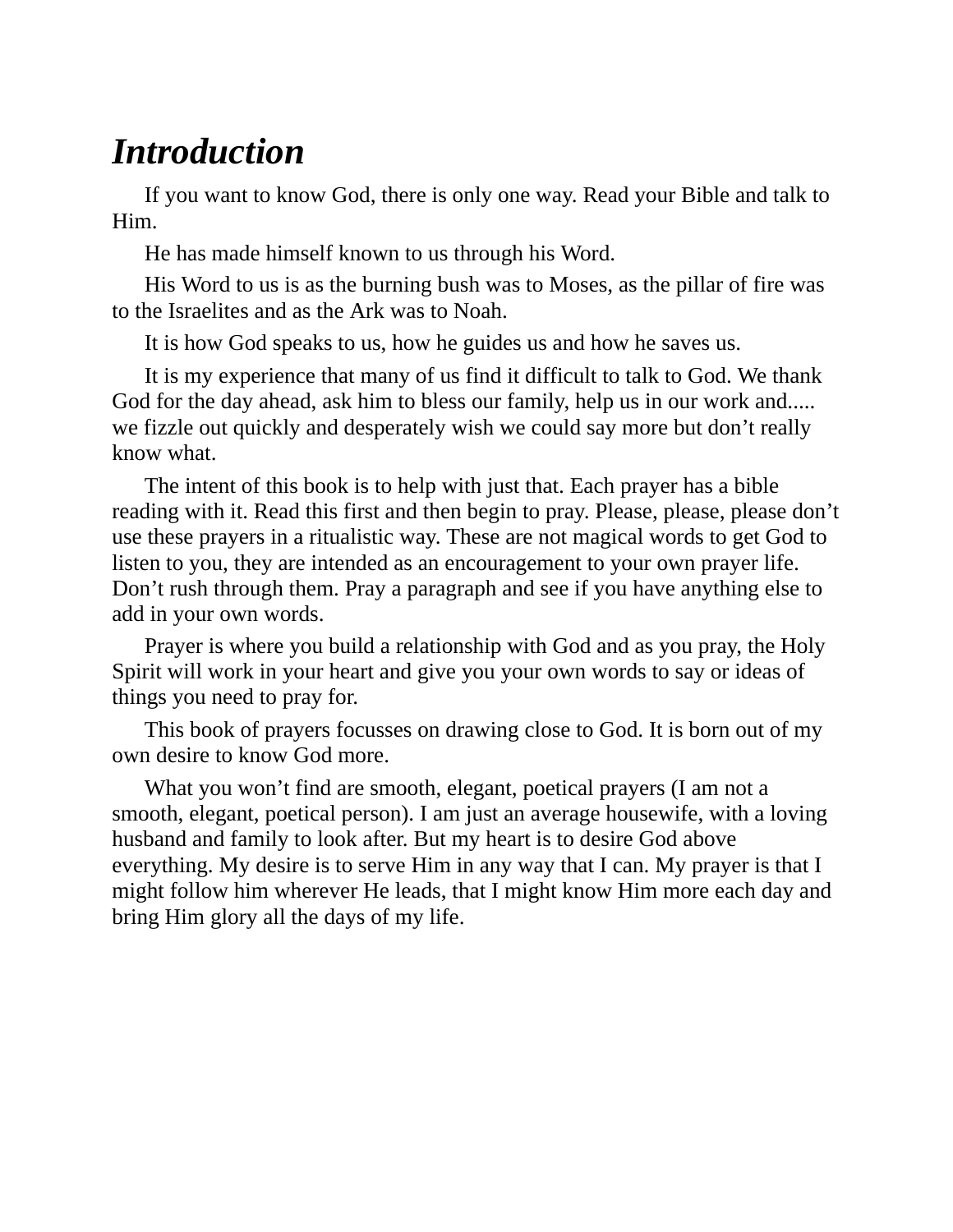## <span id="page-5-0"></span>*[\[1\]P](#page-37-0)salm 119:1-8*

Father, the desire of my heart is to love you and to know you more. I want to walk according to your law and I want to seek you with all of my heart. Lord God I find it so hard sometimes to just sit down and read your Word. I feel as if I am stagnating and I don't want that. I just don't feel that I'm growing in you.

I want the things that I read in your Word to be true in my life. As I read about men and women of faith Father, that is how I want my life to be. I want to walk according to your word. I want to be rich in the knowledge of you.

I know that this desire for you can only come from you. I can't manufacture it with my own strength. So Father in the name of Jesus, I ask you to fill my heart with your Spirit. To fill my heart with the knowledge of you. Lord I want more of you.

I pray in this time ahead, that I will grow in knowing you Lord. I pray that my desire will be for you. I pray that as I go through today that I will bless those that I meet. That I will bring a sense of your presence into their lives.

Help me to have an obedient heart in everything, whether it be in my speech or in my action or in my thoughts. And I pray Lord that you'll make me aware when I'm grieving you. Sometimes I just go forward without even thinking or even realising I am doing wrong. Forgive me for the times when I have done this.

<span id="page-5-1"></span>I pray in Jesus name that you will guide me today, that you will fill me with your Spirit and that I will know you more in Jesus name I pray, Amen.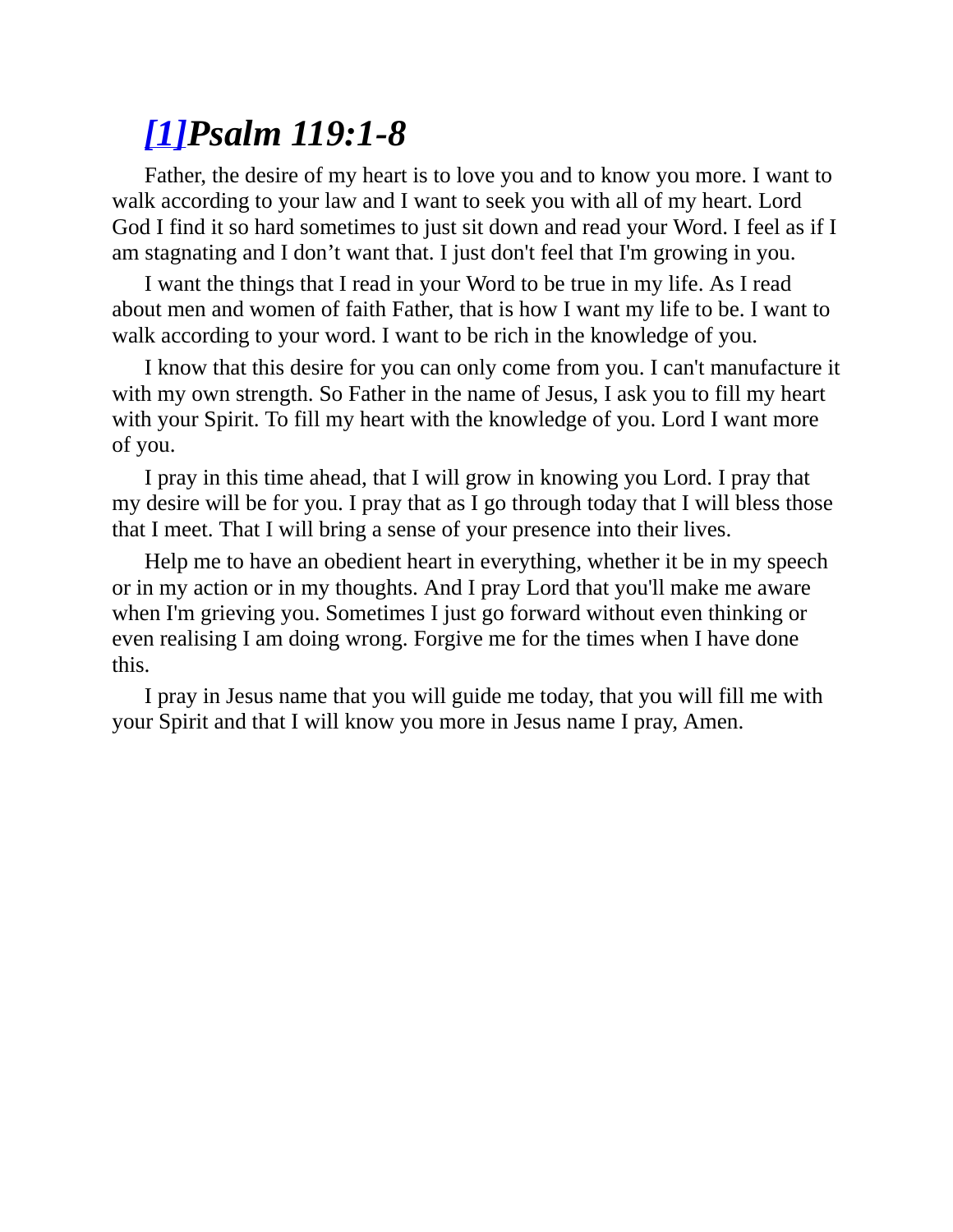## <span id="page-6-0"></span>*[\[2\]P](#page-37-1)salm 119:33-36*

I love you Lord. Thank you for this new day. Thank you for revealing yourself to me so that I might come to know you. Thank you that you have saved me.

I pray that you will work in my heart that I may love your ways. I pray that my heart will only desire to do your will and that nothing I do might be done for selfish gain.

I pray that you will forgive me the times I have spoken without thought, for the times when I have ignored you and gone my own way. This is not what I want, and not how I wish to live.

I desire above all things that my eyes would be firmly fixed on you. I pray that you will continue to turn my heart towards you. I pray that you will cause my heart to crave your presence. I want more of you in my life Lord.

Direct me in your paths for I know that the times I have been obedient to you have been the times where I find delight in you. O God, turn my eyes away from worthless things, preserve my life according to your word.

Change my heart O Lord. If I am blind, give me sight. If I am deaf, give me hearing. I want to see and hear you.

I pray that I will love your word more and more each day. Please give me understanding in both my mind and in my heart. Draw me to you. Increase my faith, that I might believe.

<span id="page-6-1"></span>I commit this day into your hands. Do with me as you will. Let my speech be seasoned with your grace, and let my heart be full of your love for those around me. I pray this in Jesus Name, Amen.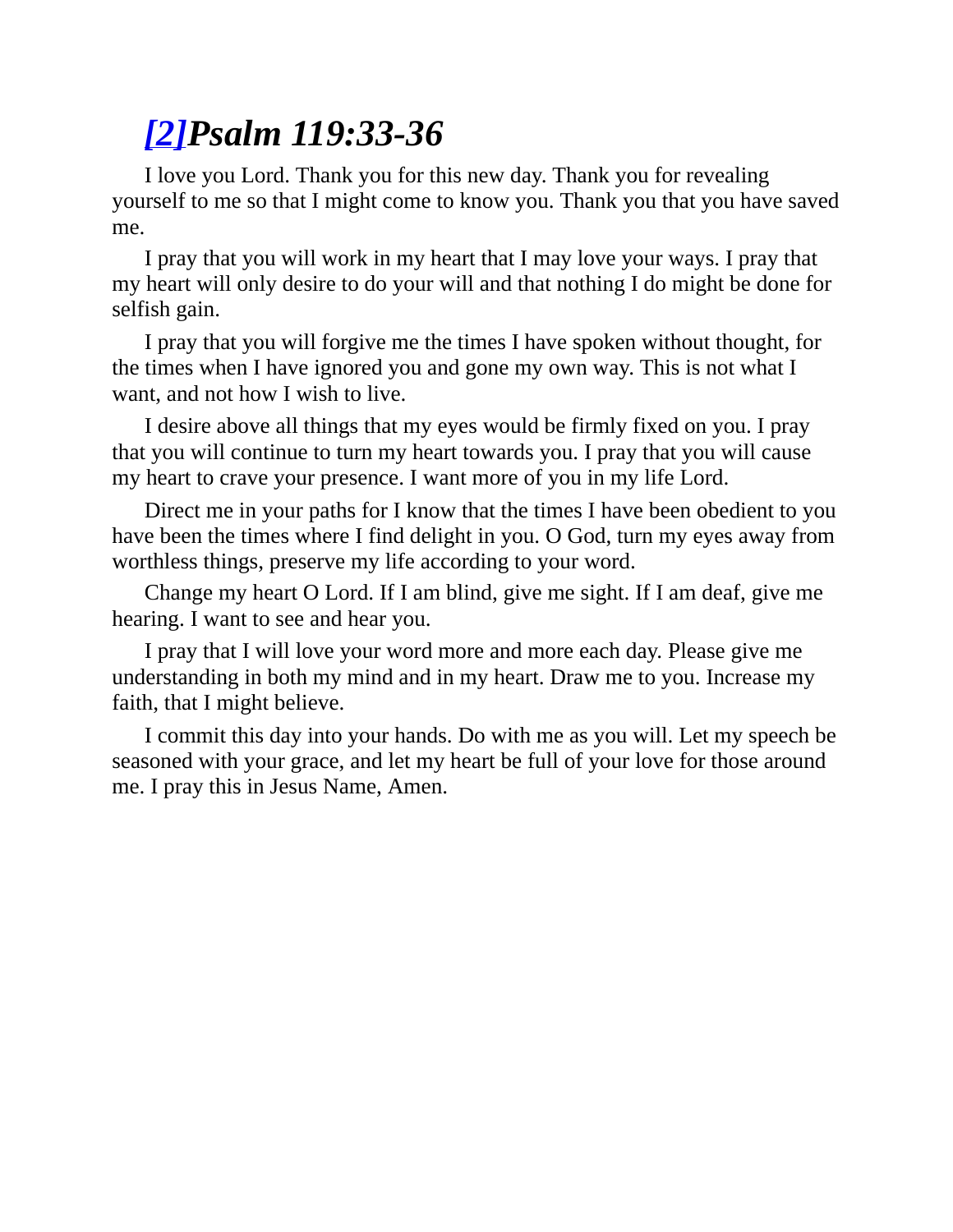## <span id="page-7-0"></span>*[\[3\]P](#page-37-2)salm 63:1-8*

Thank you Lord for this new day. Thank you that I am never alone, that you are always with me. O God, you are my Lord and my God, and I will seek you with all of my heart. My soul thirsts for you. I need you Father as a starving man needs food, as a man dying of thirst needs water.

Father, I have caught glimpses of you, glimpses of your power, glimpses of your glory, but it is not enough. I want to know you more. I want to see more of your power at work in my life. I want to see more of your glory at work in my life.

Thank you for your presence Lord, for your love is greater than anything I've ever known.

Father, I want to learn how to seek you with my whole heart and with all of my soul. God I want to see you. I want to see your strength at work in my life. I want to seek your face always.

You say in your word that anyone who asks, receives, and he who seeks will find, and to him who knocks the door will be opened. I am asking you to show me more of you. I am asking you to give me more understanding of your word. I am asking you to guide me into more truth,

Lord, I ask that you will reveal more of yourself to me. I pray that you will fill me with your Holy Spirit. I pray that I will see more of you. Today I want to trust in you. Whatever decisions I need to make, whatever challenges I face, I want to trust you and I want to remember to bring them before you.

I want to walk in your wisdom. I pray that I will never deny you. I pray that should I be given an opportunity to tell others about you that I will not fear. I pray for courage and boldness to talk about you and your kingdom coming into my life. I pray that you will give me courage and boldness to speak about what you have done for me, Lord. I pray that you will give me the right words to say to those around me and that the words that I read in the Bible will come to mind and I'll be able to speak out and explain them to other people.

I ask Lord as you reveal yourself to me, that you will use me in your service. I pray Lord for purity of heart. I pray today I will walk in your paths and that I will honour you in everything I say and in everything I do in Jesus name, Amen.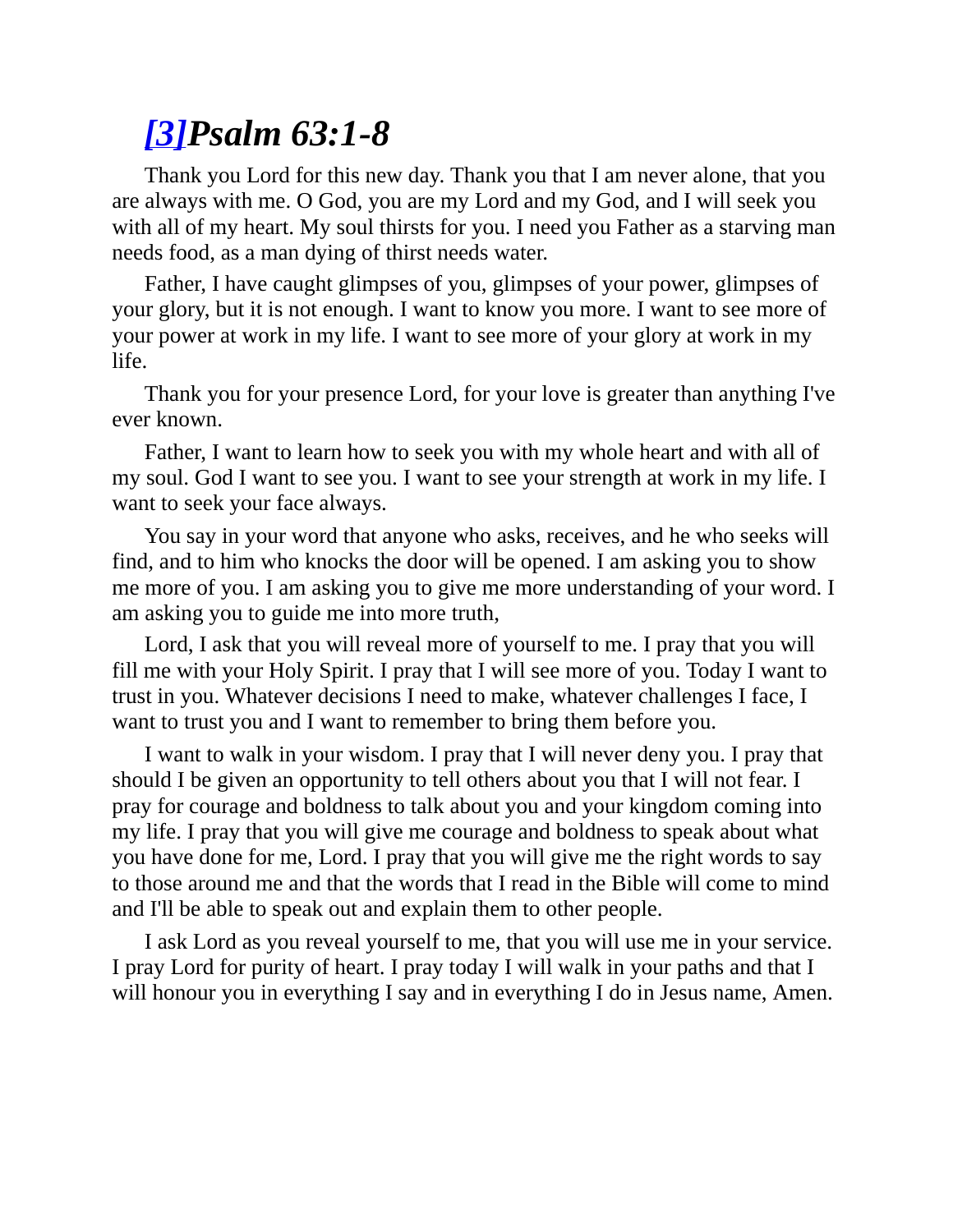## <span id="page-8-0"></span>*[\[4\]D](#page-37-3)euteronomy 6:5*

Lord, once I was dead in sin, but you came and had mercy on me. You opened my heart and I understood your love for me. I understood that you made a way for me to come to you, that you took my sin, nailed it to the cross in Jesus and wiped away my guilt forever.

Yet for all of this, I understand what you have done in such a shallow way. I think of your mercy yet my heart is barely moved. I understand that my sins have been removed from me yet I am not truly bothered. I hate this shallowness of mine. I want a deeper understanding of what you have done for me. I read your word but I want it to impact me through and through, not just be as water off a ducks back.

I want to love you with all of my heart, and with all of my soul and with all of my strength. That is what I truly want. I know that any understanding that I have is because you have given it to me. I know that my heart, soul and strength are in your hands. O God I want more. Help me to care more. Cause my heart to be desperate for you. Give me a hunger for your word and a passion for your presence.

<span id="page-8-1"></span>I don't truly understand what I have been saved from, as I know that if I did, I would be desperate to tell others about you. I know that if I truly understood the cost of my salvation, I would love the lost. And I don't. I want to, but I am not moved by their destiny of hell. O God, soften my heart, give me a heart that loves the lost, give me understanding of what you have done for me. In Jesus Name, Amen.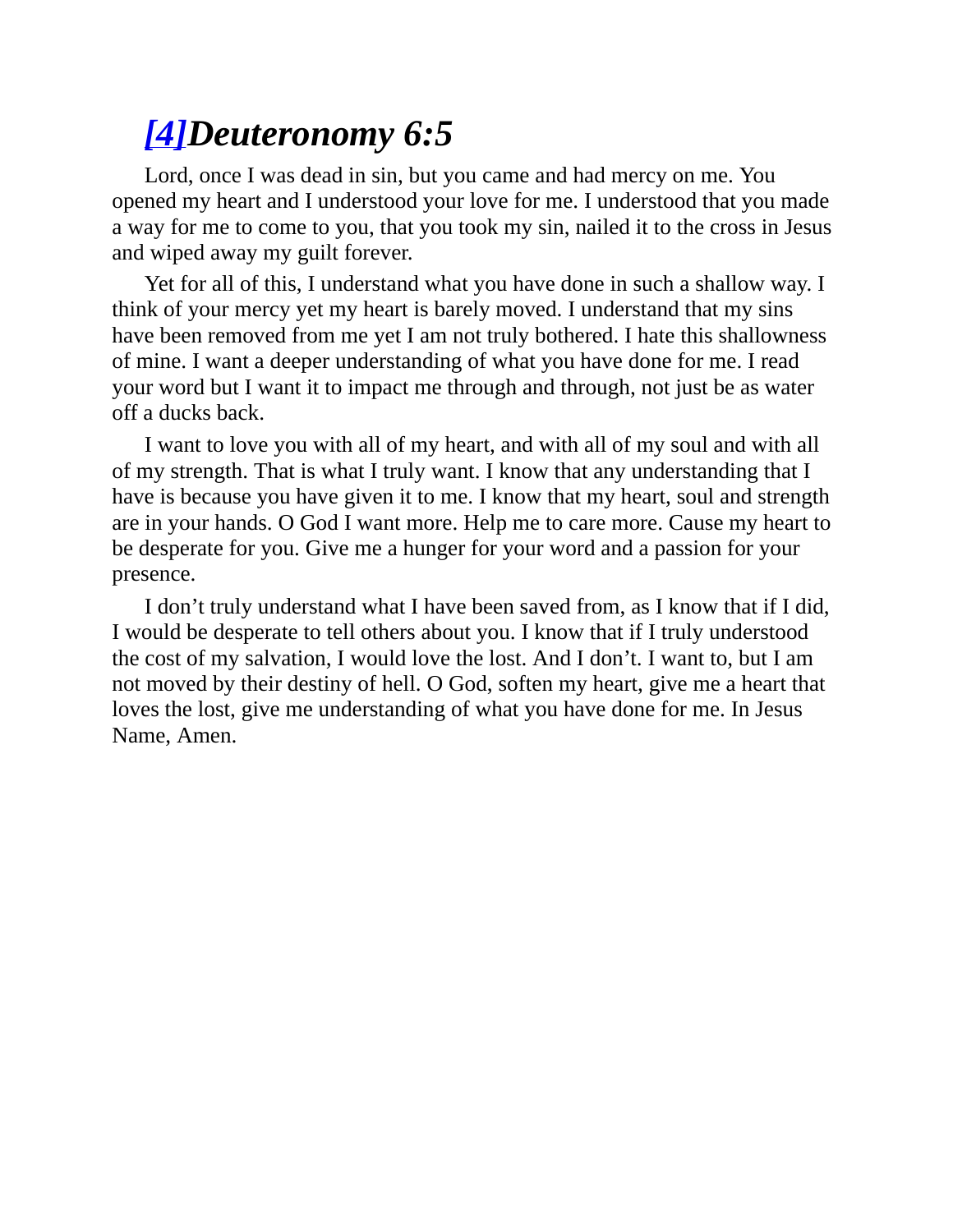## <span id="page-9-0"></span>*[\[5\]D](#page-37-4)euteronomy 10:12-22*

Father, by your Word you created the heavens and the earth. By your Word you sustain the universe. And by your Word you give me life. Thank you for your great and wonderful gift to me.

I pray that my life will bring you the glory you deserve. I pray that I will be a blessing to those around me, and that the richness of your mercy will be manifest towards them.

O God, I hunger after you, I thirst after you. My desire above everything is to serve you with all of my heart and soul and to walk in your ways, even as the saints of old did.

I pray that you will reveal to me anything in my life that is hindering my drawing closer to you. I don't want it in my life. If there is anything I am hanging on to, anything I am blind to, please show me that I might repent and turn away. I want nothing in my life that will cause you dishonour.

Lord you defend the cause of the fatherless and the widow. When you walked this earth you healed every person that came to you. You spoke wisdom where there was foolishness and unmasked the hypocrite. You showed love to everyone wherever you went. In you is all truth, and I want my life to reflect your truth. I want my life to be a reflection of your love for mankind.

<span id="page-9-1"></span>As I read your Word, fill me with your Holy Spirit. Cause my understanding to be enlightened that I might know you more. Turn my heart from my own desires and guide me in your ways. In Jesus name I pray, Amen.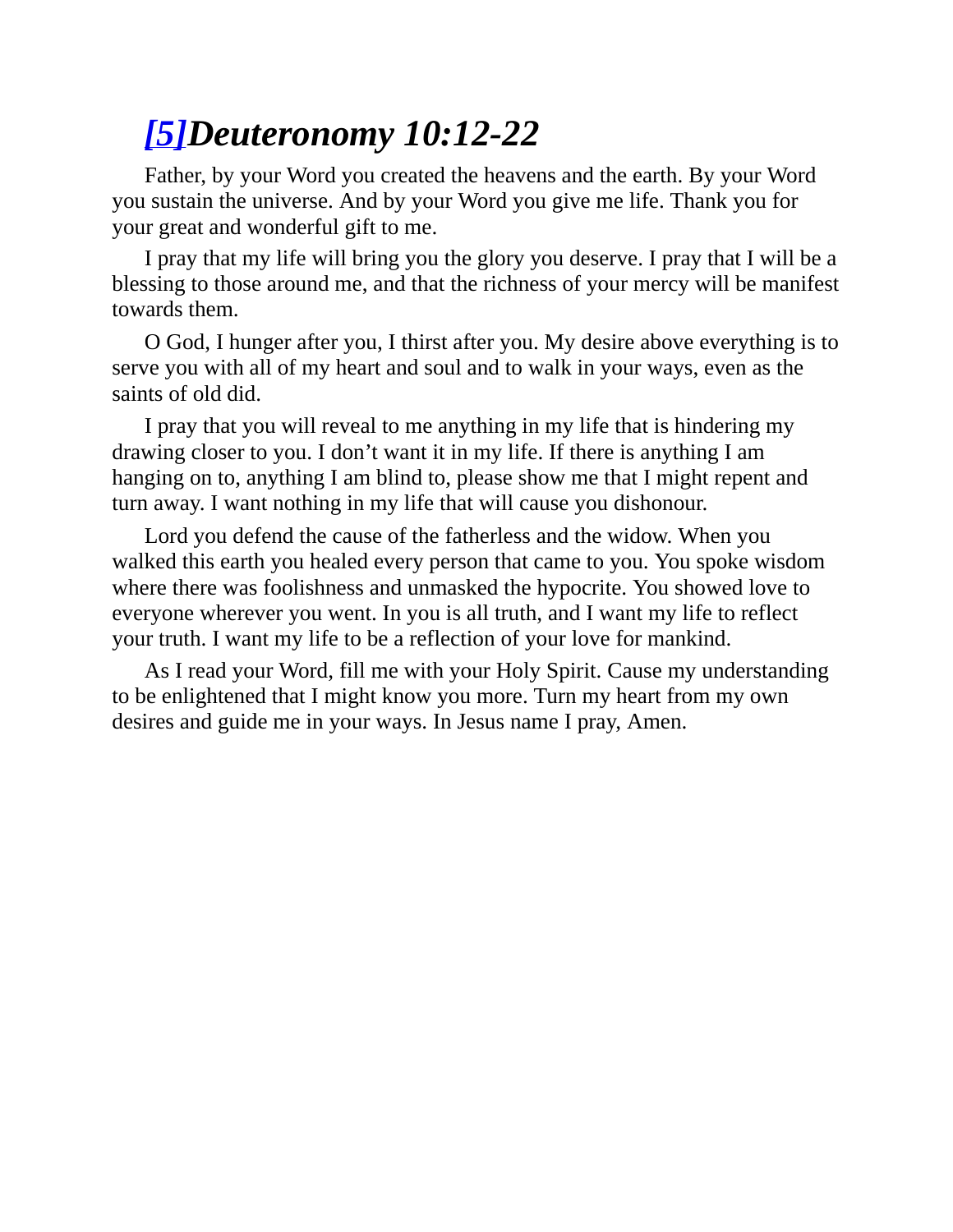## <span id="page-10-0"></span>*[\[6\]P](#page-38-0)salm 84*

Lord God, you are my home. You are where I always want to be. This Psalm talks about the Psalmist yearning, even fainting for your courts, his heart and flesh crying out to you. God this is how I want my relationship with you to be. I want this yearning and longing for you. I can't make myself feel like this. I don't want an emotion, I want this to be real in me, not some kind of manufactured feeling.

O God, as I go about my work today, I pray that I will find strength in you. I pray that you will give me strength to control my tongue, and be wise in my speech. I pray that you will give me strength in my thought life, so that I might dwell only on good things. I pray that you will give me strength to believe that you are able to help me when all seems to go against me. Help me Lord in my times of unbelief. Help me to grow in faith. Help me to trust in you.

I know that it is true that 'better is one day in your courts than a thousand elsewhere.' Well, I pray that the influence of the world around me will grow less and less, and that my contentment will come from my relationship with you.

<span id="page-10-1"></span>Lord you are light in my life, you guide my way. You protect me from the enemy and his plans to destroy. Thank you for all the good things in my life, I *will* trust in you in Jesus Name, Amen.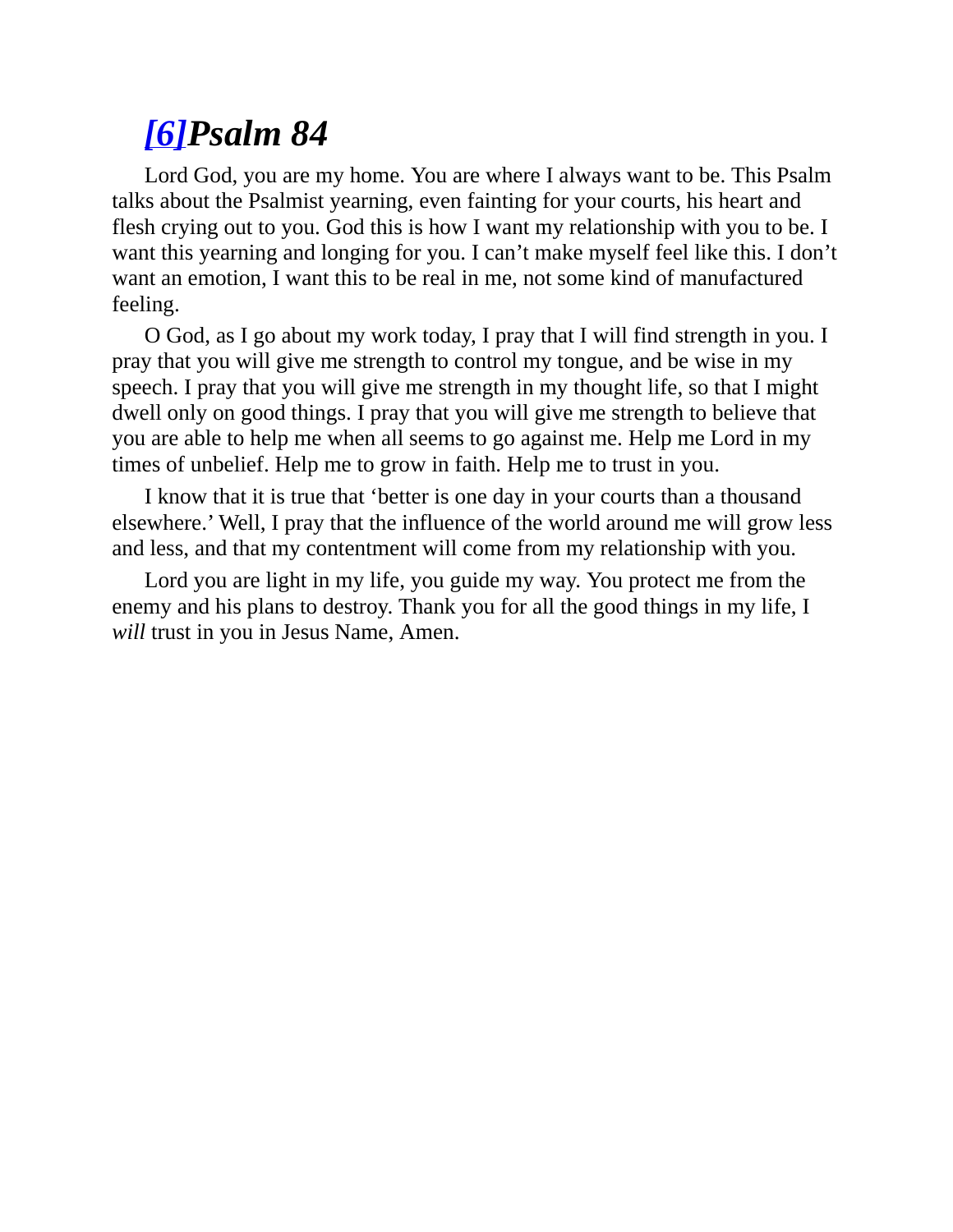## <span id="page-11-0"></span>*[\[7\]M](#page-39-0)atthew 6:25-33*

Lord God, I commit this day into your hands. I commit my needs into your hands. You have promised to provide for me. You have promised to feed and clothe me and I ask that you grant me faith to trust you. I know that by worrying over anything is not trusting you. But so often I find myself worrying and completely forgetting to bring my thoughts to you and to trust you. I pray that should I worry about anything today, that you will bring to my mind my need to give this into your hands. I know that you are trustworthy, and I know that you above all are able to help me in all my needs.

O God, teach me how to seek your kingdom first. Teach me about your righteousness. Change my heart to live for you and not for the things of this world. Change my heart so that I care about the way that I live enough to make changes. Lord, I want to truly trust you, I want to be able to let go of things that hold me back.

I pray Lord that my testimony will be one of living by faith in you. I want to be able to tell others how you have provided for me. I want to tell others instances of how you have worked in my life. I read about these in the Bible Lord, and I read them in testimony books, and I know that sharing these things with those around can build up people's faith.

I pray that as I walk with you today, that you will make me aware of times and instances that I need to trust you, and also where I need to be asking for your help.

<span id="page-11-1"></span>Lord, I commit my worries into your hands. I commit my worries about tomorrow and the future into your hands. All I have is today. And I want this day to be one where I trust in you. I pray Lord that you will continue to open up my heart, and continue to make me more aware of you. I pray that my faith in you will grow and that my testimony will bring honour to you in Jesus name, Amen.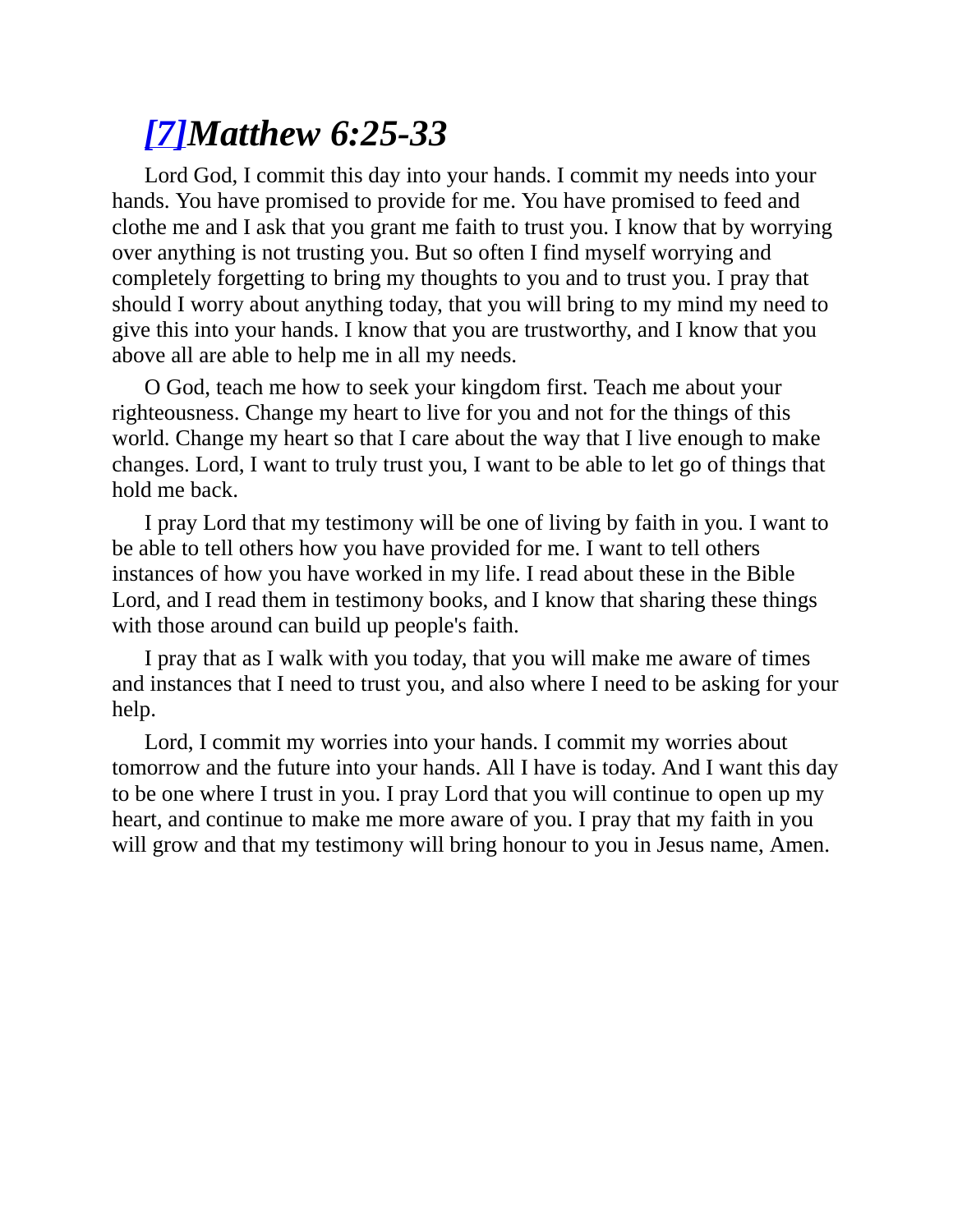## <span id="page-12-0"></span>*[\[8\]M](#page-39-1)atthew 24:24-27 James 1:2-6*

Father. I pray that my life will be one of putting your words into practice. I want to build my life on a firm foundation and I know that it comes from your word. I want to be like the wise man who built his house on the rock. I know that if I build my life on you, trouble can come and you will always be with me. *You* are my foundation. I know that I am not alone. Father, I pray that you will make me aware of times when I behave in a foolish manner. Make me aware when I am not believing and trusting you. I want no part of this in my life.

Teach me how to build my life on you. I know Lord that you will allow trials in our lives to strengthen our faith. I know my faith needs to be tested in order to develop perseverance. Your word speaks about perseverance finishing its work so that we may be made mature and complete not lacking anything. I pray for perseverance in my life. I pray that I will not keep giving up every time there is a little difficulty. I pray God for this maturity to grow in my life so that I won't fall away because of difficulties or hardships. Lord I want to be walking with you to the last breath in my body.

<span id="page-12-1"></span>Lord you give generously to all that ask of you and I pray Lord for wisdom to be present in my life. I ask you for a believing heart and that you will forgive the times I have not believed, and have not wanted to step out and trust you. I don't want to be like the man who doubts it is is blown and tossed by the winds. Lord that person has no foundation and I really, really want my foundation to be strong and deep so that when I do go through times of trial I won't be swayed. I ask this in Jesus Name, Amen.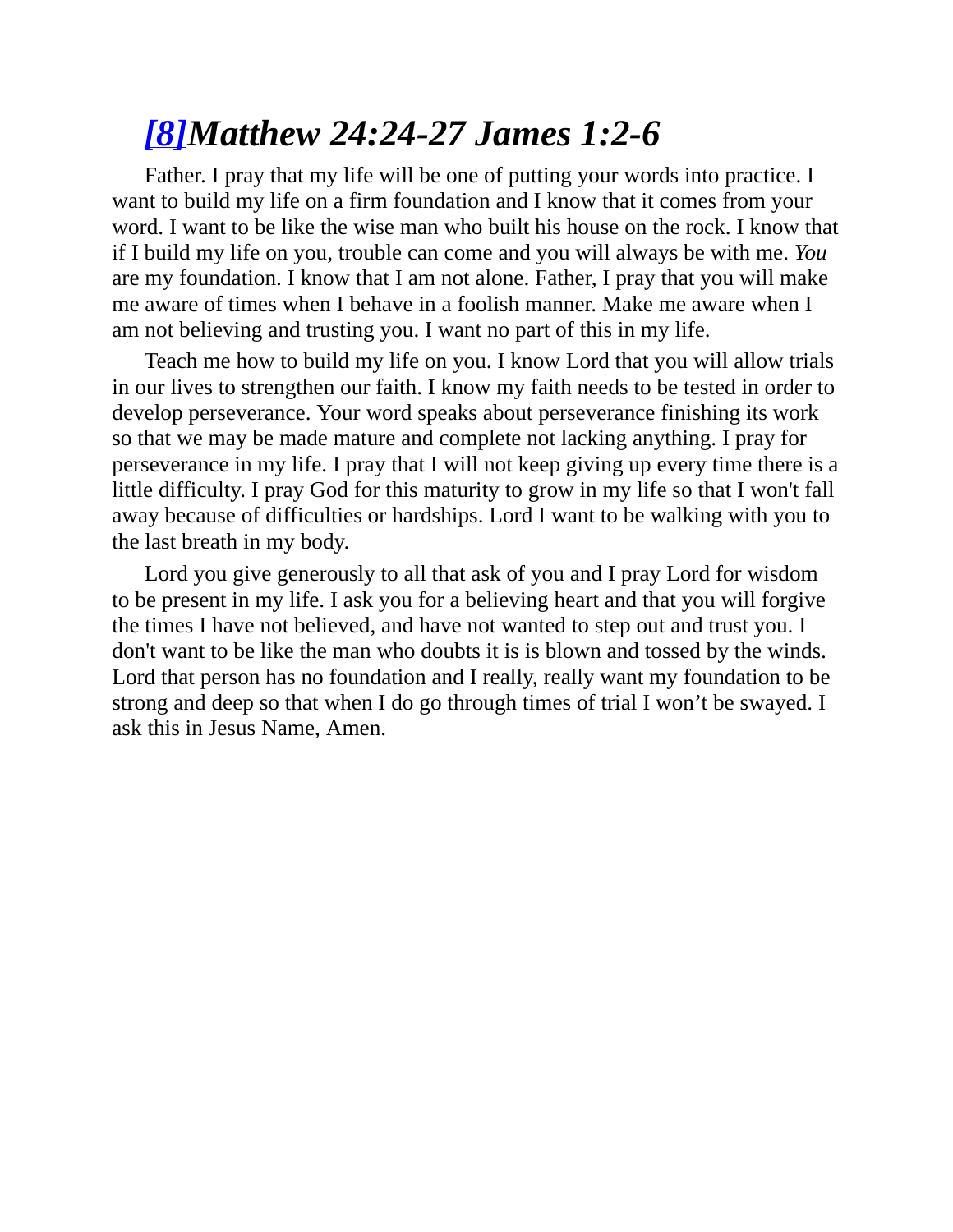## <span id="page-13-0"></span>*[\[9\]P](#page-40-0)salm 127:1 Matthew 8:5-10*

Unless the Lord builds the house, its builders labour in vain. I know this truth Lord and as I read the Bible I want you to build your Word, your strength and your love in my life. Fill me with faith to believe your word.

I pray you will increase in me desire for you. I love you so much Lord and yet I know that I understand so little. I pray for times of quiet where I may just think on you. That I might meditate on your precepts, that I might learn more of you. I don't what knowledge *about* you, I want to know *you*.

As I look at this incident with the Centurion asking for his servant's healing, I see how he believed in you. I know that you are the giver of faith, and I know that his ability to believe came first from you. I pray that you will give me this faith.

I pray that you will guide me and show me when I need to step out and act in faith. My life seems to be filled with just the ordinary and mundane. Make me aware when I need to trust in you and not in my own strength.

I see in the Centurion such humility and a willingness to take direction and am aware that I give in so often to pride. So often I want my own way and rebel against going out of my way for others.

<span id="page-13-1"></span>I pray that you will build commitment to your church into my life. I pray that my life will be full of service to my brothers and sisters in your family. I pray that you will give me gifts to use in your service, in Jesus Name I pray, Amen.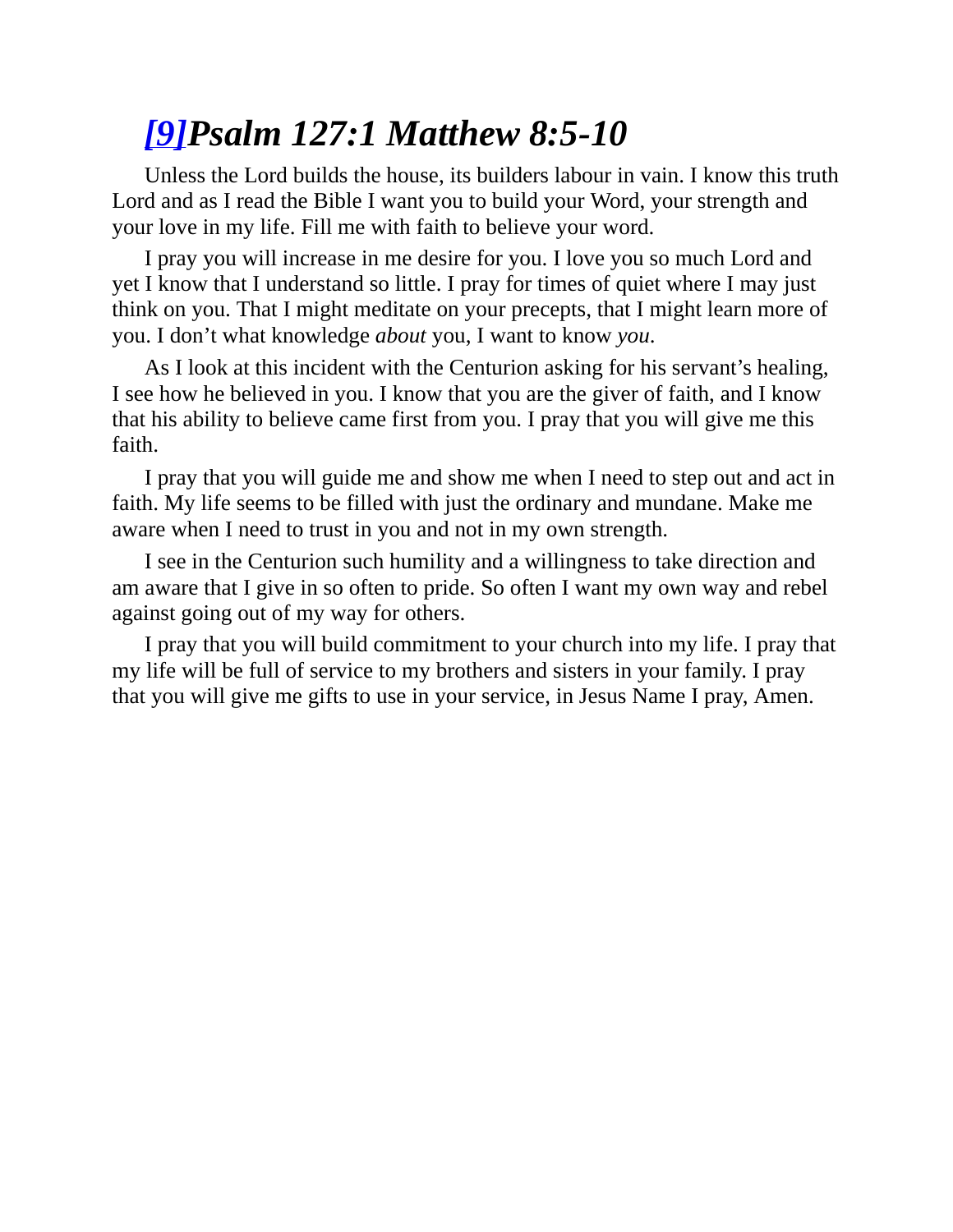## <span id="page-14-0"></span>*[\[10\]](#page-40-1)Psalm 27:1 Mark 4:21-23*

Lord, you are my light and my salvation, whom shall I fear? You are the stronghold of my life, of whom shall I be afraid?

I thank you for today. Thank you for giving me breath in my body, thank you for all the good things you have given me in my life. Thank you for providing me with food to eat and clothes to cover my body.

You have called me to be as a light on a lamp-stand. Your goodness and your mercy and loving-kindness were meant to be proclaimed to the world, not kept shut up and hidden. Forgive me for those times I have failed to take opportunity to share about you. Forgive me for the times when I have turned away whether it be from shyness or embarrassment, or lack of time or care.

You came and you saved me, and your desire is to save others around me. Give me grace and wisdom to take those opportunities. Give me the words to say. Teach me your salvation so that I might communicate it to others.

Draw me close to you Father. I want to tell others about what you have done for me, but so often feel confused and mixed up when I am about to speak. Give me clarity of mind, give me crystal clear understanding of what it is that you have done for mankind. Give me the ability to speak convincingly and fill me with your Holy Spirit so that what I speak will impact the lives of those around me.

<span id="page-14-1"></span>I pray that I will walk in your paths today and that I will be obedient to your will. I pray that your truth and love will shine through me to touch other people's lives. May your kingdom come into the lives of those around me. May you be glorified and your name lifted up in my life in Jesus Name, Amen.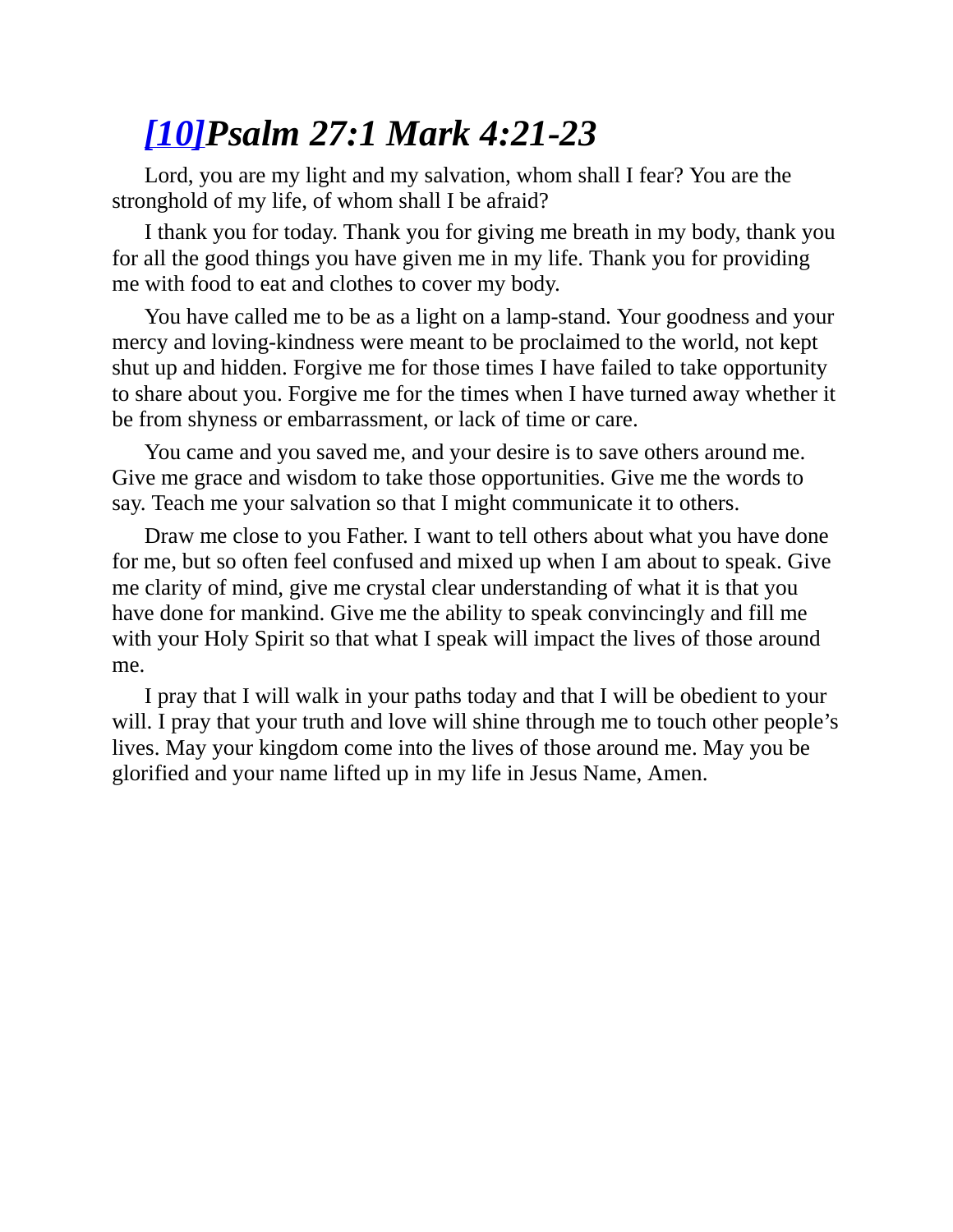## <span id="page-15-0"></span>*[\[11\]](#page-40-2)Philippians 2:12-16*

Lord God, I commit this day into your hands. I pray that you will be honoured and glorified in my life. You created all things and by your power all things are held together. When I look up I see such beauty, and when I look down I see such intricacy of design and order that my heart fills with worship. You created me to love and serve you.

I pray that my life might be characterised by obedience. So often I end up allowing my mouth to speak before I think of what I am saying. Help me Father to have control over my tongue. Help me to think before I speak. Make me aware when I need to keep silent and then help me to *be* silent. I want to be more like you. Full of wisdom and loving-kindness to those around me. I want people to see a testimony to you in my life. I long to hear the words 'Well done, good and faithful servant.'

It is you who gives me the will and ability to act according to your purposes. I pray that that you will make me sensitive to your Holy Spirit. Help me to be aware when you are trying to tell me something.

Forgive me for the times when I have complained about doing something. Help me to seize those moments and turn them round and learn self control. Help me to be disciplined in my life.

<span id="page-15-1"></span>I pray that my life will be one that holds out the Word of Life to those around me. Use me Father that I might tell others about you. Bring people across my path and give me the words to say to them to tell them about you. I pray all this in Jesus Name, Amen.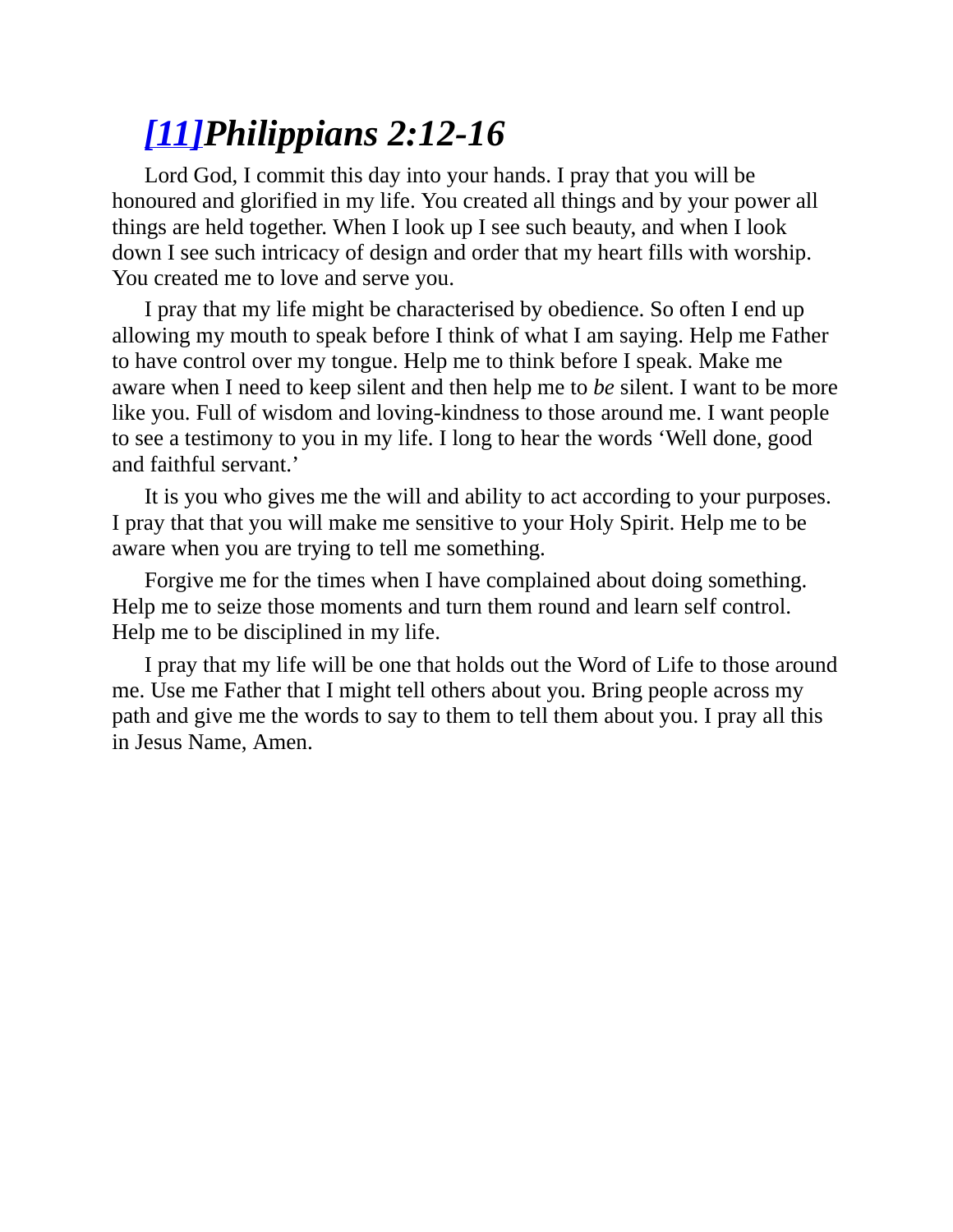## <span id="page-16-0"></span>*[\[12\]](#page-40-3)Mark 14:66-72*

Lord, your works are faithful and just and your word is trustworthy. I pray that you will continue to open my eyes to your faithfulness. O God make me *aware* of your faithfulness. I feel sometimes that I go around with blinkers on my eyes, only being able to see a narrow view. Open my understanding to your Word. I know that I can trust you, but I want to live it as well, not just know it in my mind.

I pray that even as you are faithful to me, I might be faithful to you. I pray that you will forgive me the times I have feared to acknowledge you before others. I pray that you will forgive me for the times when I did not speak up and felt shame in sharing about you. This is not what I want in my life. Cleanse my heart.

I ask you that you give me courage to speak out and that I will never find myself in a position where I am denying you. I pray that you will bring me into situations where I need to speak out about my faith in you. I pray that you will build faithfulness in me that I might be strong and steadfast in you.

<span id="page-16-1"></span>I pray for patience when I find things difficult. I pray that I will *remember* that you are with me and not live through hard times oblivious of your presence. Please help me Lord in Jesus Name, Amen.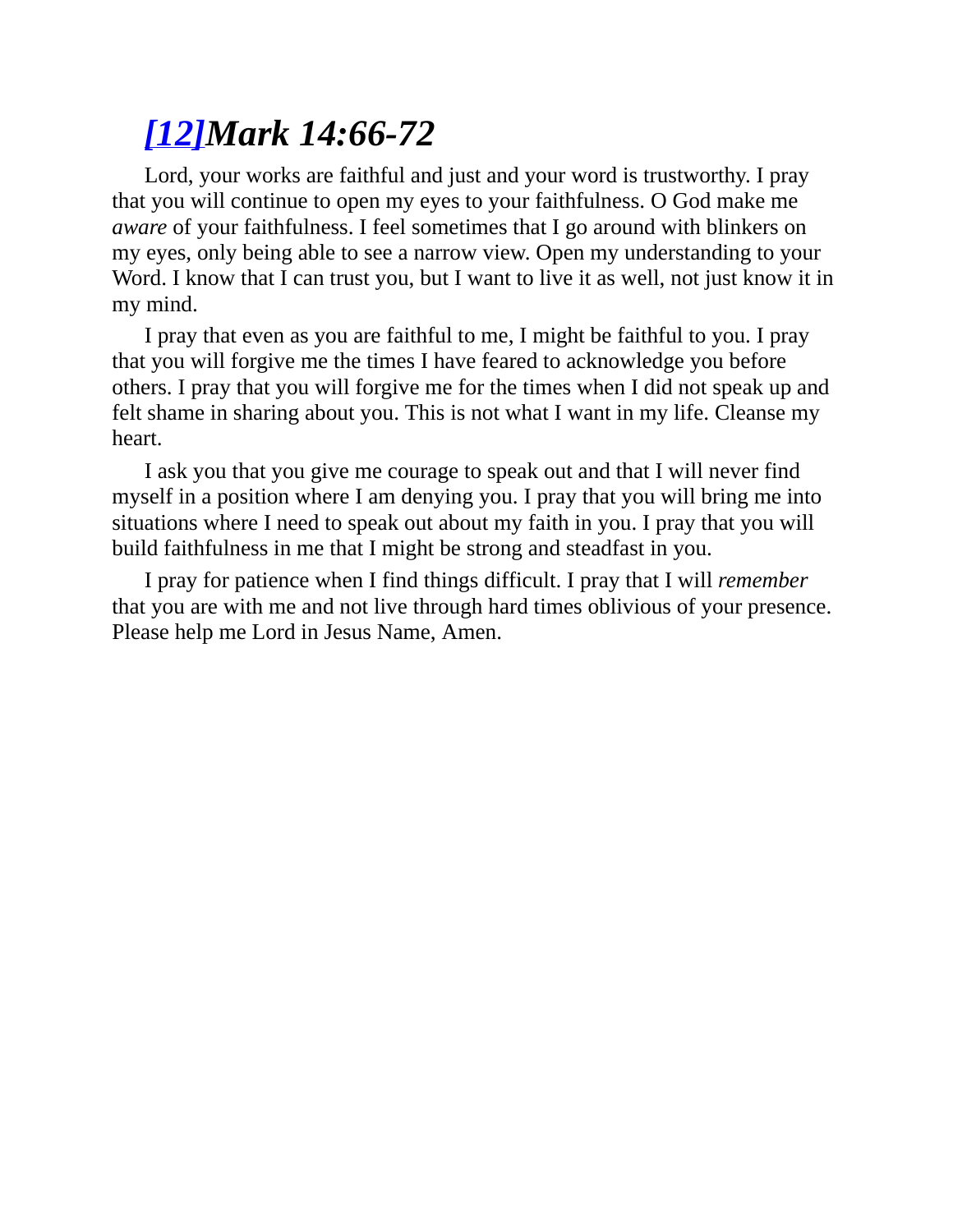## <span id="page-17-0"></span>*[\[13\]](#page-41-0)Luke 18:18-22*

I thank you Father that you have given me eternal life. Thank you Lord that because of you I now can look forward to spending an eternity in your presence. I love you Lord.

Lord I want more of you. I pray again that you will give me more desire for your presence, more desire for your word and a heart to obey your will.

I pray that there will be nothing in my life that hinders my walk with you. I pray that you will reveal to me if there is anything that I am doing that keeps me from following you whole-heartedly. Give me a heart willing to do anything for you Lord. Change my character to be more like you.

How often I want my own way Lord. I see so much selfishness in my life and this is not what I want. I pray that you will forgive me for going my own way instead of looking to you. Please give me an awareness of when I am doing this so that I might turn away.

There are so many times when I have harboured in my heart resentment towards others. Times when I have not forgiven readily, and I ask your forgiveness for this. You have forgiven me and I know that I have no right to withhold forgiveness from others.

I ask forgiveness for the times when I have not believed you. For the times when I did not trust but instead I doubted your word. I don't want this in my life. I want to trust you implicitly and act on that trust. I want my life to be one of complete surrender to you.

And I ask your forgiveness for the times I have caused discord in my family or with my friends. I ask forgiveness as I did not care enough for them to put them first. I want my life to be one where I care deeply for those around me so that I might be careful not to hurt them with words or action.

<span id="page-17-1"></span>I pray that nothing will hinder my walk with you in Jesus Name, Amen.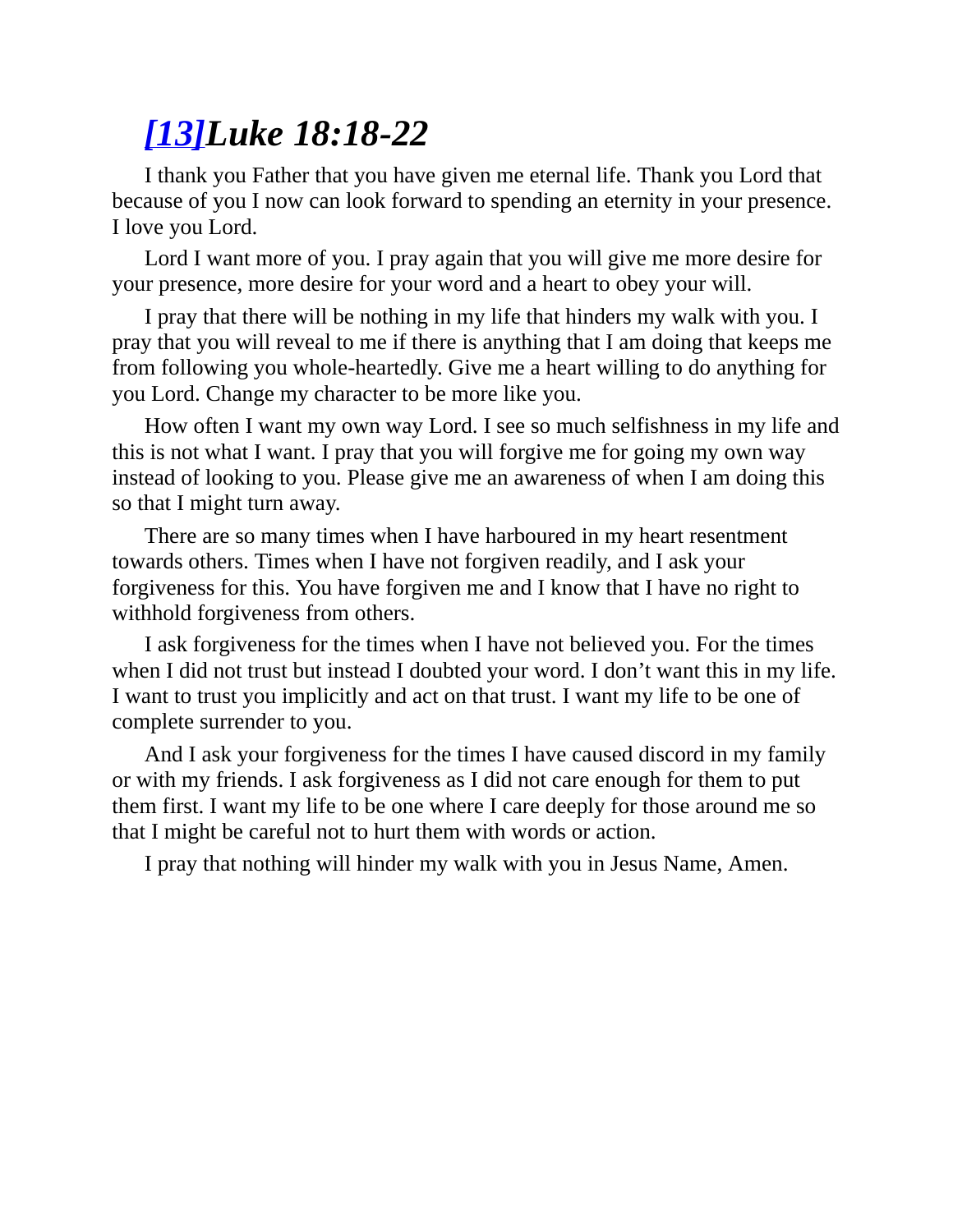## <span id="page-18-0"></span>*[\[14\]](#page-41-1)Matthew 6:9*

Father, I thank you that you have made me your child. That you took me out of my godless life, and revealed yourself to me so that I might dwell with you forever.

I thank you that I can draw near to you in the confidence that I will be accepted, not for anything that I have done, but because of what you have done. Because of the sacrifice of your son for everything I ever did, and everything I ever will do against your will. Lord I know that I don't deserve heaven. I know that I don't deserve your favour, but I thank you for it, and I accept it. I thank you for the gift of Jesus, that he took all the punishment that I deserve and removed my guilt before you forever.

I know that without you I would not be able to honour you. Every desire, and every inclination in me to turn toward you and trust you, comes from you. I pray that you will give me your grace that I might lift you up as I ought. I pray that you will reveal your sovereign power and majesty to me that I might all the more worship and adore you.

<span id="page-18-1"></span>Make yourself known to me. I don't want ignorance of you to be a part of my life. Enlighten my mind to your glory, instruct me in your ways. Let every inclination in me be to think, speak and act according to what you have laid down in your Word in Jesus Name, Amen.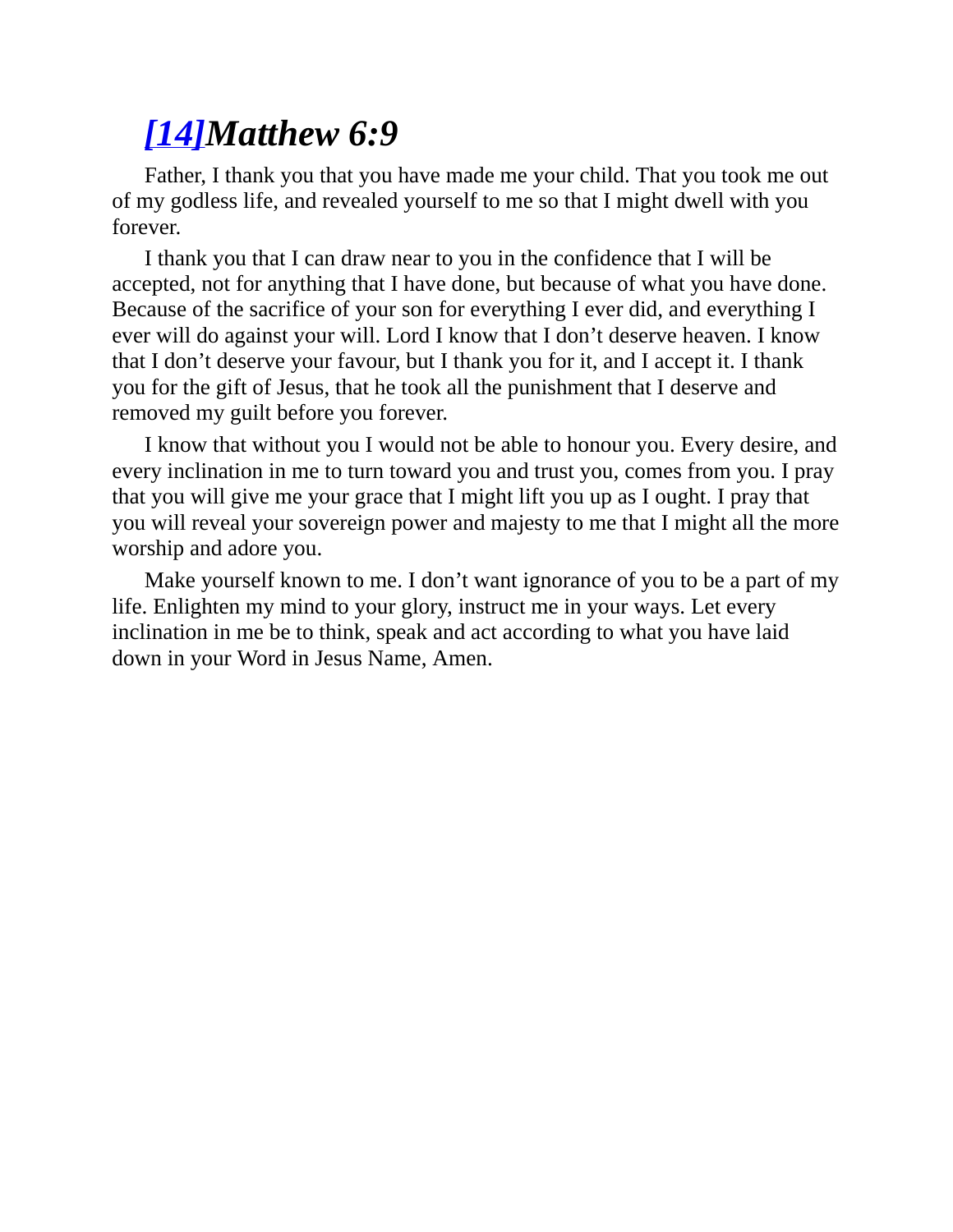## <span id="page-19-0"></span>*[\[15\]](#page-41-2)Matthew 6:10*

I love you Lord, and I worship you. you alone are worthy of all glory and honour. You alone deserve praise.

Lord, I pray that your kingdom will continue to grow in my life and in the lives of those around me. I thank you that you have taken me out of Satan's power and his kingdom of sin. I pray that Satan's plans for my life will come to nothing. I pray that you will protect me from his influence in my life.

I ask that I will be rich in the knowledge of your gospel and that you will give me the grace to be able to share it with others. I pray that you will give me daily more understanding of what you have done for me. I know that the more I understand, the more influence it will have on my actions.

I pray that you will use me to encourage my brothers and sisters in the church. That by confirming your work on the cross I might be effective in giving comfort, and useful in building up those that love you.

<span id="page-19-1"></span>I pray that you will rule in my heart. Rule my desires. Rule my thoughts and dreams, in Jesus Name, Amen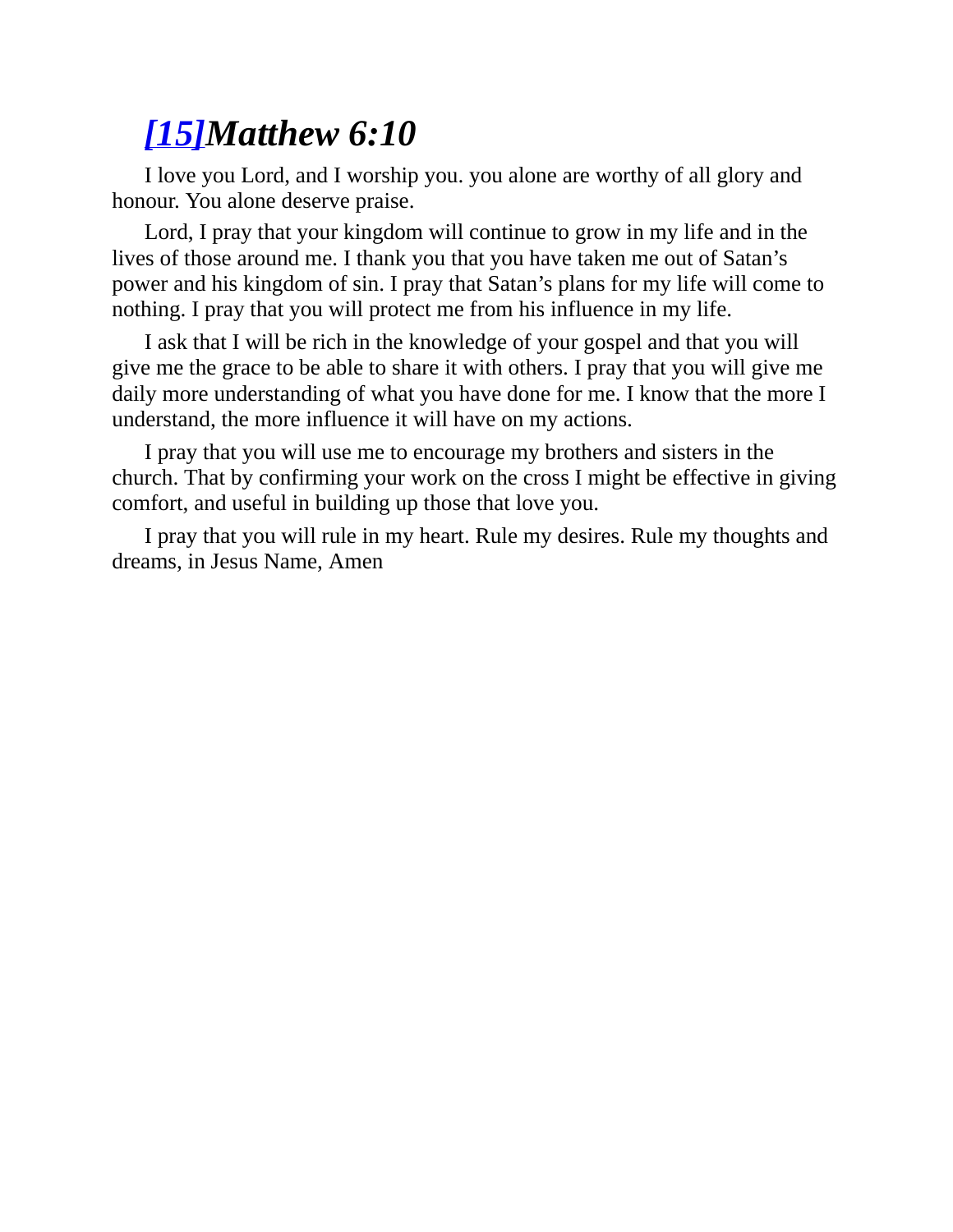## <span id="page-20-0"></span>*[\[16\]](#page-41-3)John 8:37-50*

Father, your mercy is so tender and true. I am constantly amazed at your works. Once I belonged to the father of lies. He was my father and I followed in his footsteps. I was obedient to him and completely blind to my need of you. I loved doing his will, going my own way, doing my own thing in complete ignorance of you.

Yet you O God, looked upon me and loved me. You saw my need and my shame and you revealed your Son to me. I saw how you had chosen to put the punishment I so deserved upon your Son so that I might be set free from sin and death.

Words cannot express my gratitude to you my Lord. I love you with all of my heart. I desire to serve you all the days of my life. Yet I know that my very desire comes even from you. I honour you and glorify your name.

I ask you that you will give me wisdom to discern right from wrong. I ask for wisdom that I might discern your will and act on it. I pray that you will rid my life of any blindness I might have towards you and forgive me for the times I have gone my own way and behaved in a manner that brings dishonour to you.

<span id="page-20-1"></span>Lord, be lifted up in my life. I ask for more love and more desire for you. Fill my heart with your Word and give me understanding in Jesus Name, Amen.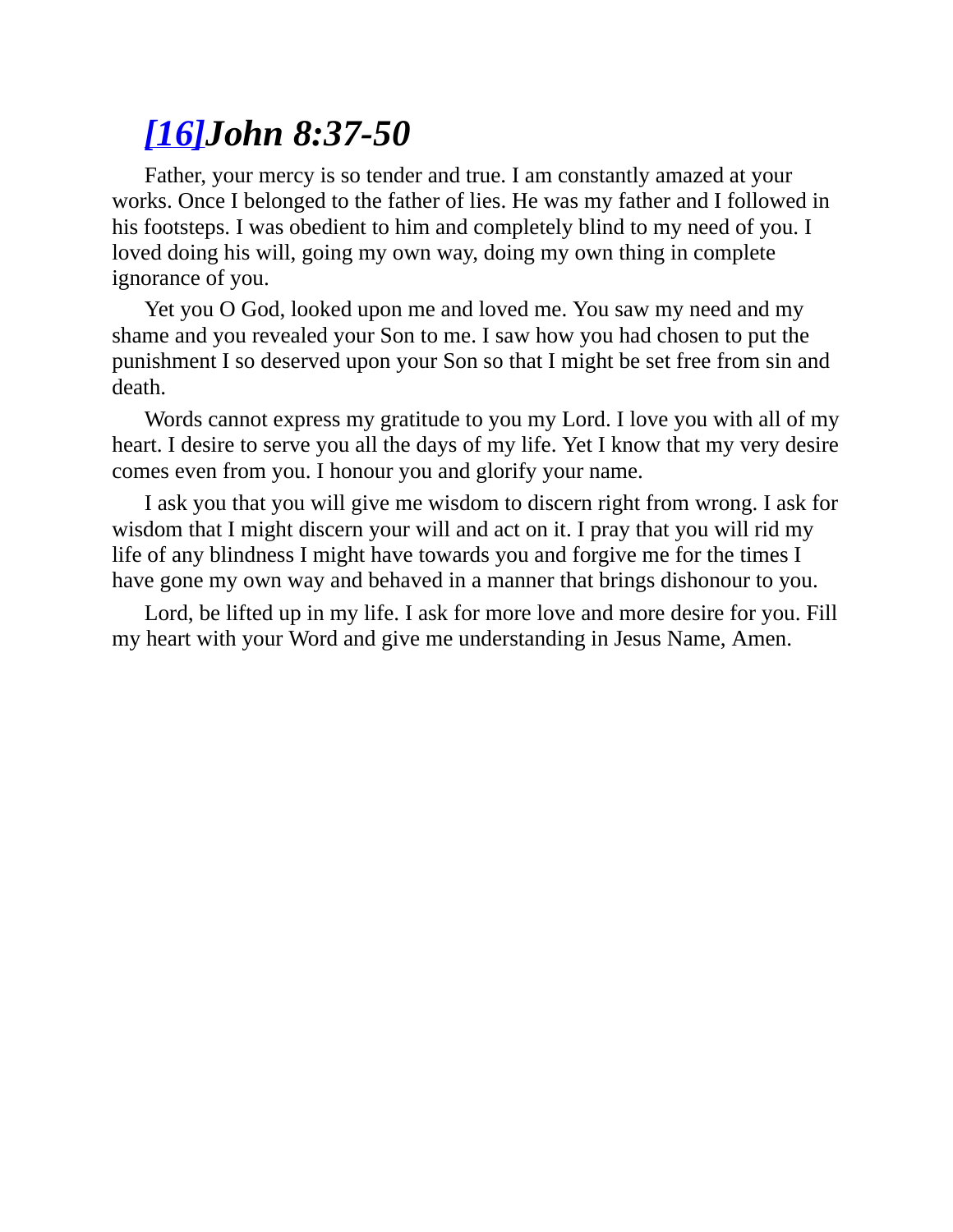## <span id="page-21-0"></span>*[\[17\]](#page-42-0)Luke 10:21-23*

No one knows who the Son is except the Father, and no one knows who the Father is except the Son *and those to whom the Son chooses to reveal him*.

Lord God, I can hardly contain my joy and thankfulness that you have chosen to reveal your Son to me. I know that I have done nothing to gain your attention. Indeed, I was bent on going my own way and living for myself alone. There is nothing in me that you might have looked at and thought worthy of salvation. To all intents and purposes, I was your enemy.

Yet you reached down to me and spoke to my heart. You gave me understanding of your great mercy and love. Thank you. Thank you for saving me. Thank you for not condemning me for my rejection of you. Thank you for changing my heart that I might love you and serve you.

This is what I want Lord. To love you more and to serve you in any way you wish me to serve. My heart is open to your will. Guide me in your paths Lord. Open my ears to your Word.

Even as Moses desired to see you Lord, I desire to see you and to know you more. Fill me with your Holy Spirit. Earnestly I seek you my Lord and my God, for you are above all things.

<span id="page-21-1"></span>Thank you for this great salvation, in Jesus Name, Amen.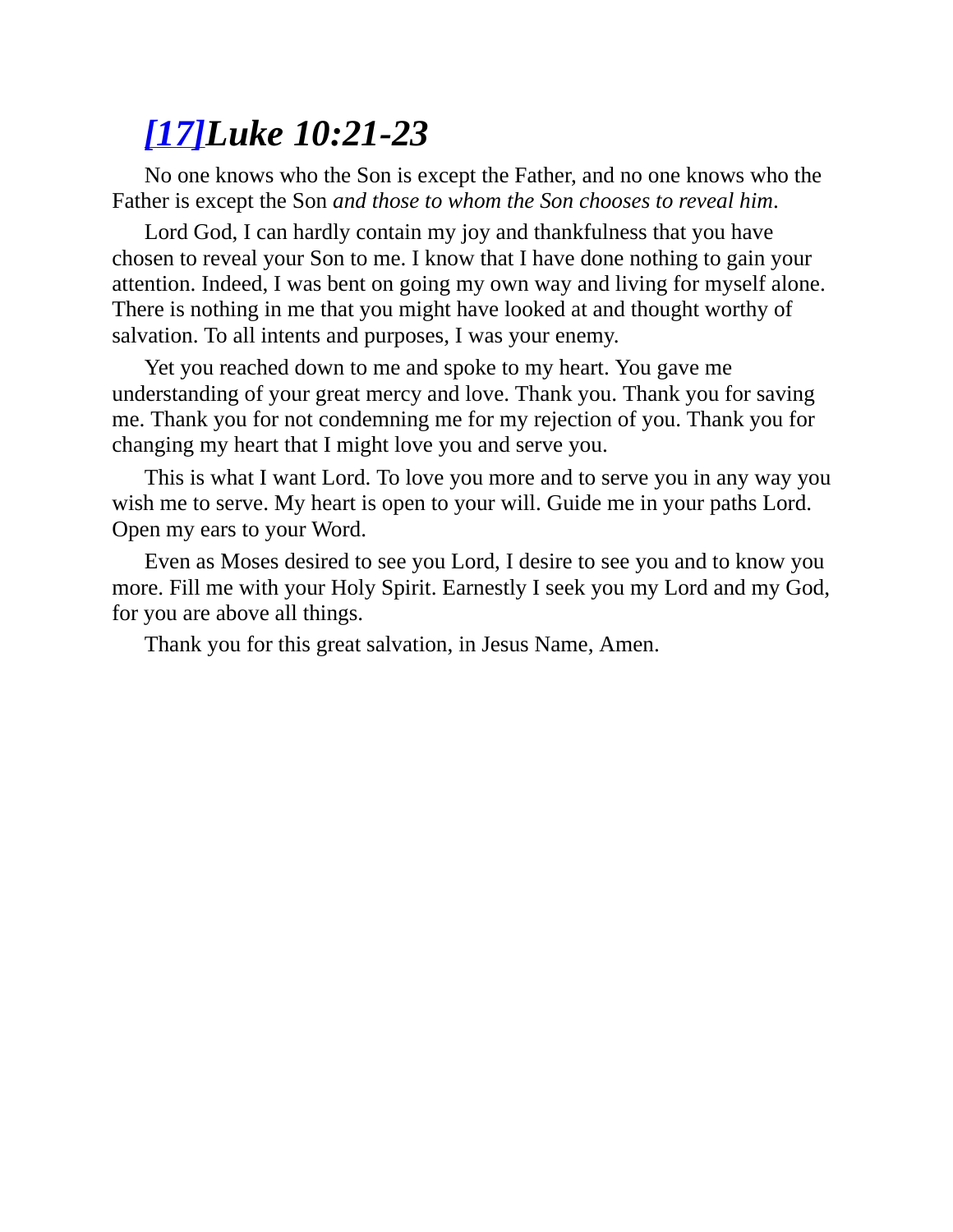## <span id="page-22-0"></span>*[\[18\]](#page-42-1)***1 Corinthians 2 1-16**

Holy God, I bless you for giving me this new day. I pray that I will serve you well in whatever I say and whatever I do. I pray that my living will reflect my love of you.

Like the apostle Paul, I want to know nothing but Jesus Christ and Him crucified. I know that without the cross there is no life. Without the cross there is no hope and no future. Without the cross, all there is left is hell.

Yet with everything I have read of your gospel, I know that I understand so little. I know that the more I understand of your work on the cross, the more my life will be radically affected. I am ashamed of how little at times my life is affected by Jesus'sacrifice. Forgive me Father for not laying hold of your truth more earnestly. Give me a heart for your truth and show me your wisdom.

I pray that you will fill me with your Spirit so that my mind might be enlightened. I want to take hold of and affirm the gospel. Open and unveil my mind, correct and adjust my heart that I might understand what you have revealed.

I pray for my church. I pray that you will give us a greater understanding of the gospel. I know the more we understand, the more our hearts will be filled with desire to share about what you have done. Give us all a greater love for your word and more willingness to spend time searching and thinking about scripture. I know that you have revealed yourself to mankind through your Word. I know that you have provided us with everything we need in the Bible as to how we need to live and how we need to serve you. Yet how often we fail to go to it. How often I fail to go to it.

<span id="page-22-1"></span>I hate how I neglect the Bible at times. I know it is where you feed me and encourage me yet I still don't spend enough time reading it. I pray your forgiveness and ask for a mind more fixed on you in Jesus Name, Amen.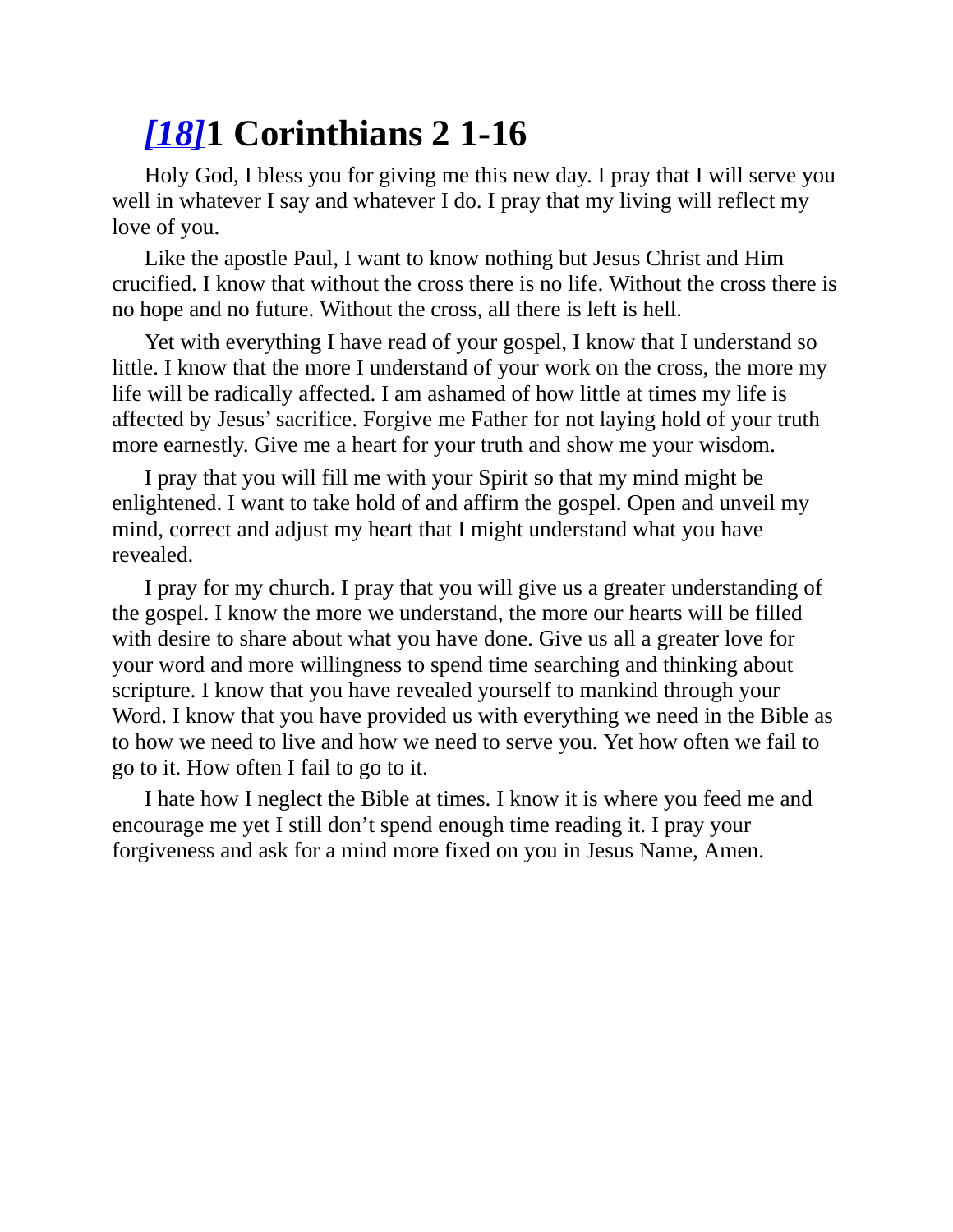## <span id="page-23-0"></span>*[\[19\]](#page-43-0)***Psalm 145**

Today I want to praise you Lord and thank you for all you have done.

I will exalt you, my God, O king; and I will bless your name for ever and ever.

Every day will I bless you; and will praise your name for ever and ever.

You are Lord, and greatly to be praised; your greatness is unsearchable.

One generation shall praise your works to another, and shall declare your mighty acts.

I will speak of the glorious honour of your majesty, and of your wondrous works.

And men shall speak of the might of your awesome acts and declare your greatness.

They shall abundantly utter the memory of your great goodness, and shall sing of your righteousness.

You are gracious, and full of compassion; slow to anger, and of great mercy.

You are good to all: and your tender mercies are over all your works.

All your works bring you praise, O LORD; and I will bless you.

I will speak of the glory of your kingdom, and talk of your power

And make known to those around me your mighty acts, and the glorious majesty of your kingdom.

Your kingdom is an everlasting kingdom, and your dominion endures throughout all generations.

You uphold all that fall, and raise up all those that be bowed down.

The eyes of all look to you; and you give them their meat in due season.

You open your hand, and satisfy the desire of every living thing.

You are LORD and are righteous in all your ways, and holy in all your works.

You are near to all that call upon you, to all that call upon you in truth.

You will fulfil the desire of those that fear you: you will hear their cry and save them.

You look after all those that love you.

<span id="page-23-1"></span>My mouth shall speak the praise of the LORD: I will bless your holy name for ever and ever. Amen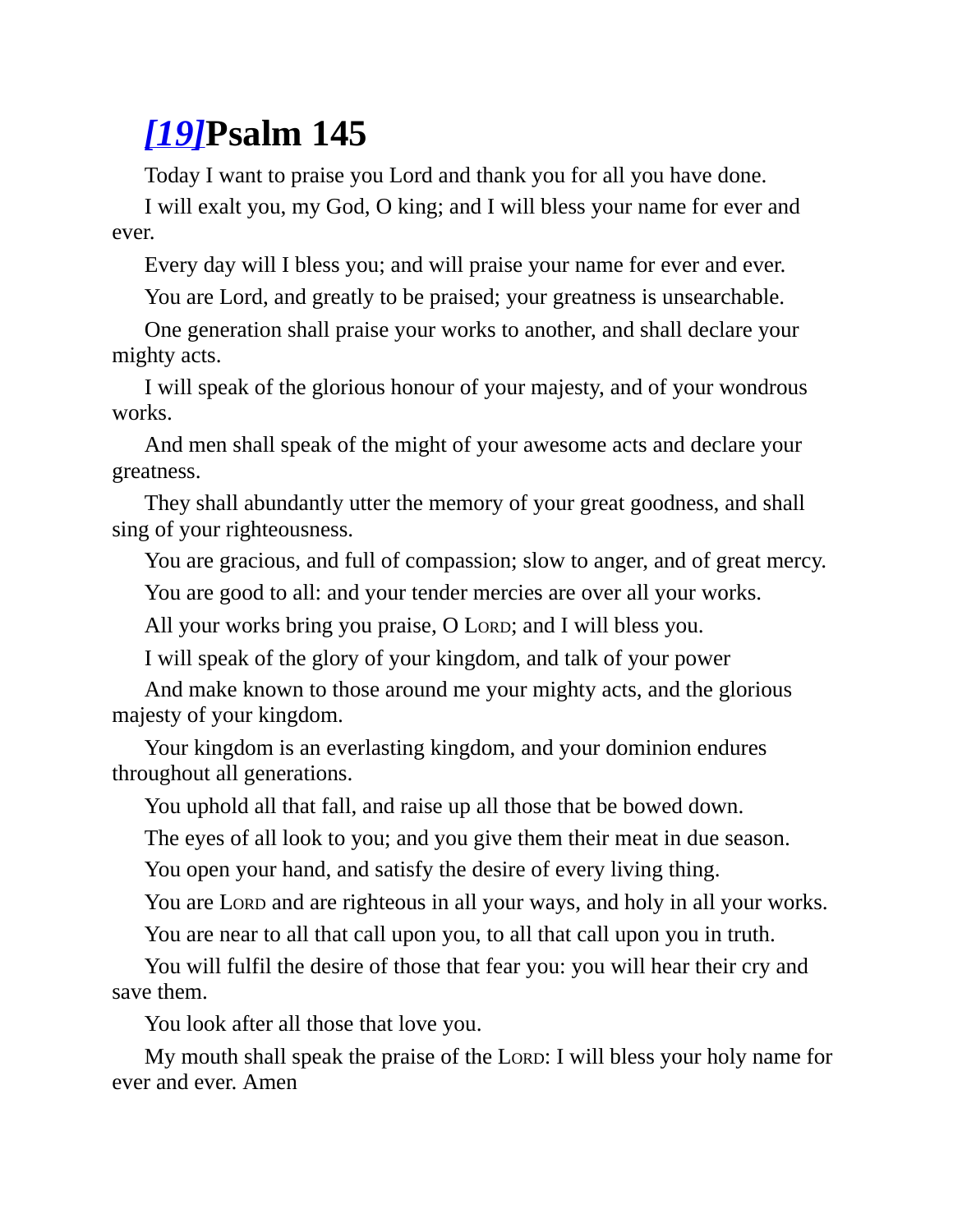## <span id="page-24-0"></span>*[\[20\]](#page-44-0)Romans 12:1-8*

You O Lord are high above all the earth, you are exalted above all things. There is nothing that can compare to you. Nothing that comes anywhere close to your incredible love and mercy. You deserve everything that I can give.

I offer my life to you Lord as a living sacrifice. My whole life. My sleeping, my eating, my work, my family, I offer it all up to you. My thoughts, my feelings, my desires, my speech, I offer it all up to you. I have nothing else.

Please take my life and let it be love song in your honour. I cannot express the gratitude I have in my heart for all you have done for me. I am your slave, do with me as you will.

I desire to be obedient to you. Give me a heart that I might follow you. Give me love for others, as you have loved me. Teach me how I might show others what it is you have done for them. Use me to bring honour to your Name.

I really want to be useful to you for the sake of your kingdom. Help me work with others to further your work. Make me sensitive to your will that I might obey. I pray for spiritual gifts that I might be a blessing to your body. Especially I pray for wisdom. I want to help those around me and be a friend to those in need. I want to reveal you to others through my actions.

I pray for opportunity to share about you. I pray for opportunity to pray with others. I pray for opportunity to encourage and love.

I pray that you will forgive me for the times that I have been too busy, or embarrassed or uncaring to take hold of opportunities you have given me in the past. I don't want this in my life. Please help me to see and take hold of those moments when you bring people across my path. I pray again for wisdom.

<span id="page-24-1"></span>Father, fill me with your Holy Spirit. I pray that you will refresh me and encourage my heart, in Jesus Name, Amen.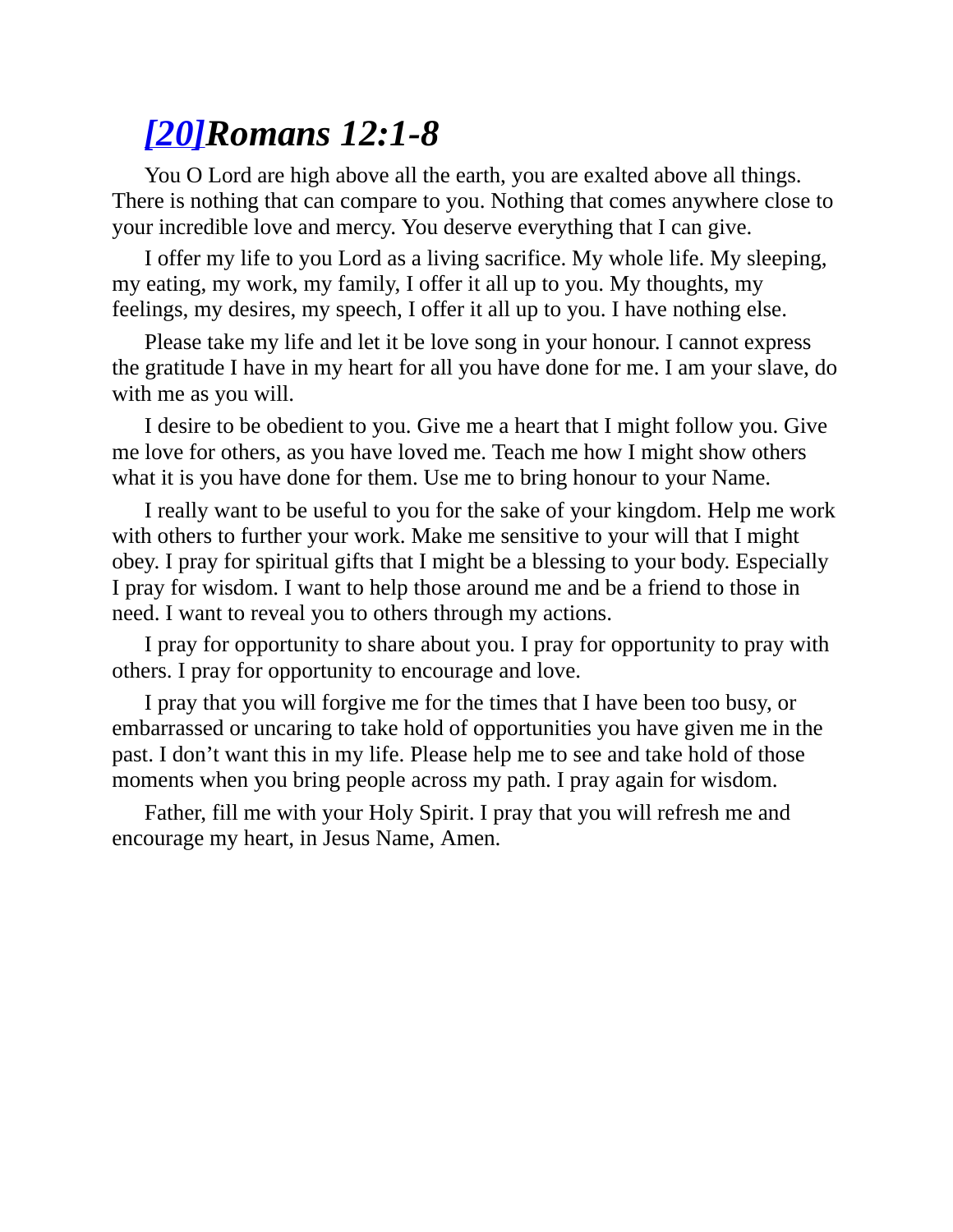## <span id="page-25-0"></span>*[\[21\]](#page-45-0)Psalm 8:4,5*

Holy God, I thank you for this new day. I commit it into your hands and pray that you will guide me. Guide me in my speech and in my actions. I love you Lord and I want to bring honour to you today. You are my creator, the one who knows the deep things of my heart. You knit me together in my mothers womb and had my days ordained before I was even born. You chose to reveal yourself to me and in doing so made me a part of your great plans and purposes to bring glory to your name.

*What is man, that you are mindful of him? and the son of man, that you visit him?*

*For you have made him a little lower than the angels, and have crowned him with glory and honour.*

It is incredible to me that you have chosen a people who hated you, who turned their backs on you and betrayed you to be the ones whom you use to display your greatness and faithfulness. What indeed is man that you are mindful of him?

I know that there is nothing about us that turned you towards us. There is nothing that was deserving of being saved, yet you, in your great mercy and kindness, chose to take the veil from our eyes and give us sight. You chose to reveal yourself to us and remove our sins from us as far as the east is from the west. Then you gave us a new heart and a new desire in life.

<span id="page-25-1"></span>I thank you so much that you have done this in my life. I thank you for my church and the brothers and sisters you have given me in your family. I am your servant Lord and I pray that you will give me wisdom to do the works you want me to do. I pray that I will bring encouragement and comfort to those around me. I pray that my life will always point others towards you that they too might experience your great love. In Jesus Name, Amen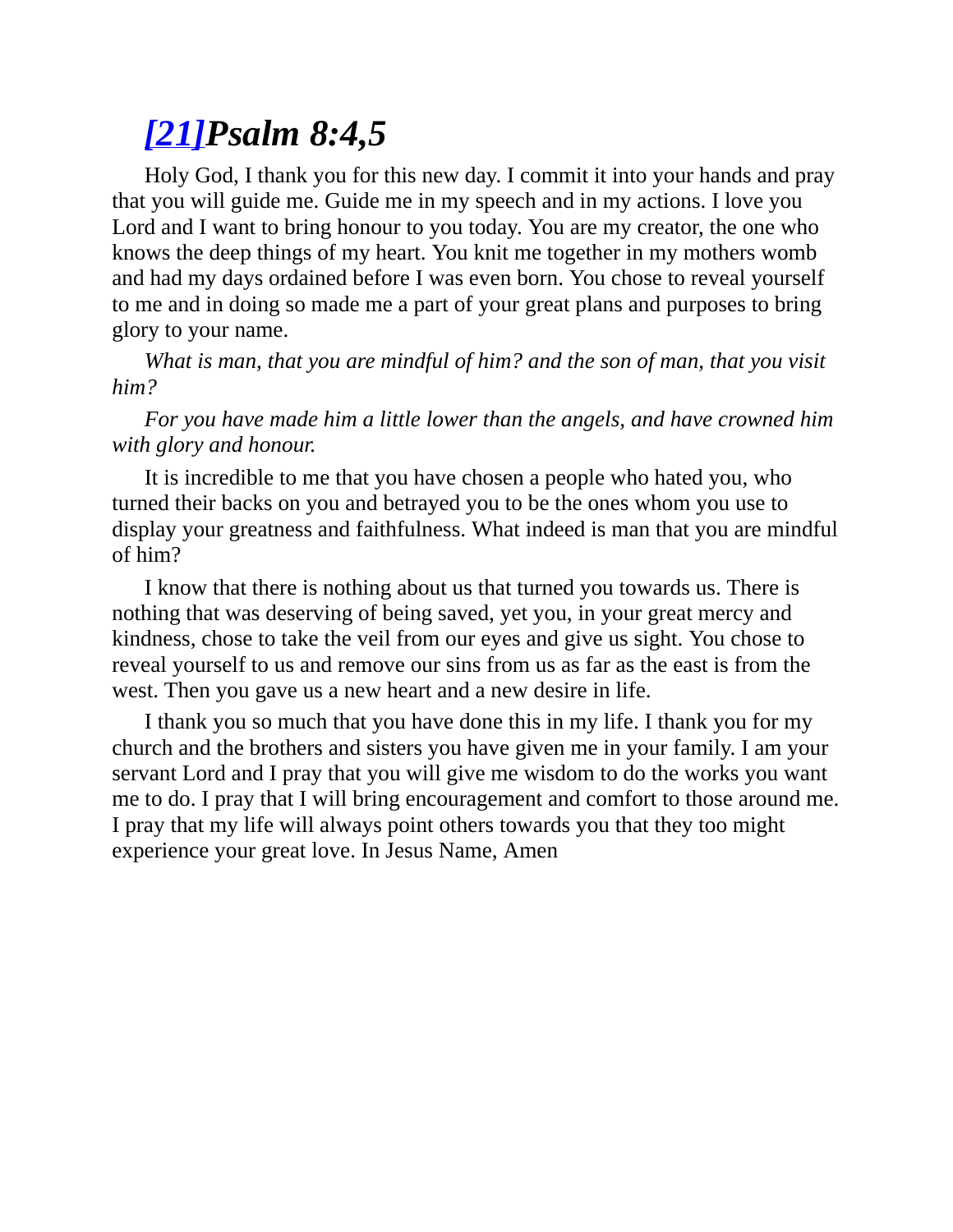## <span id="page-26-0"></span>*[\[22\]](#page-45-1)***Ephesians 1:15-23**

Holy God, I pray that you will give me the Spirit of wisdom and revelation, so that I might know you more. My hearts desire is that I might see your face, understand your ways and walk in your paths. I pray that I might gain deep insight into your work and the rich gifts you give me in Christ.

I pray that the eyes of my heart might be enlightened so that I might know the hope to which you have called me. That as I read your word I might understand the gospel deep within my spirit. Help me to grow daily in understanding what you have done for me so that I might appreciate you more. Thank you that my future is secure, that I need not fear death but know that I will spend eternity with you.

I thank you that you live within me and guide me into your truth. I pray that I will see more of your power at work in my life for your glory. It is incredible to me that the same power that raised Christ from the dead is at work in my life. It is incredible to me that you give me an inheritance and that I am precious in your sight. Who is there like you Lord, and who can understand you? Thank you O God for your great kindness and mercy.

Thank you for the strength you give me. That I need never walk alone as you will never forsake me. You strengthen me to go through each day, no matter how difficult something is, you are always there. Words are just not enough to say how much I love you.

<span id="page-26-1"></span>Give me more wisdom Lord. Give me more revelation of you in Jesus Name, Amen.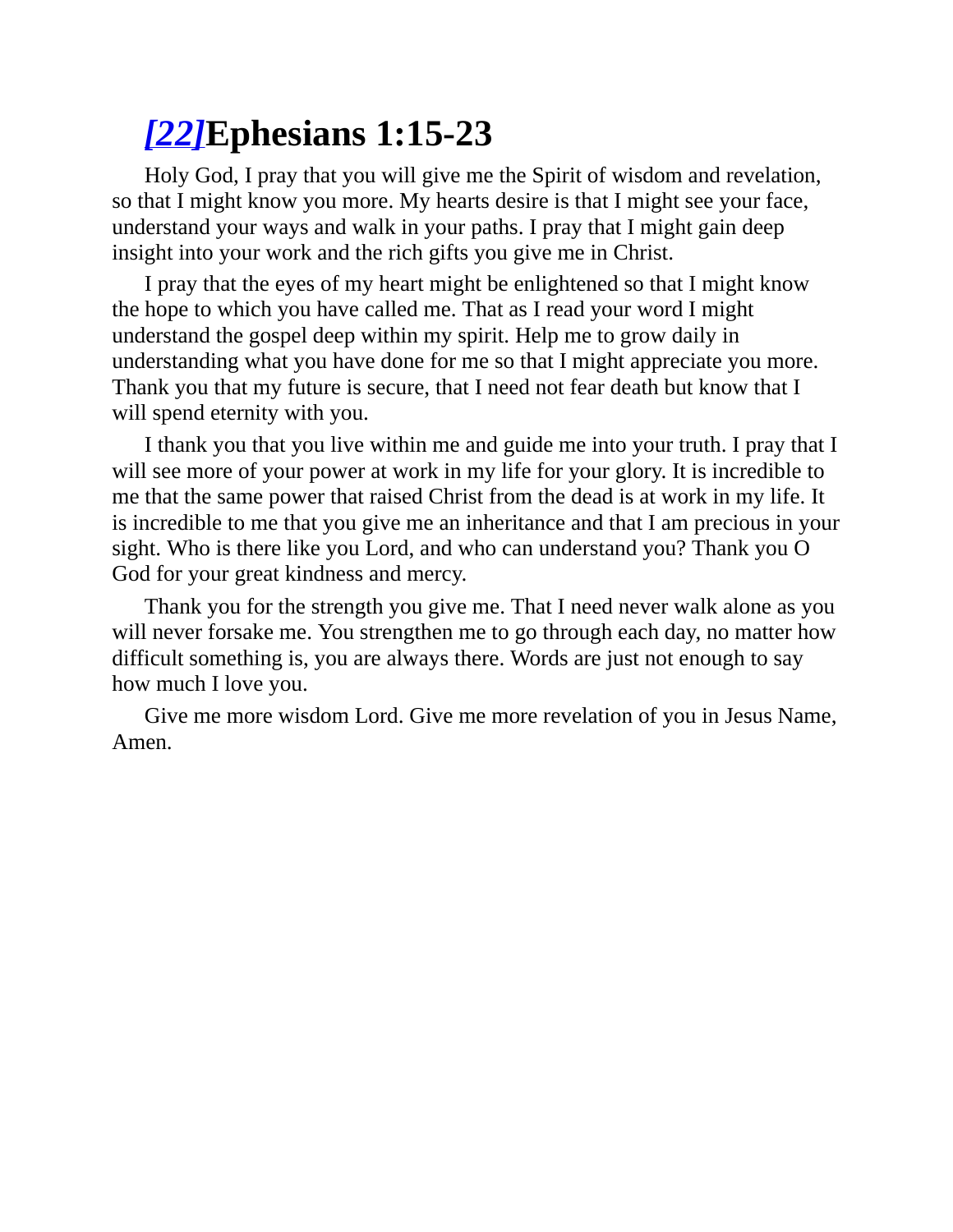## <span id="page-27-0"></span>*[\[23\]](#page-45-2)Ephesians 3:14-21*

O God, glorify your name in all the earth. Let all creation praise your name. Let the sun, moon and stars declare your majesty. Your holiness and goodness is beyond compare. Your acts are incomprehensible to me. Who is there like you? Who is there that can understand you? You are my Lord and my God. You are the desire of my heart.

Father I pray that you might strengthen me with power by your Spirit in my innermost being. Without you at work in my life, I have no reason to live. No reason to face each day. You are everything to me.

I pray that you will give me more understanding of the mystery that you dwell within me. I am so blessed by this but I know that I understand nothing. I know that the more I comprehend this, the more my life will change to glorify you. I pray that you will deepen my faith.

How often I have thought it would have been wonderful to have walked with Jesus on this earth and seen him face to face. How blind I have been to not see that your dwelling in me is the same thing. Never a moment passes that you are not with me, that you help, comfort and bring great joy and peace.

You have rooted and established me in love and now I pray that you will give me grace to grasp how wide and long and high and deep is the love of Christ for me. I want to know this love that surpasses knowledge, I want to be filled with all the fullness of God.

<span id="page-27-1"></span>You are able to do immeasurably more than anything I could ask or imagine. Work in my life Lord. Change my heart and help me to grow to be more like you, in Jesus Name, Amen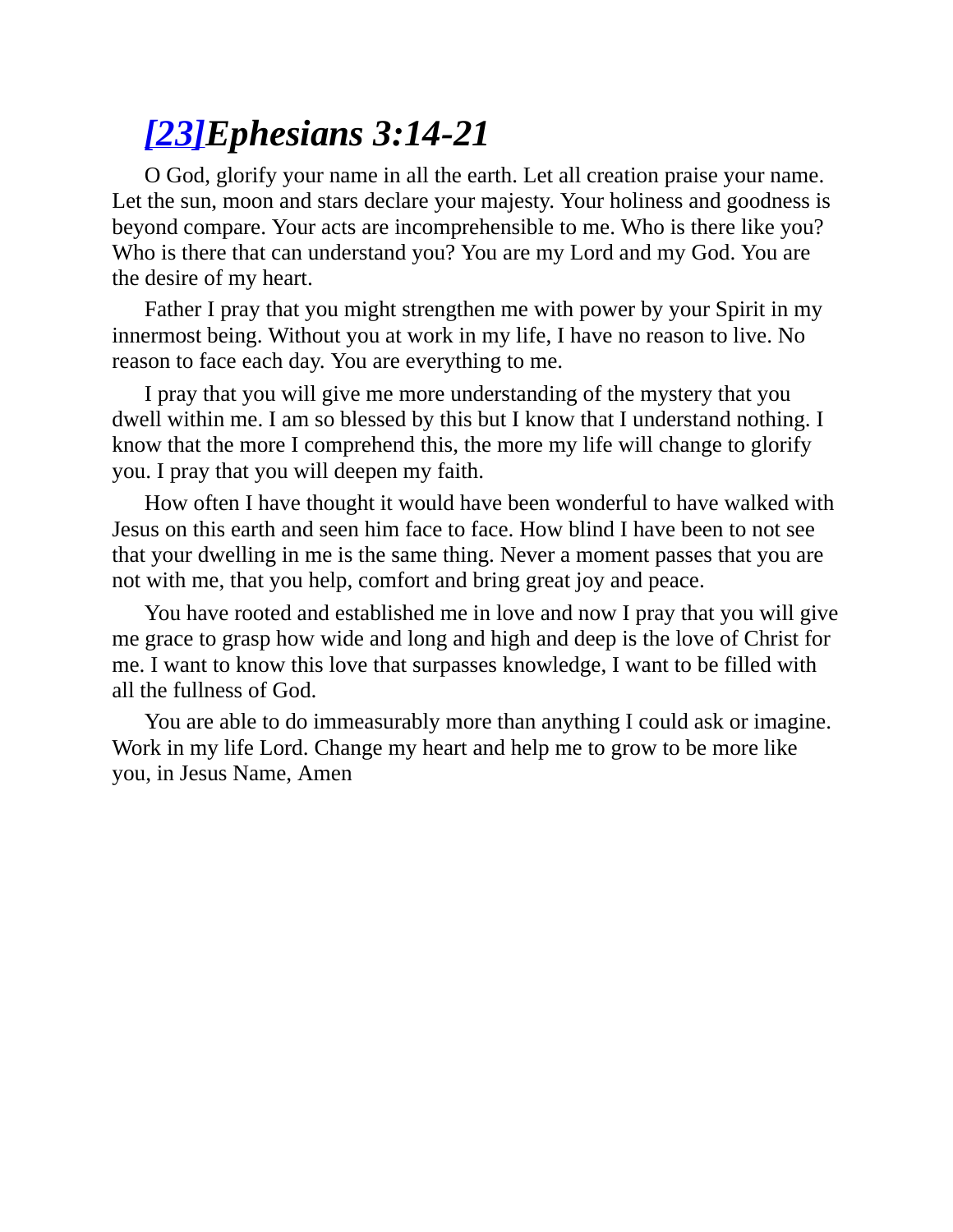## <span id="page-28-0"></span>*[\[24\]](#page-46-0)Psalm 111*

O Lord, I praise you with all of my heart. Give me grace to declare your glory before all my family and friends.

Your deeds are great and are thought about by all that love you. Your works are glorious and majestic and your righteousness endures for ever.

You have caused your wonders to be remembered. You O God are gracious and compassionate. You provide for all who fear you and your faithfulness lasts for ever.

You have shown the power of your works among those who believe and those who don't. The works of your hands are faithful and just and all your laws are trustworthy. Your works are steadfast and are done in faithfulness and uprightness. Your salvation has come into my life and for that I will bless your name for ever.

As I read your word, I realise more and more how little I understand of you. How little I know you. Father I pray again, reveal yourself to me. Draw me close to you. Give me grace to share of your works to those around me. Gift me with words that will bring glory to your name. Move in your power in my life that your name will be lifted up and people turn to you.

I pray that my life might be a witness to you. That by the way I live my life and that my love for you will touch those around me and that they will be drawn to you.

<span id="page-28-1"></span>I want to be obedient. Open my understanding and soften my heart, in Jesus Name, Amen.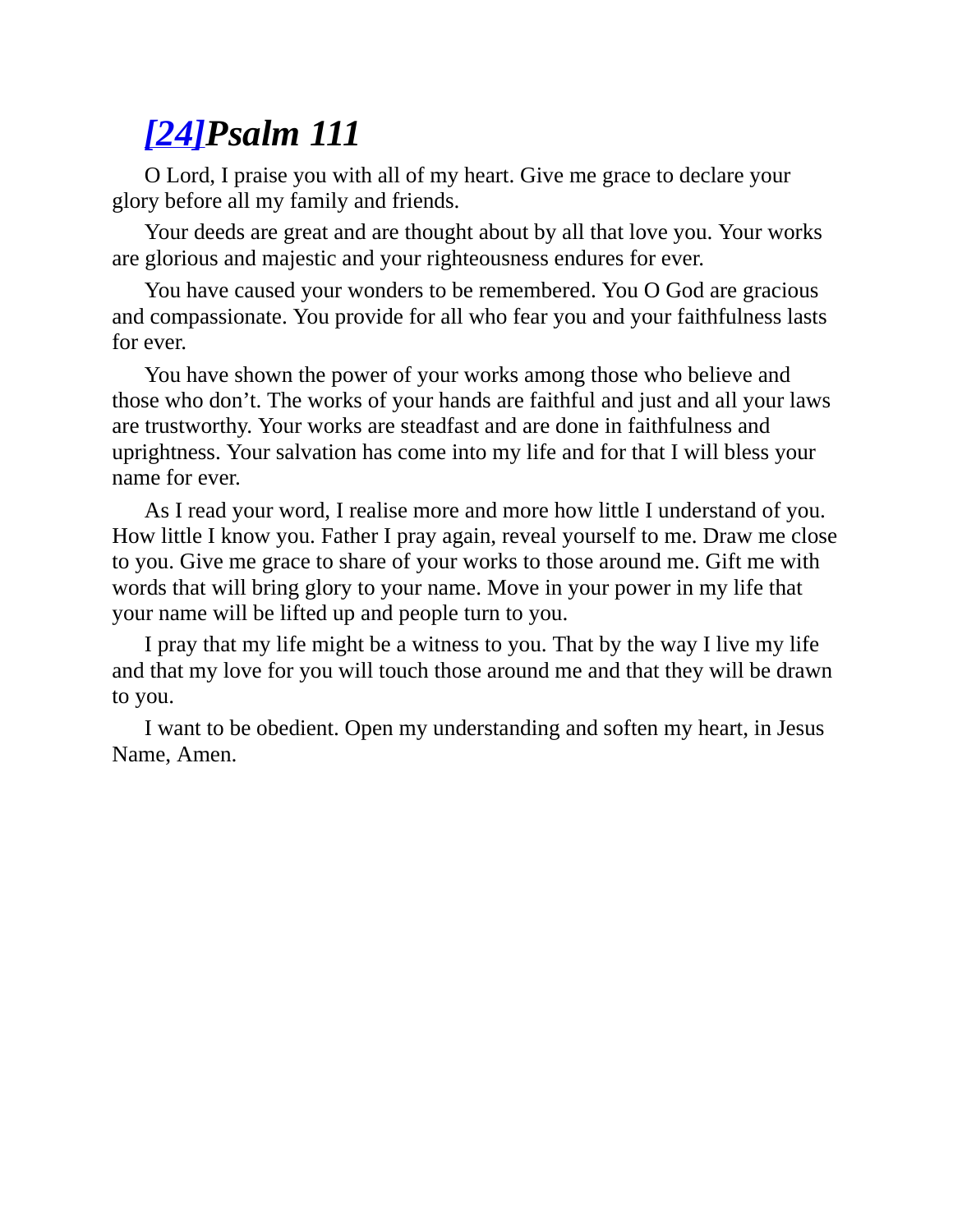## <span id="page-29-0"></span>*[\[25\]](#page-46-1)Romans 5:9-10*

O God, if your mercy had limits, to whom could I go to escape your wrath? Yet your love toward me in Christ is without measure. I thank you that I can come before you and ask forgiveness for my sins. Forgive me for the times I have gone my own way and done my own thing and ignored your voice trying to turn me back to what was right. Forgive me for the times that by doing nothing, I have done wrong. For the works I did not do, for the kindness I did not give and the comfort I did not extend. I thank you for the work of your Son Jesus who took the full measure of your wrath against me so that I might not be condemned. How great is your mercy and grace.

I pray that I might love you more fervently every day. I want my service toward you to be more sincere and my life wholly devoted to you. That is my desire. I know that I stumble and backslide in my commitment toward you. I know that I am weak but you lift me up, you restore me and you continue to love me and give me hope.

I pray each day that I live you will help me to change, help me to hate and flee from evil. Help me to overcome those sins that I so easily slip into. Help me to be more determined, more watchful and more prayerful.

I ask that no evil will come from the times when I have sinned against you. Let no-one's heart be hardened because of my foolishness and pride.

<span id="page-29-1"></span>I want my life to honour you, in Jesus Name, Amen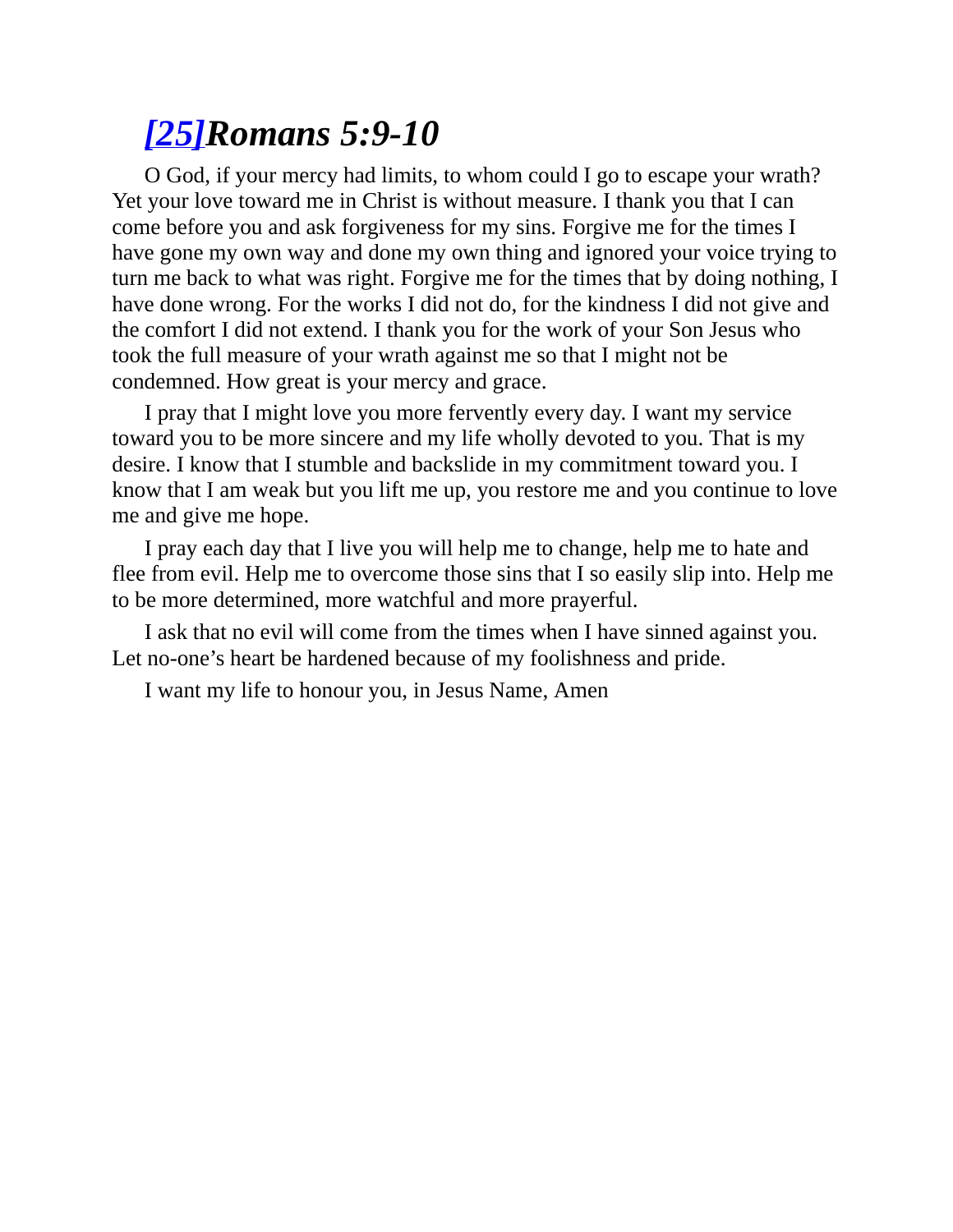## <span id="page-30-0"></span>*[\[26\]](#page-46-2)Psalm 143:5-6*

Holy Father, you know that I long for nothing but you. I desire with all my heart to live a holy life and to live according to your will.

I know that these desires come from you and that only you can fulfil them. I want my whole life to be under subjection to you and I want nothing corrupt or ungodly in my life.

I am so blessed that you are changing my heart and that you are making me more aware of your will. You are giving me ears that hear and a heart that listens. Help me not to be satisfied with little and to become complacent in my walk with you.

Help me to draw closer to you, to love, to long and plead with you. Help me to wrestle with things I don't understand rather than give up. Help me to strive for a holiness of life and heart. O God, wrap my life in divine love and keep my heart fresh in desiring you. I pray for a humbleness of character and a willingness to follow you no matter what the cost.

I know that every good thing that I am inclined to do, and every good thought comes from you. I know that it is your grace that enables me to grow in my love for you. You are indescribable Lord. Words alone cannot express how wonderful you are. I love you Lord and I pray that each day will bring new understanding of you, in Jesus Name, Amen.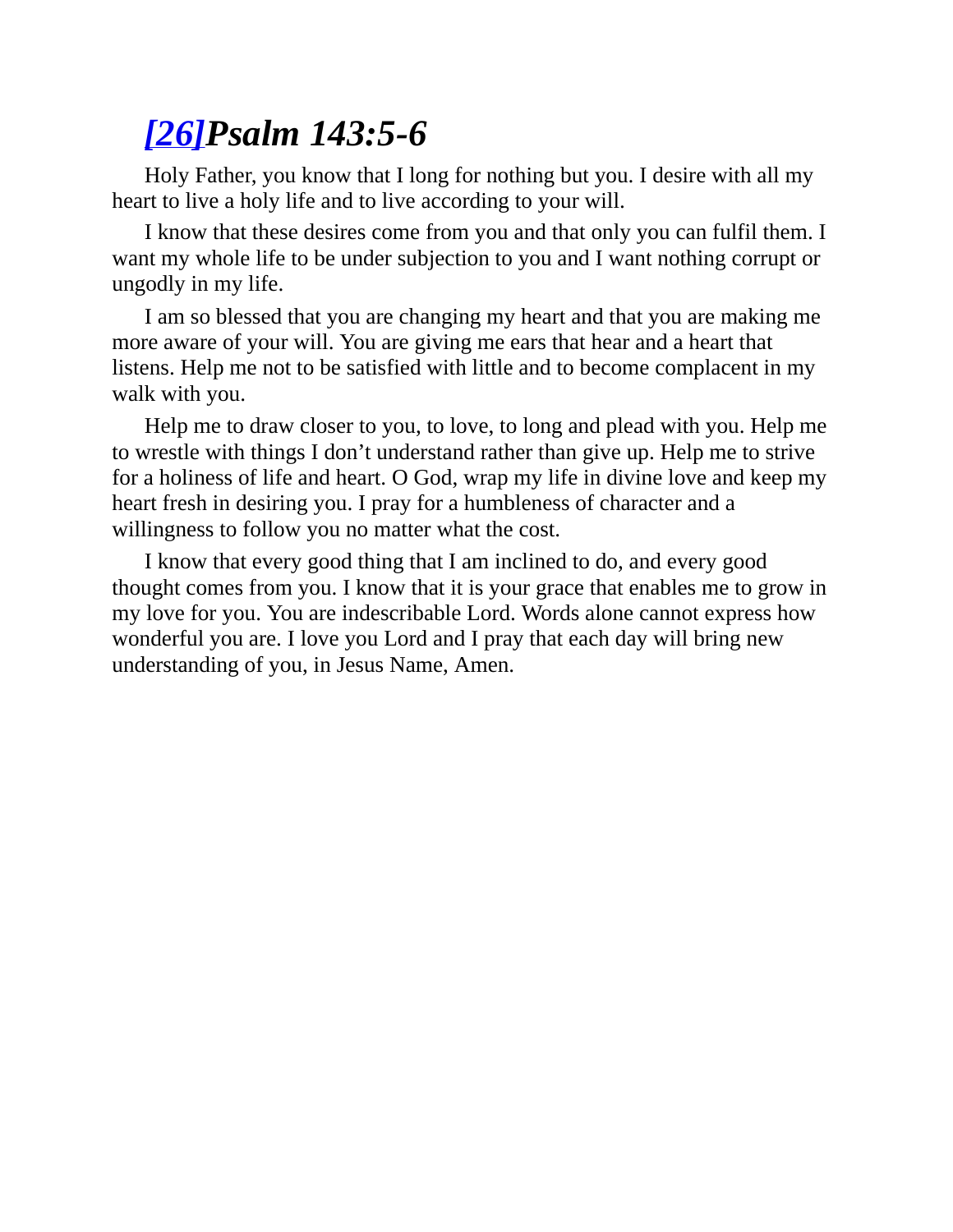## <span id="page-31-0"></span>*[\[27\]](#page-47-0)Exodus 15:11*

Holy God, I pray that whether in public or private, whether at work or home, that my life might be steeped in prayer and filled with the Spirit. That with each prayer I will be more aware of atoning blood and the price that was paid for me.

I pray that your help and presence will be with me all the days of my life until that time when I will see you face to face and behold your glory.

You fuel my need for you, your promises invite me into your presence and called by your Spirit I am drawn to worship you. O God, you are great in majesty, glorious in holiness and full of wonder. Your love surrounds me and my heart is lifted by you.

There is nothing in me that deserves this great salvation. I know that I was guilty and that I had nothing with which to repay you yet you decided in your great love and mercy to make a way for mankind to come to you. I thank you that through the precious blood of your Son I am redeemed. I was bought at a terrible price.

**I pray that you will bless me by revealing to me more of the things you have done. Speak peace into my repentant heart. Give me desire that I might give you no rest until every thought, every word and deed comes under your authority. I pray for a purified heart and a growing faith to overcome the pull of the world.**

**I pray that I might be filled with love for others and that my love for you and my awareness of the cross grows daily, in Jesus Name, Amen.**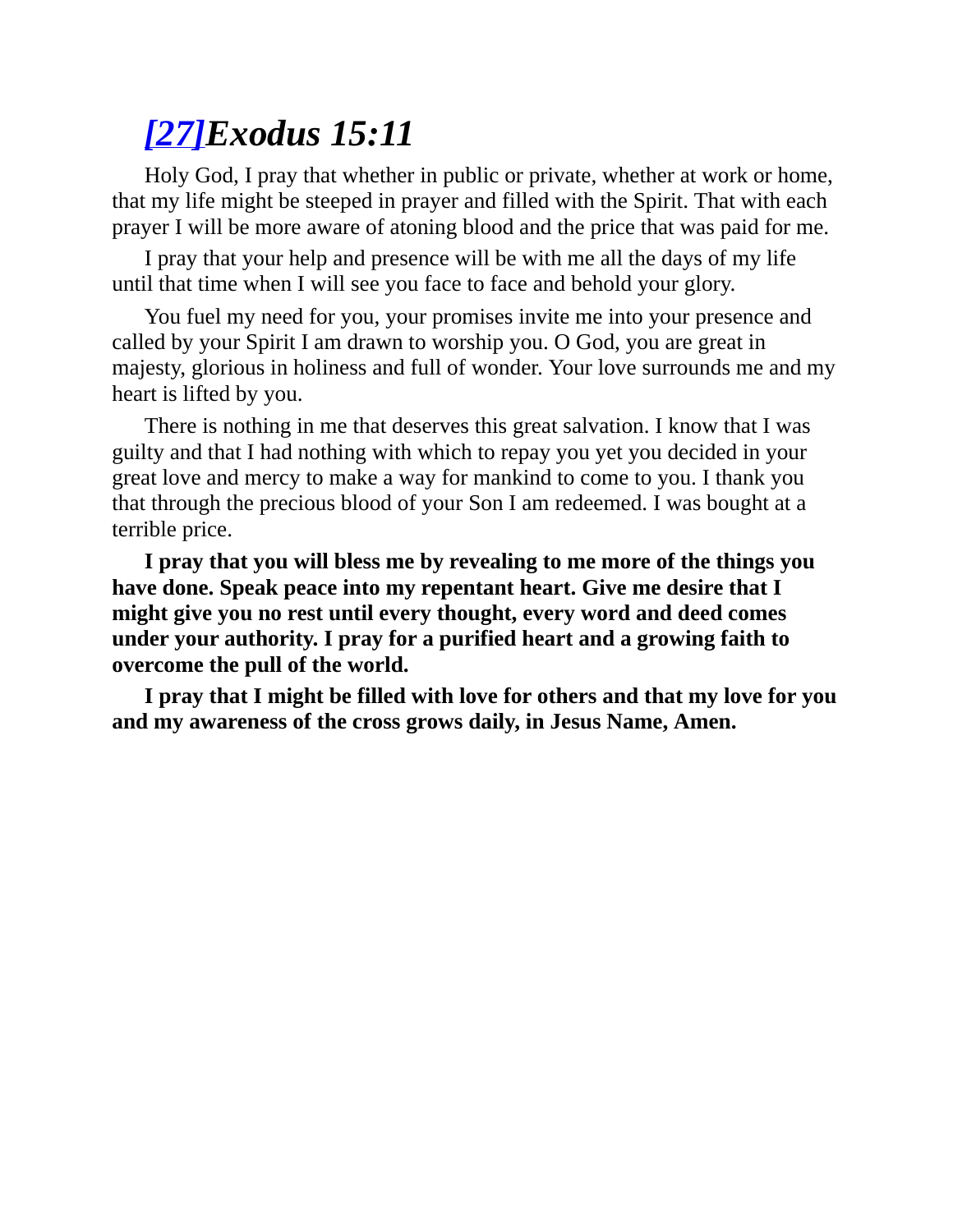## <span id="page-32-0"></span>*[\[28\]](#page-47-1)Hebrews 12:1-3*

O God, you alone are the maker of heaven and earth. You are creator God who spoke the world into being and still sustain every living thing by the word of your mouth. How great are your works and the sum of them. Your faithfulness and goodness is spoken from generation to generation and your works declare your mercy and grace. I love you Lord.

I pray that I might live for you. That I might never be satisfied with what I have and that I might constantly seek to be more like you. I want to constantly seek to conform to your word and have my actions reflect what I believe. I pray that as I learn more of you, that my life will be one of obedience and delight in you.

I ask that you keep me running the race of faith. That I might never give up until I hear your words at the final step 'well done good and faithful servant'. Support me so when my strength fails you will raise me up and once again encourage my heart. I never want to turn back or enjoy fleeting pleasures that disappear into nothing. You are everything to me.

I pray that as I walk with you, by your grace let me be someone whose sole aim is that of a burning desire for you and you alone. I ask this in Jesus Name, Amen.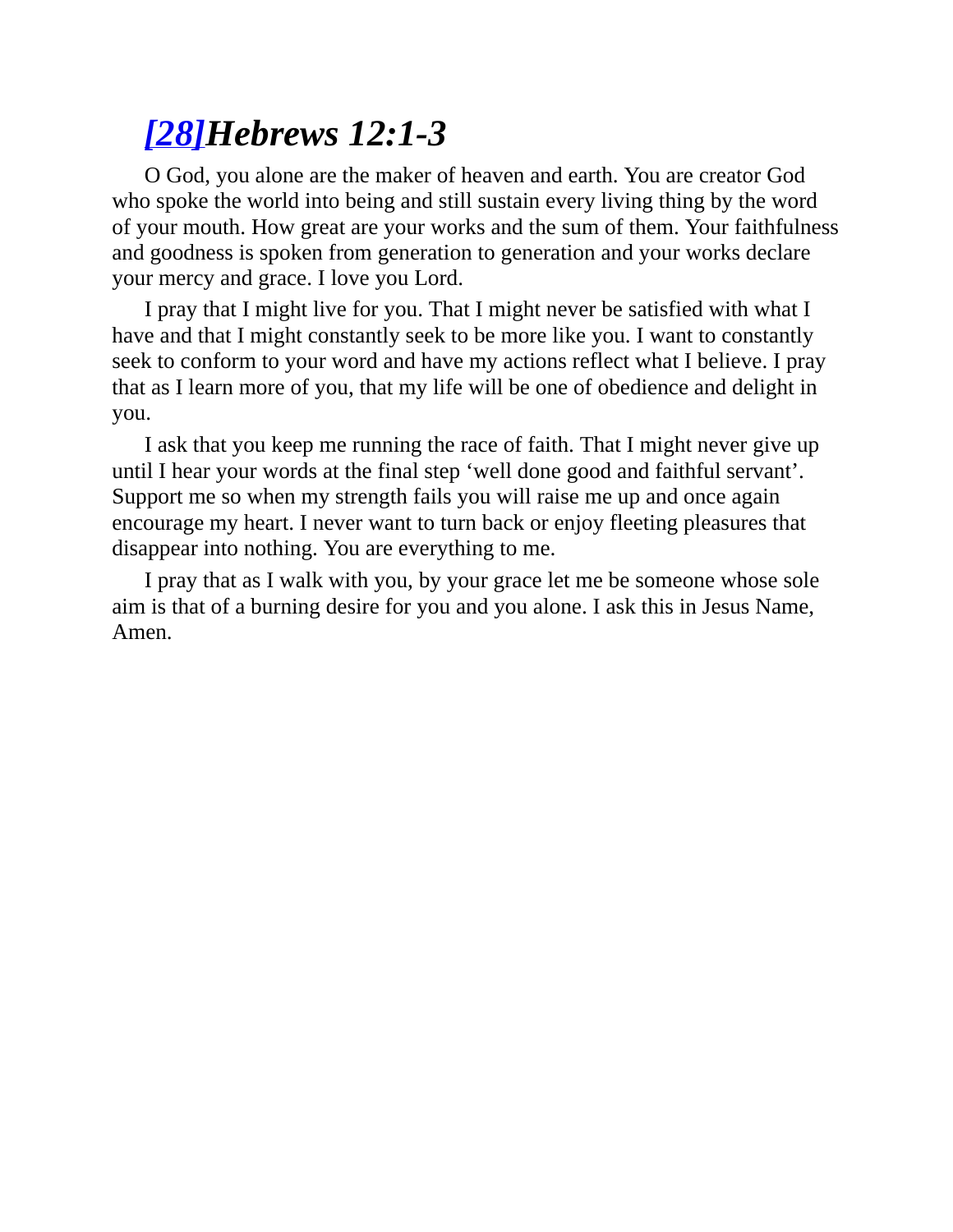## <span id="page-33-0"></span>*[\[29\]](#page-47-2)Romans 12:2*

Heavenly Father, look after me and guide me this day. Without your leading I stray into all sorts of wrong-doing. I pray that you will hedge my path so that I might not wander into disobedience.

I pray that you will incline my heart to your ways. Shape me into the image of your Son. I am as clay in your hands. Make me aware of anything in my life that I need to let go of, anything that does not honour you. I pray especially for my speech. I pray that I might speak to my family and those around with kindness, and that your goodness will shine through my life. I pray that I will be a blessing and a witness to those around me.

I pray that my love for your word will grow stronger. That I will not be able to live or breathe without it. I know that your words bring life and light and that your words sustain me. Forgive me for the many times I have neglected to listen to you and instead filled my hours with meaningless activities.

Forgive me for the many times I have put other works ahead of you and indeed even made idols of them. I know that there have been many times when I have been lukewarm toward you. That there have been many moments of unbelief. I pray that you will forgive me and root those moments out of my life. I want to live a life of faith and not believe one minute and disbelieve the next. I want my life to be on fire for you.

I pray that you will transform me by the renewing of my mind. I pray that as I read your word it will pierce deep into my spirit and change me to be more like you.

I ask you that I will see everything in the light of eternity and long for the coming of my Saviour and that I might truly live as if each day were my last. I know that without you I can do nothing. You are my Lord and my God. I ask you these things in Jesus Name, Amen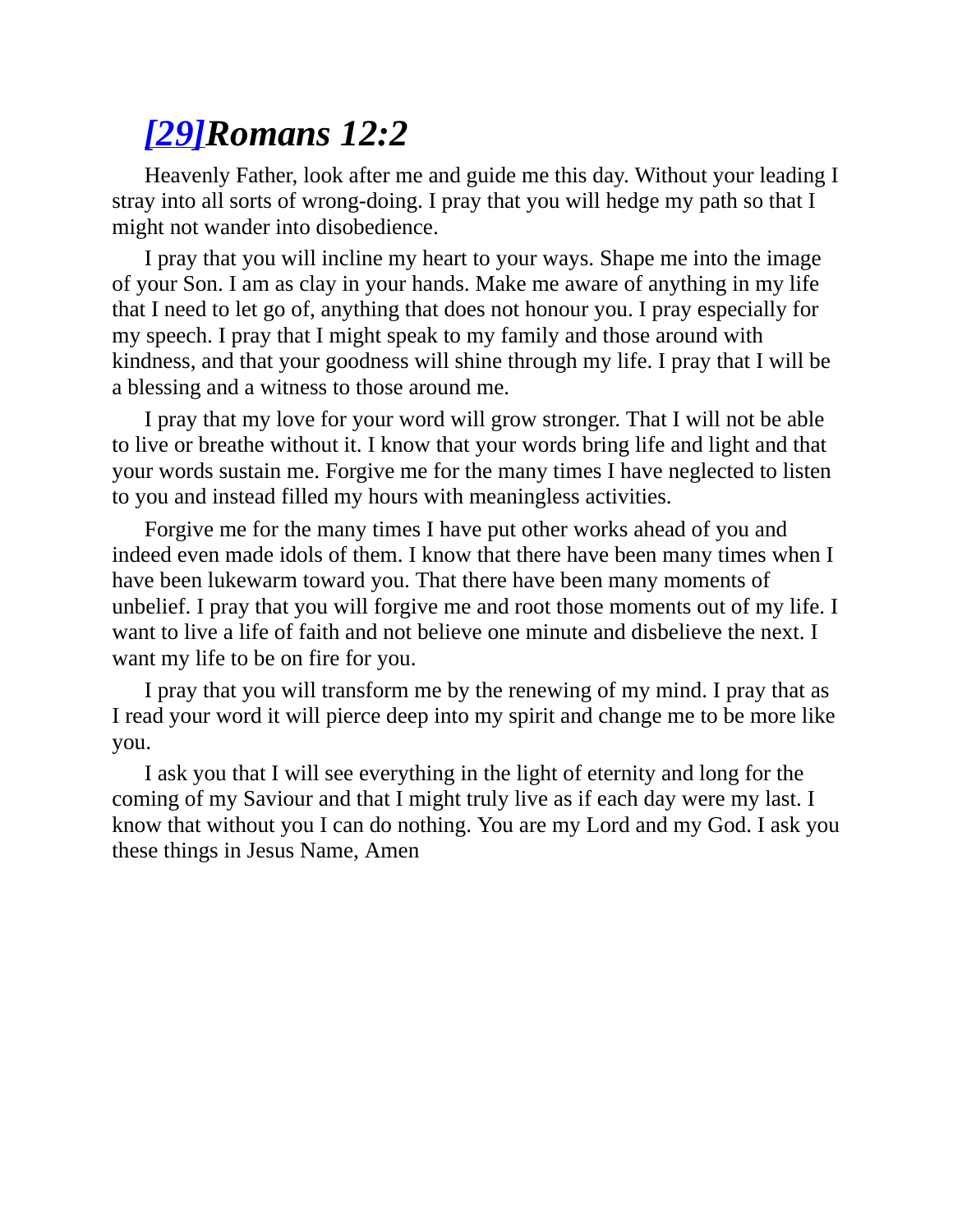## <span id="page-34-0"></span>*[\[30\]](#page-47-3)Psalm 1*

Father I thank you for your grace, thank you for your word. Thank you that your word is not dead but that it is alive and powerful. Thank you that because of the work of Christ on the cross, that the veil has been lifted and I can see you face to face. I can see your wonderful works that you have done through men and women throughout the ages. I pray that you will glorify yourself by such works through me and my family.

I pray that you will continue to open my eyes. I pray that you will give me a mind that is filled with light, and filled with the knowledge of your word. I pray that I might know you. I don't want to be a passive church goer, but I want to be someone who reflects your character in all the different circumstances in my life. I want to be of service in the body.

I pray for spiritual gifts for the benefit of the church.

I pray that I might grow in faith. I pray that I might grow in love and in the knowledge of you. I pray that I won't be as a 'stunted tree' but rather be like a giant oak. Someone who is deeply rooted and grounded in your love.

I pray that I might be like that man in this Psalm. That I will not walk in the counsel of the wicked or stand in the way of sinners or sit in the seat of mockers. Instead I want my delight to be in your law. I want your word to be in my mind and heart day and night.

O God, I want to be filled with your Spirit and be like that tree that yields it fruit in season. I want the fruit of the Spirit to be evident in my life. I want others to be blessed by my walk with you. I ask this in Jesus Name, Amen.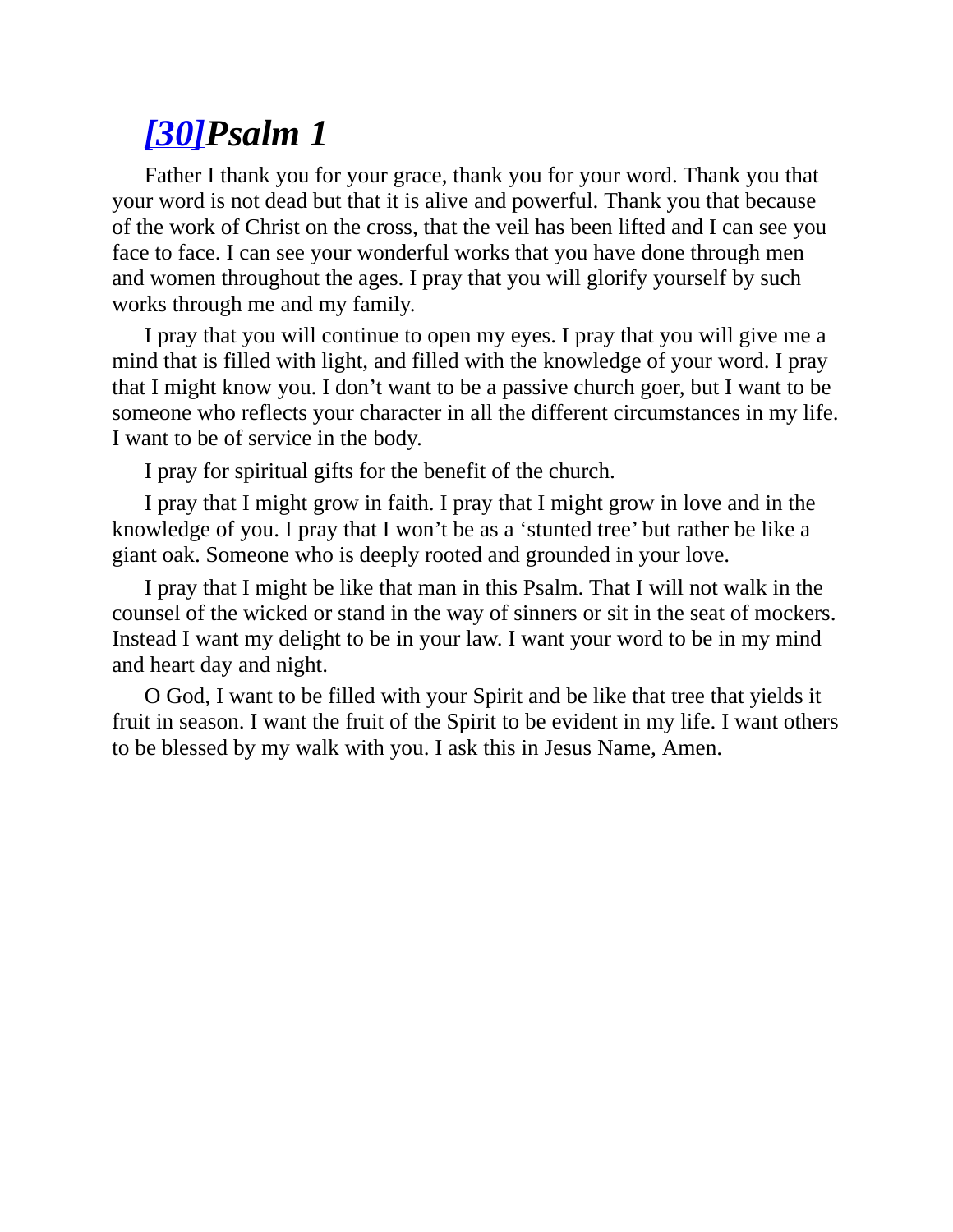## <span id="page-35-0"></span>*[\[31\]](#page-48-0)John 3:16*

O God of grace, help me to pray in faith and so find your will. Help me to lean on your mercy and believe in your promises. Strengthen me to pray with unwavering belief that whatever I receive is a gift from you and that I might pray steadfastly until you answer. I pray that I might be like that woman, who wouldn't give up until the judge had answered her.

Help me to be completely dependant on you. Guide me by your Spirit and make me sensitive to His leading. I want to walk in your paths and learn your ways that my life might reflect your love. All for your honour and all for your glory.

I pray that my love for you will grow. I know that I can't make myself love you more. I know that every iota of love and service that I give to you is only because you have first worked in my heart. Always, your work comes first.

Father I pray that you will constantly bring my thoughts to the cross. I pray that I will know nothing except Christ and him crucified. I pray that you will give me wisdom to understand and words to share your immeasurable love with others. Give me a heart of compassion for the lost. Give me a desire to intercede and pray for those that are without hope.

I pray that you will open hearts and that you will show again and again your great mercy in those around me. Save my family Lord, save my friends, save my colleagues at work. Let your grace abound in their lives. Let your mercy be shown toward them.

I pray for the Church. That we might constantly seek your face. That we might never be complacent but strive after you with all our heart, mind, soul and strength. I pray that we might ever be found about our Father's business, in Jesus Name I pray, Amen.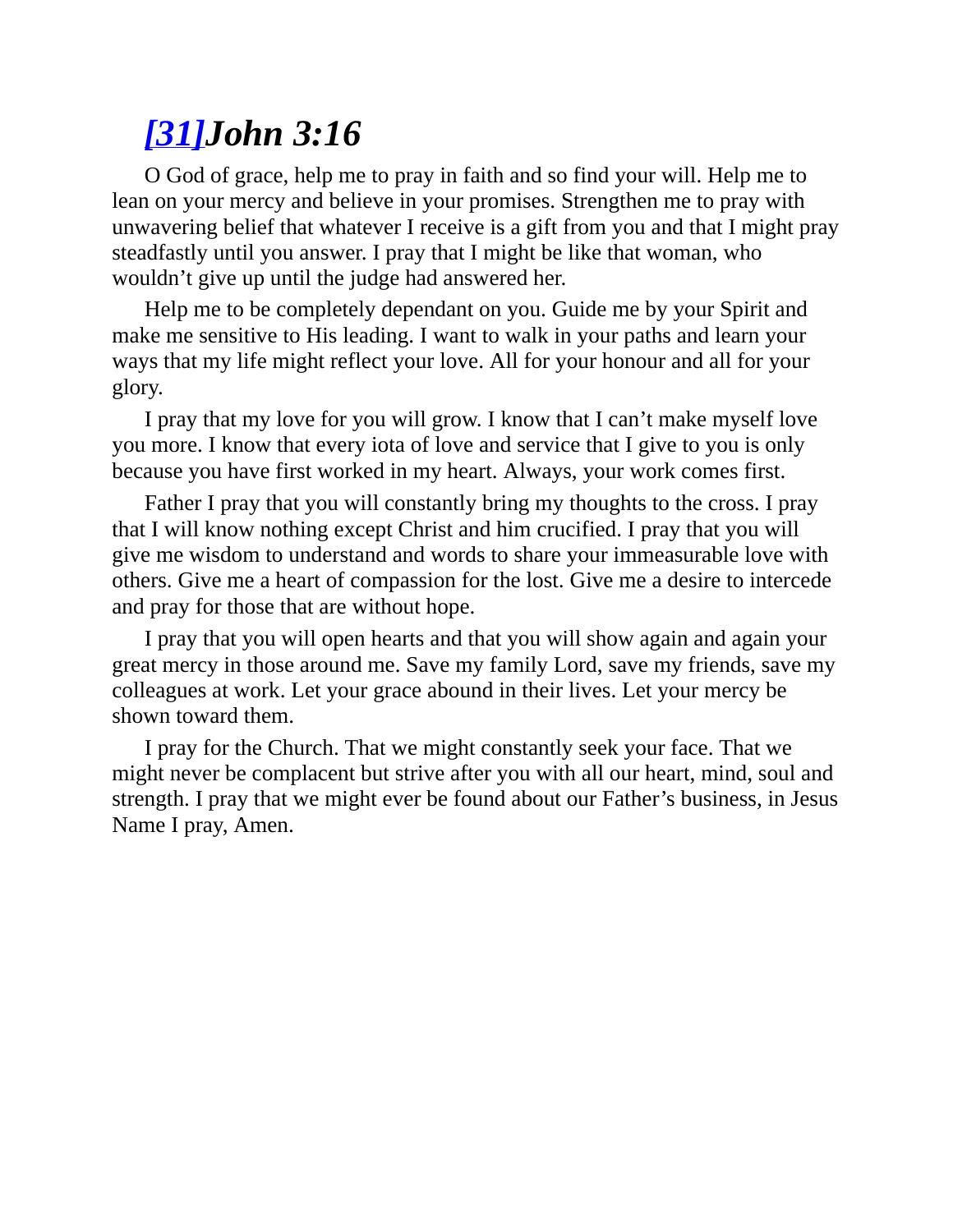**You may also enjoy reading these books to enrich your prayer life.**

C H Spurgeon's Prayers [\(Illustrated\)](http://www.amazon.com/Spurgeons-Prayers-Illustrated-ebook/dp/B008LDZ7NS/ref=sr_1_1?s=digital-text&ie=UTF8&qid=1359287816&sr=1-1&keywords=c+h+spurgeons+prayers) Praying with Calvin through Jeremiah & [Lamentations](http://www.amazon.com/Praying-through-Jeremiah-Lamentations-ebook/dp/B007UVXMB6/ref=sr_1_1?s=digital-text&ie=UTF8&qid=1359255629&sr=1-1&keywords=praying+with+calvin) Praying with Calvin through [Habakkuk,](http://www.amazon.com/Praying-through-Habakkuk-Zephaniah-ebook/dp/B007WFQT0G/ref=sr_1_2?s=digital-text&ie=UTF8&qid=1359255629&sr=1-2&keywords=praying+with+calvin) Zephaniah & Haggai Praying with Calvin [through](http://www.amazon.com/Praying-through-Ezekiel-prayers-ebook/dp/B0091V5AWC/ref=sr_1_3?s=digital-text&ie=UTF8&qid=1359255629&sr=1-3&keywords=praying+with+calvin) Ezekiel Praying with Calvin [through](http://www.amazon.com/Praying-Calvin-through-prayers-ebook/dp/B007WFO9I0/ref=sr_1_5?s=digital-text&ie=UTF8&qid=1359255629&sr=1-5&keywords=praying+with+calvin) Hosea Praying with Calvin [through](http://www.amazon.com/Praying-Calvin-through-prayers-ebook/dp/B007WFQTO2/ref=sr_1_4?s=digital-text&ie=UTF8&qid=1359255629&sr=1-4&keywords=praying+with+calvin) Jonah, Micah & Nahum Praying with Calvin [through](http://www.amazon.com/Praying-Calvin-through-prayers-ebook/dp/B0091J2KXG/ref=sr_1_6?s=digital-text&ie=UTF8&qid=1359255629&sr=1-6&keywords=praying+with+calvin) Daniel Praying with Calvin through [Zechariah](http://praying/) & Malachi Praying with Calvin through Joel, Amos & [Obadiah](http://www.amazon.com/Praying-through-Obadiah-prayers-ebook/dp/B007WFQTBU/ref=sr_1_8?s=digital-text&ie=UTF8&qid=1359255629&sr=1-8&keywords=praying+with+calvin)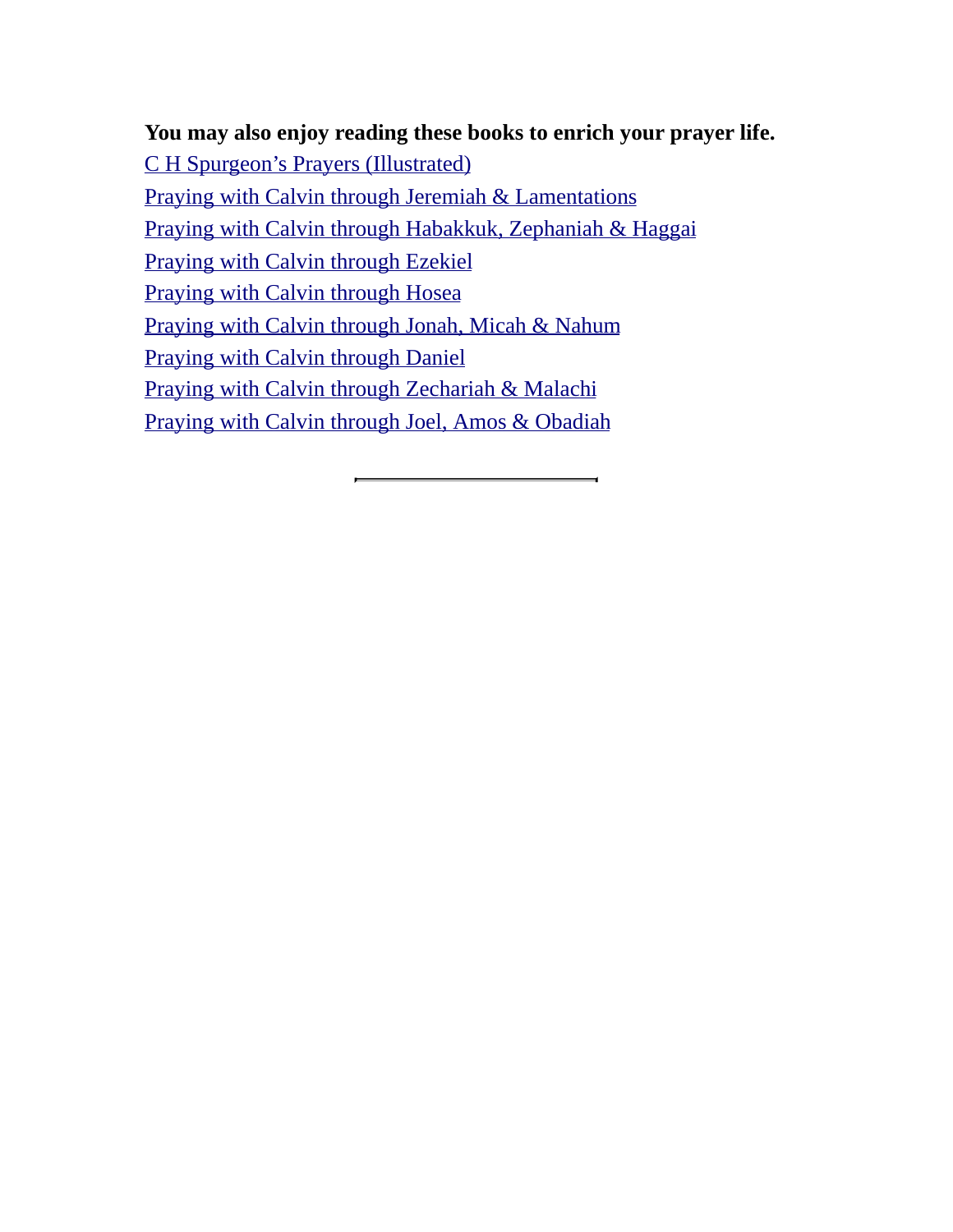#### <span id="page-37-0"></span>[\[1\]](#page-4-1)**Psalm 119:1-8**

Blessed are those whose way is blameless, who walk in the law of the LORD! Blessed are those who keep his testimonies, who seek him with their whole heart, who also do no wrong, but walk in his ways! You have commanded your precepts to be kept diligently. Oh that my ways may be steadfast in keeping your statutes! Then I shall not be put to shame, having my eyes fixed on all your commandments. I will praise you with an upright heart, when I learn your righteous rules. I will keep your statutes; do not utterly forsake me!

#### <span id="page-37-1"></span>[\[2\]](#page-5-1) **Psalm 119:33-36**

Teach me, O LORD, the way of your statutes; and I will keep it to the end. Give me understanding, that I may keep your law and observe it with my whole heart. Lead me in the path of your commandments, for I delight in it. Incline my heart to your testimonies, and not to selfish gain!

#### <span id="page-37-2"></span>[\[3\]](#page-6-1) **Psalm 63:1-8**

You, God, are my God, earnestly I seek you; I thirst for you, my whole being longs for you, in a dry and parched land where there is no water. I have seen you in the sanctuary and beheld your power and your glory. Because your love is better than life, my lips will glorify you. I will praise you as long as I live, and in your name I will lift up my hands. I will be fully satisfied as with the richest of foods; with singing lips my mouth will praise you. On my bed I remember you; I think of you through the watches of the night. Because you are my help, I sing in the shadow of your wings. I cling to you; your right hand upholds me.

#### <span id="page-37-3"></span>[4] **Deuteronomy 6:5**

Love the LORD your God with all your heart and with all your soul and with all your strength.

#### <span id="page-37-4"></span>[\[5\]](#page-8-1) **Deuteronomy 10:12-22**

And now, Israel, what does the LORD your God ask of you but to fear the LORD your God, to walk in obedience to him, to love him, to serve the LORD your God with all your heart and with all your soul, and to observe the LORD's commands and decrees that I am giving you today for your own good?

To the LORD your God belong the heavens, even the highest heavens, the earth and everything in it. Yet the LORD set his affection on your ancestors and loved them, and he chose you, their descendants, above all the nations—as it is today. Circumcise your hearts, therefore, and do not be stiff-necked any longer. For the LORD your God is God of gods and Lord of lords, the great God, mighty and awesome, who shows no partiality and accepts no bribes. He defends the cause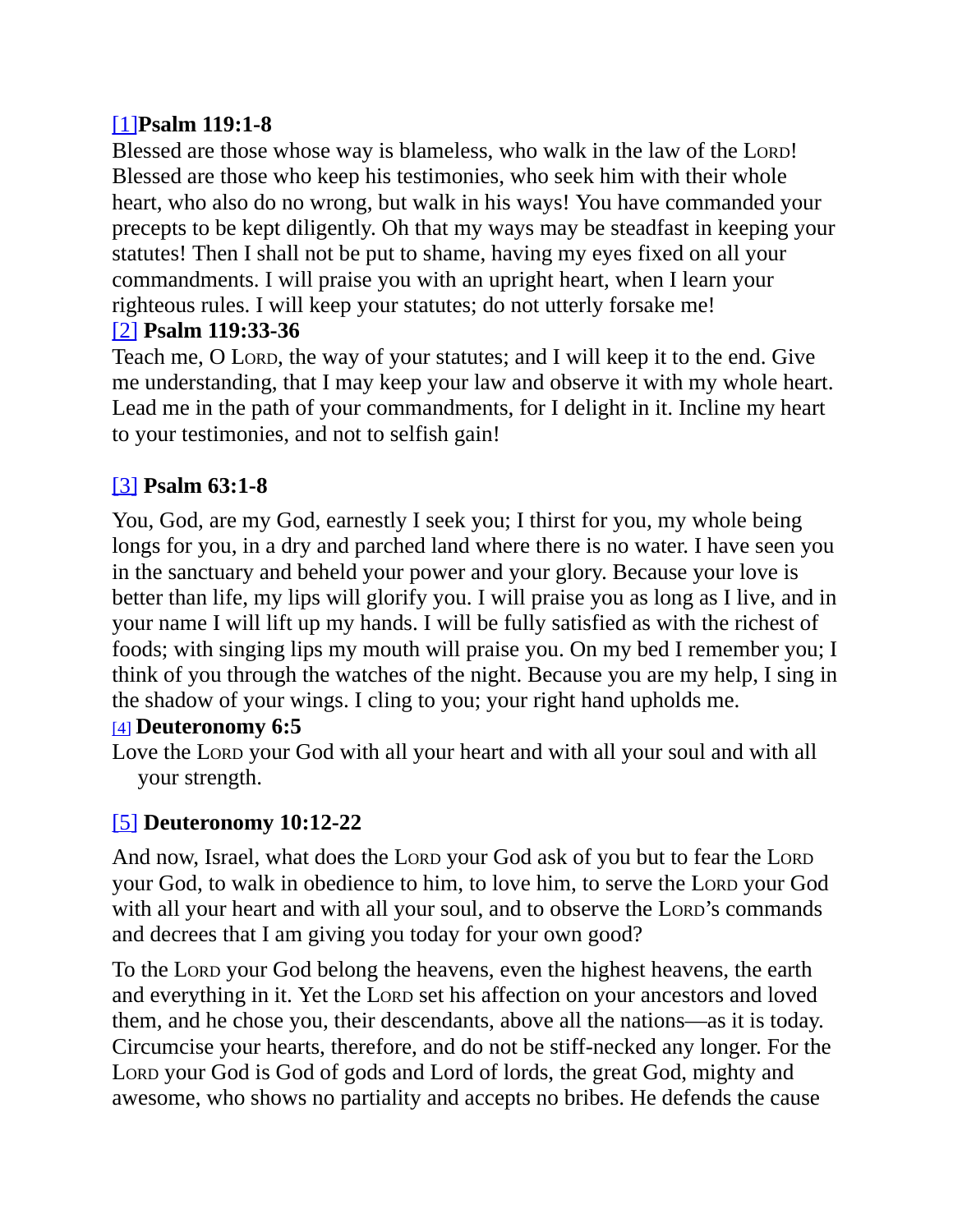of the fatherless and the widow, and loves the foreigner residing among you, giving them food and clothing. And you are to love those who are foreigners, for you yourselves were foreigners in Egypt. Fear the LORD your God and serve him. Hold fast to him and take your oaths in his name. He is the one you praise; he is your God, who performed for you those great and awesome wonders you saw with your own eyes. Your ancestors who went down into Egypt were seventy in all, and now the LORD your God has made you as numerous as the stars in the sky.

#### <span id="page-38-0"></span>[\[6\]](#page-9-1) **Psalm 84**

How lovely is your dwelling place, LORD Almighty! My soul yearns, even faints, for the courts of the LORD; my heart and my flesh cry out for the living God. Even the sparrow has found a home, and the swallow a nest for herself, where she may have her young a place near your altar, LORD Almighty, my King and my God. Blessed are those who dwell in your house; they are ever praising you.

Blessed are those whose strength is in you, whose hearts are set on pilgrimage. As they pass through the Valley of Baka, they make it a place of springs; the autumn rains also cover it with pools. They go from strength to strength, till each appears before God in Zion.

Hear my prayer, LORD God Almighty; listen to me, God of Jacob. Look on our shield, O God; look with favor on your anointed one.

Better is one day in your courts than a thousand elsewhere; I would rather be a doorkeeper in the house of my God than dwell in the tents of the wicked. For the LORD God is a sun and shield; the LORD bestows favor and honor; no good thing does he withhold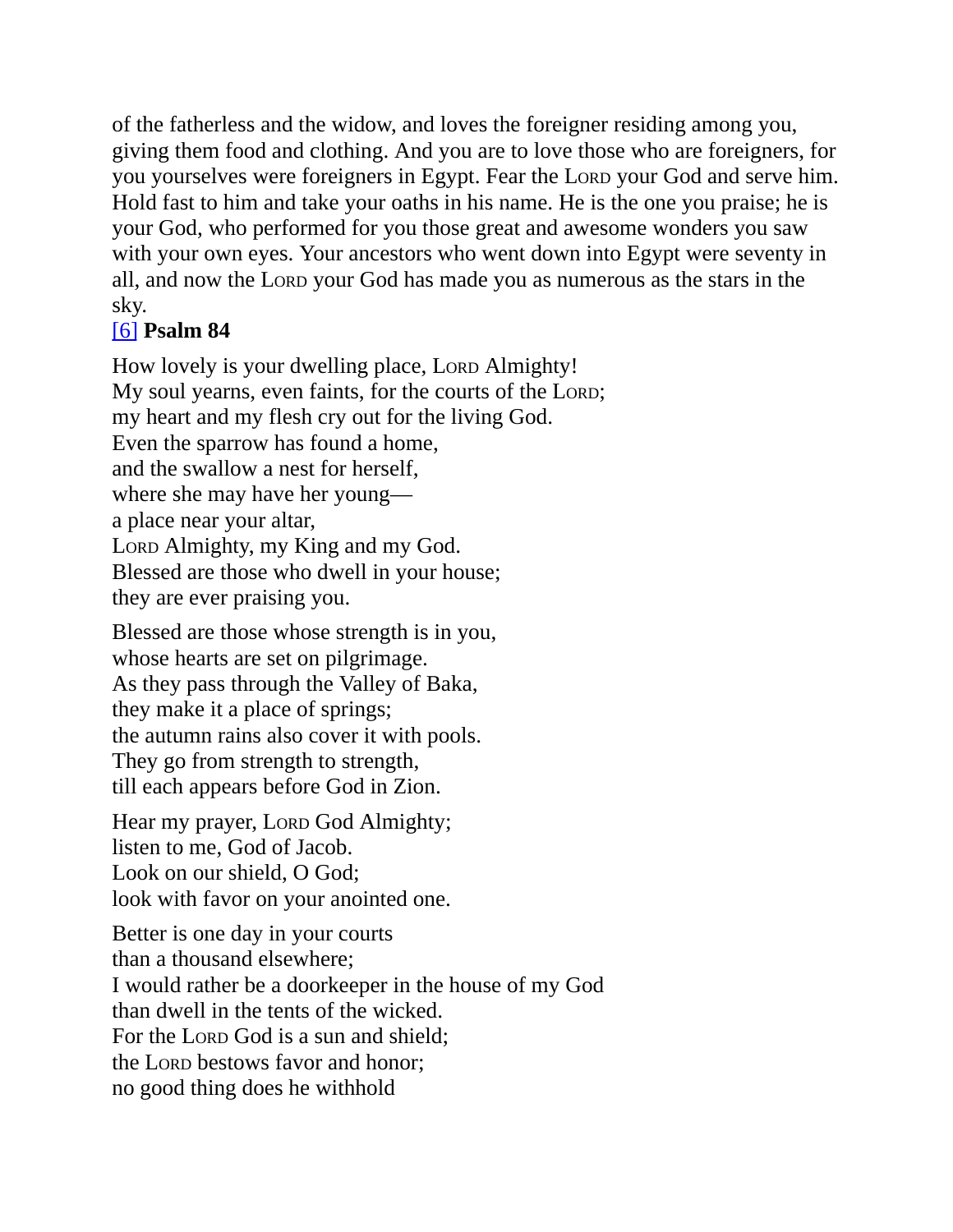from those whose walk is blameless.

LORD Almighty,

blessed is the one who trusts in you.

<span id="page-39-0"></span>[\[7\]"](#page-10-1)Therefore I tell you, do not be anxious about your life, what you will eat or what you will drink, nor about your body, what you will put on. Is not life more than food, and the body more than clothing? Look at the birds of the air: they neither sow nor reap nor gather into barns, and yet your heavenly Father feeds them. Are you not of more value than they? And which of you by being anxious can add a single hour to his span of life? And why are you anxious about clothing? Consider the lilies of the field, how they grow: they neither toil nor spin, yet I tell you, even Solomon in all his glory was not arrayed like one of these. But if God so clothes the grass of the field, which today is alive and tomorrow is thrown into the oven, will he not much more clothe you, O you of little faith? Therefore do not be anxious, saying, 'What shall we eat?' or 'What shall we drink?' or 'What shall we wear?' For the Gentiles seek after all these things, and your heavenly Father knows that you need them all. But seek first the kingdom of God and his righteousness, and all these things will be added to you.

"Therefore do not be anxious about tomorrow, for tomorrow will be anxious for itself. Sufficient for the day is its own trouble."

#### <span id="page-39-1"></span>[\[8\]](#page-11-1)**Matthew 24:24-27**

For false messiahs and false prophets will appear and perform great signs and wonders to deceive, if possible, even the elect. See, I have told you ahead of time.

"So if anyone tells you, 'There he is, out in the wilderness,' do not go out; or, 'Here he is, in the inner rooms,' do not believe it. For as lightning that comes from the east is visible even in the west, so will be the coming of the Son of Man.

#### **James 1:2-6**

Count it all joy, my brothers, when you meet trials of various kinds, for you know that the testing of your faith produces steadfastness. And let steadfastness have its full effect, that you may be perfect and complete, lacking in nothing.

If any of you lacks wisdom, let him ask God, who gives generously to all without reproach, and it will be given him. But let him ask in faith, with no doubting, for the one who doubts is like a wave of the sea that is driven and tossed by the wind.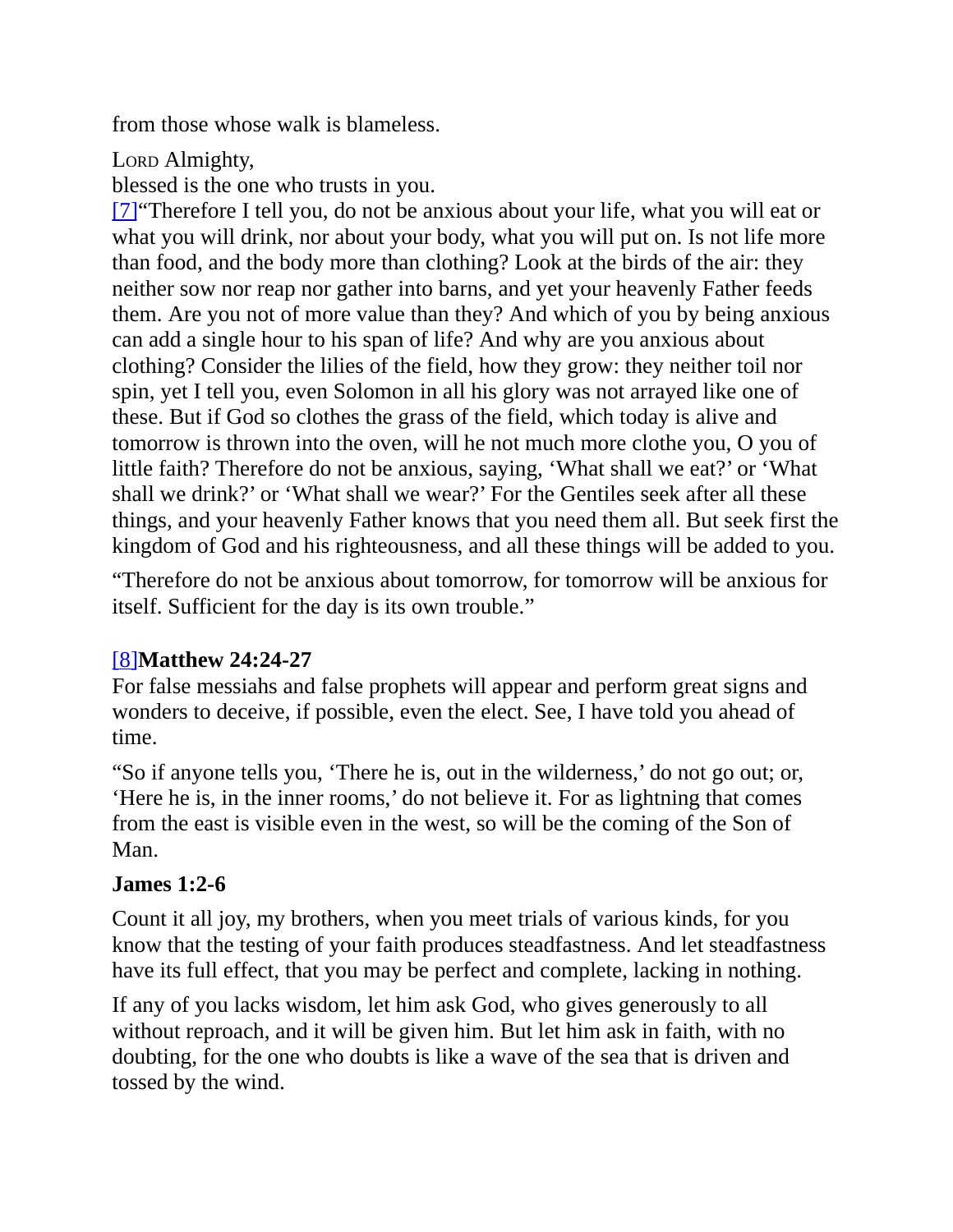#### <span id="page-40-0"></span>[\[9\]](#page-12-1)**Psalm 127:1**

Unless the LORD builds the house, those who build it labor in vain. Unless the LORD watches over the city, the watchman stays awake in vain.

#### **Matthew 8:5-10**

When he had entered Capernaum, a centurion came forward to him, appealing to him, "Lord, my servant is lying paralyzed at home, suffering terribly." And he said to him, "I will come and heal him." But the centurion replied, "Lord, I am not worthy to have you come under my roof, but only say the word, and my servant will be healed. For I too am a man under authority, with soldiers under me. And I say to one, 'Go,' and he goes, and to another, 'Come,' and he comes, and to my servant, 'Do this,' and he does it." When Jesus heard this, he marvelled and said to those who followed him, "Truly, I tell you, with no one in Israel have I found such faith.

#### <span id="page-40-1"></span>[\[10\]](#page-13-1)**Psalm 27:1**

The LORD is my light and my salvation; whom shall I fear? The LORD is the stronghold of my life; of whom shall I be afraid?

#### **Mark 4:21-23**

And he said to them, "Is a lamp brought in to be put under a basket, or under a bed, and not on a stand? For nothing is hidden except to be made manifest; nor is anything secret except to come to light. If anyone has ears to hear, let him hear."

#### <span id="page-40-2"></span>[\[11\]](#page-14-1)**Philippians 2:12-16**

Therefore, my beloved, as you have always obeyed, so now, not only as in my presence but much more in my absence, work out your own salvation with fear and trembling, for it is God who works in you, both to will and to work for his good pleasure.

Do all things without grumbling or disputing, that you may be blameless and innocent, children of God without blemish in the midst of a crooked and twisted generation, among whom you shine as lights in the world, holding fast to the word of life, so that in the day of Christ I may be proud that I did not run in vain or labor in vain.

#### <span id="page-40-3"></span>[\[12\]](#page-15-1)**Mark 14:66-72**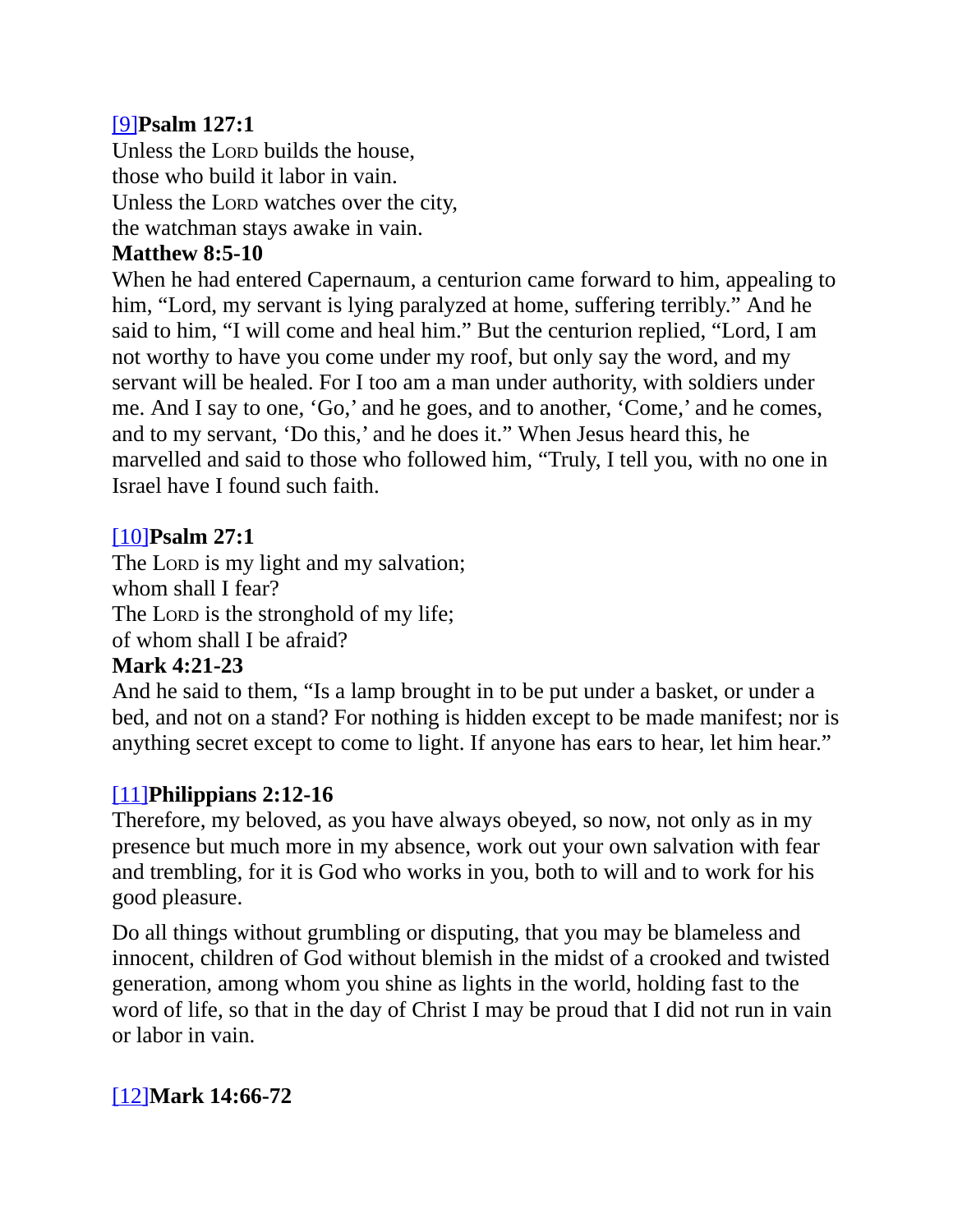And as Peter was below in the courtyard, one of the servant girls of the high priest came, and seeing Peter warming himself, she looked at him and said, "You also were with the Nazarene, Jesus." But he denied it, saying, "I neither know nor understand what you mean." And he went out into the gateway and the rooster crowed. And the servant girl saw him and began again to say to the bystanders, "This man is one of them." But again he denied it. And after a little while the bystanders again said to Peter, "Certainly you are one of them, for you are a Galilean." But he began to invoke a curse on himself and to swear, "I do not know this man of whom you speak." And immediately the rooster crowed a second time. And Peter remembered how Jesus had said to him, "Before the rooster crows twice, you will deny me three times." And he broke down and wept.

#### <span id="page-41-0"></span>[\[13\]](#page-16-1)**Luke 18:18-22**

And a ruler asked him, "Good Teacher, what must I do to inherit eternal life?" And Jesus said to him, "Why do you call me good? No one is good except God alone. You know the commandments: 'Do not commit adultery, Do not murder, Do not steal, Do not bear false witness, Honor your father and mother.'" And he said, "All these I have kept from my youth." When Jesus heard this, he said to him, "One thing you still lack. Sell all that you have and distribute to the poor, and you will have treasure in heaven; and come, follow me."

#### <span id="page-41-1"></span>[\[14\]](#page-17-1)**Matthew 6:9**

Our Father in heaven, hallowed be your name.

#### <span id="page-41-2"></span>[\[15\]](#page-18-1)**Matthew 6:10**

Your kingdom come, your will be done, on earth as it is in heaven.

#### <span id="page-41-3"></span>[\[16\]](#page-19-1)**John 8:37-50**

I know that you are offspring of Abraham; yet you seek to kill me because my word finds no place in you. I speak of what I have seen with my Father, and you do what you have heard from your father."

They answered him, "Abraham is our father." Jesus said to them, "If you were Abraham's children, you would be doing the works Abraham did, but now you seek to kill me, a man who has told you the truth that I heard from God. This is not what Abraham did. You are doing the works your father did." They said to him, "We were not born of sexual immorality. We have one Father—even God." Jesus said to them, "If God were your Father, you would love me, for I came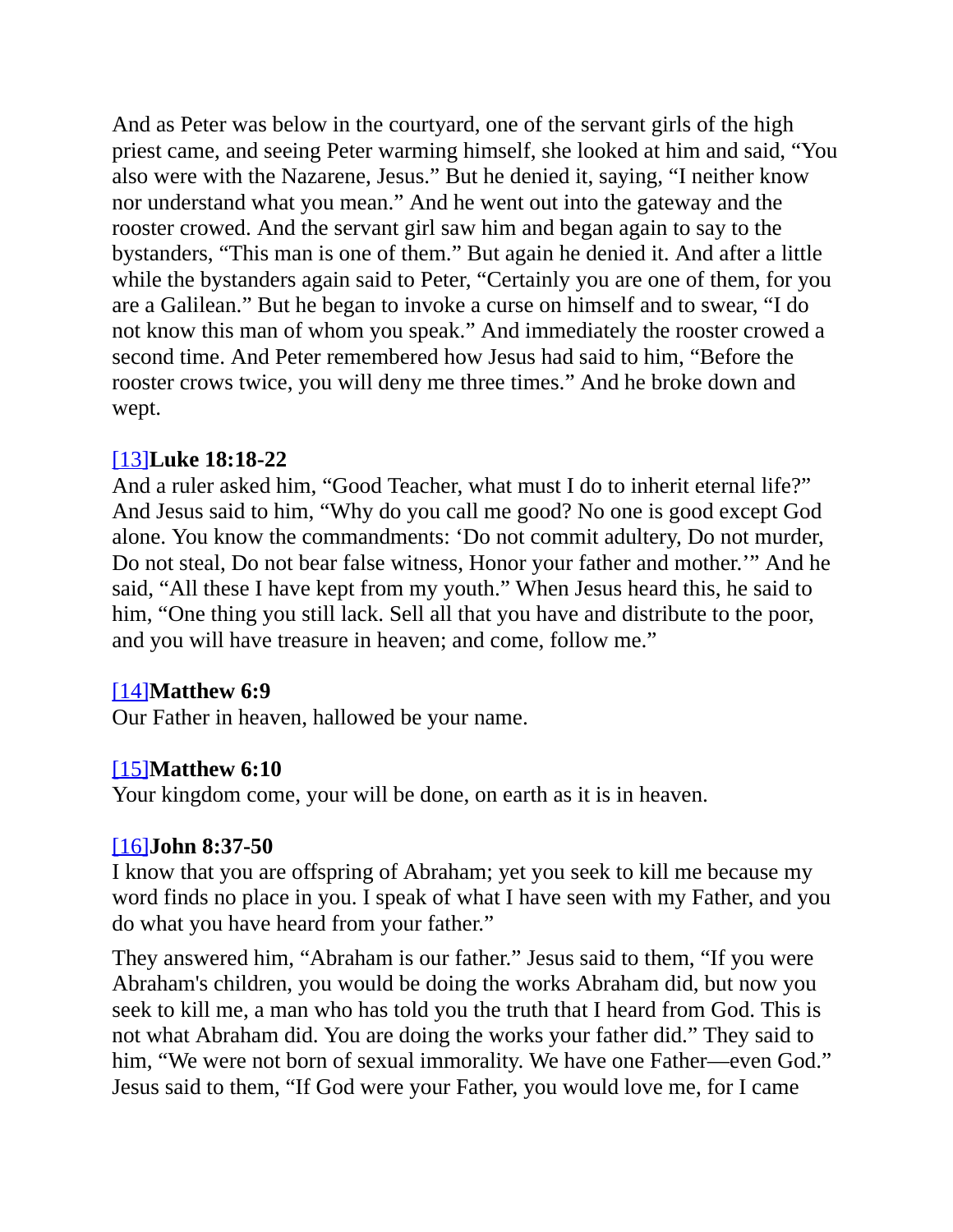from God and I am here. I came not of my own accord, but he sent me. Why do you not understand what I say? It is because you cannot bear to hear my word. You are of your father the devil, and your will is to do your father's desires. He was a murderer from the beginning, and does not stand in the truth, because there is no truth in him. When he lies, he speaks out of his own character, for he is a liar and the father of lies. But because I tell the truth, you do not believe me. Which one of you convicts me of sin? If I tell the truth, why do you not believe me? Whoever is of God hears the words of God. The reason why you do not hear them is that you are not of God."

The Jews answered him, "Are we not right in saying that you are a Samaritan and have a demon?" Jesus answered, "I do not have a demon, but I honor my Father, and you dishonor me. Yet I do not seek my own glory; there is One who seeks it, and he is the judge.

#### <span id="page-42-0"></span>[\[17\]](#page-20-1)**Luke 10:21-23**

In that same hour he rejoiced in the Holy Spirit and said, "I thank you, Father, Lord of heaven and earth, that you have hidden these things from the wise and understanding and revealed them to little children; yes, Father, for such was your gracious will. All things have been handed over to me by my Father, and no one knows who the Son is except the Father, or who the Father is except the Son and anyone to whom the Son chooses to reveal him."

Then turning to the disciples he said privately, "Blessed are the eyes that see what you see!

#### <span id="page-42-1"></span>[\[18\]](#page-21-1)**1 Corinthians 2:1-16**

And I, when I came to you, brothers, did not come proclaiming to you the testimony of God with lofty speech or wisdom. For I decided to know nothing among you except Jesus Christ and him crucified. And I was with you in weakness and in fear and much trembling, and my speech and my message were not in plausible words of wisdom, but in demonstration of the Spirit and of power, so that your faith might not rest in the wisdom of men but in the power of God.

Yet among the mature we do impart wisdom, although it is not a wisdom of this age or of the rulers of this age, who are doomed to pass away. But we impart a secret and hidden wisdom of God, which God decreed before the ages for our glory. None of the rulers of this age understood this, for if they had, they would not have crucified the Lord of glory. But, as it is written, "What no eye has seen,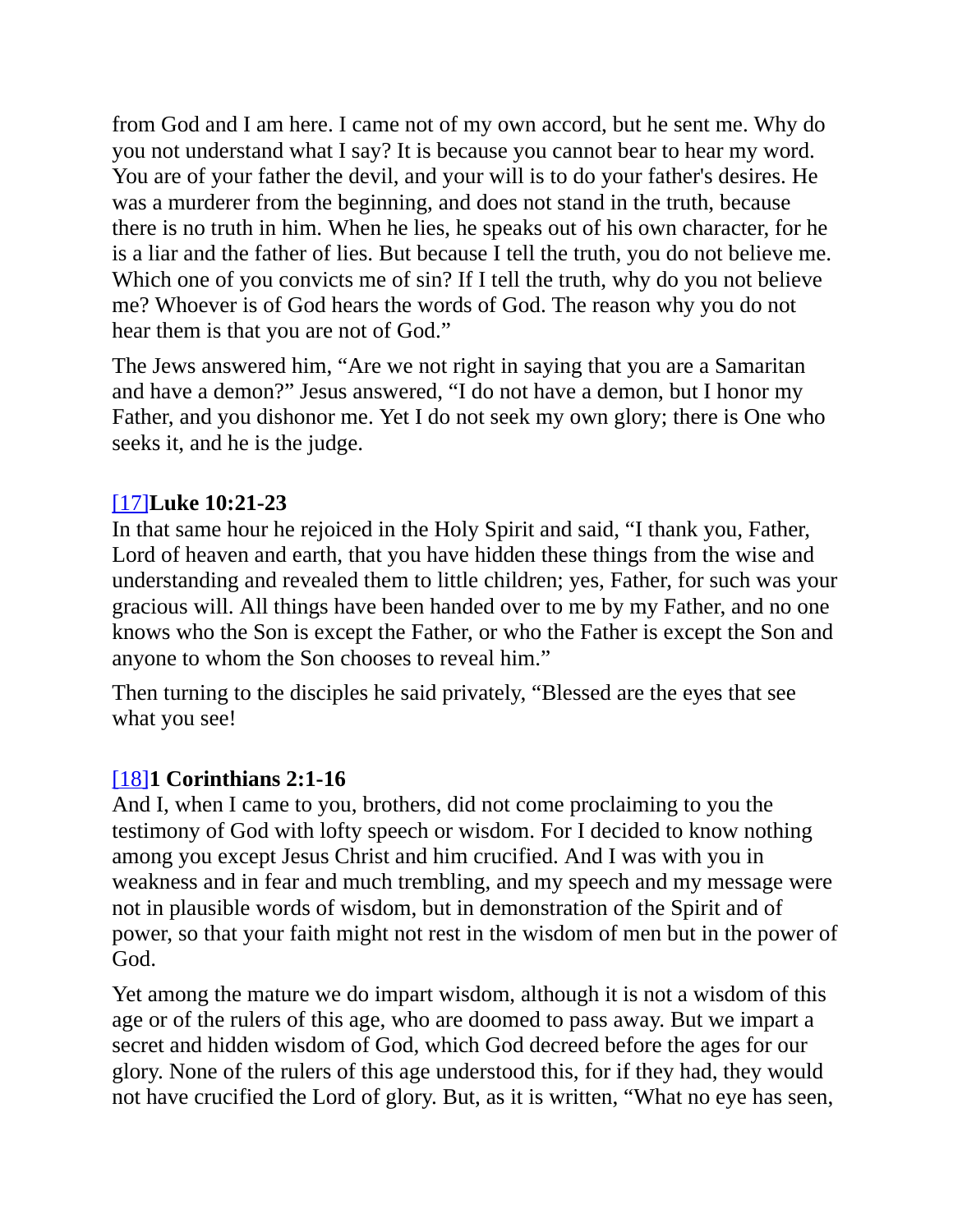nor ear heard,

nor the heart of man imagined,

what God has prepared for those who love him"— these things God has revealed to us through the Spirit. For the Spirit searches everything, even the depths of God. For who knows a person's thoughts except the spirit of that person, which is in him? So also no one comprehends the thoughts of God except the Spirit of God. Now we have received not the spirit of the world, but the Spirit who is from God, that we might understand the things freely given us by God. And we impart this in words not taught by human wisdom but taught by the Spirit, interpreting spiritual truths to those who are spiritual.

The natural person does not accept the things of the Spirit of God, for they are folly to him, and he is not able to understand them because they are spiritually discerned. The spiritual person judges all things, but is himself to be judged by no one. "For who has understood the mind of the Lord so as to instruct him?" But we have the mind of Christ.

#### <span id="page-43-0"></span>[\[19\]](#page-22-1)**Psalm 145**

I will extol you, my God and King, and bless your name forever and ever. Every day I will bless you and praise your name forever and ever. Great is the LORD, and greatly to be praised, and his greatness is unsearchable.

One generation shall commend your works to another, and shall declare your mighty acts. On the glorious splendour of your majesty, and on your wondrous works, I will meditate. They shall speak of the might of your awesome deeds, and I will declare your greatness. They shall pour forth the fame of your abundant goodness and shall sing aloud of your righteousness.

The LORD is gracious and merciful, slow to anger and abounding in steadfast love. The LORD is good to all, and his mercy is over all that he has made.

All your works shall give thanks to you, O LORD, and all your saints shall bless you!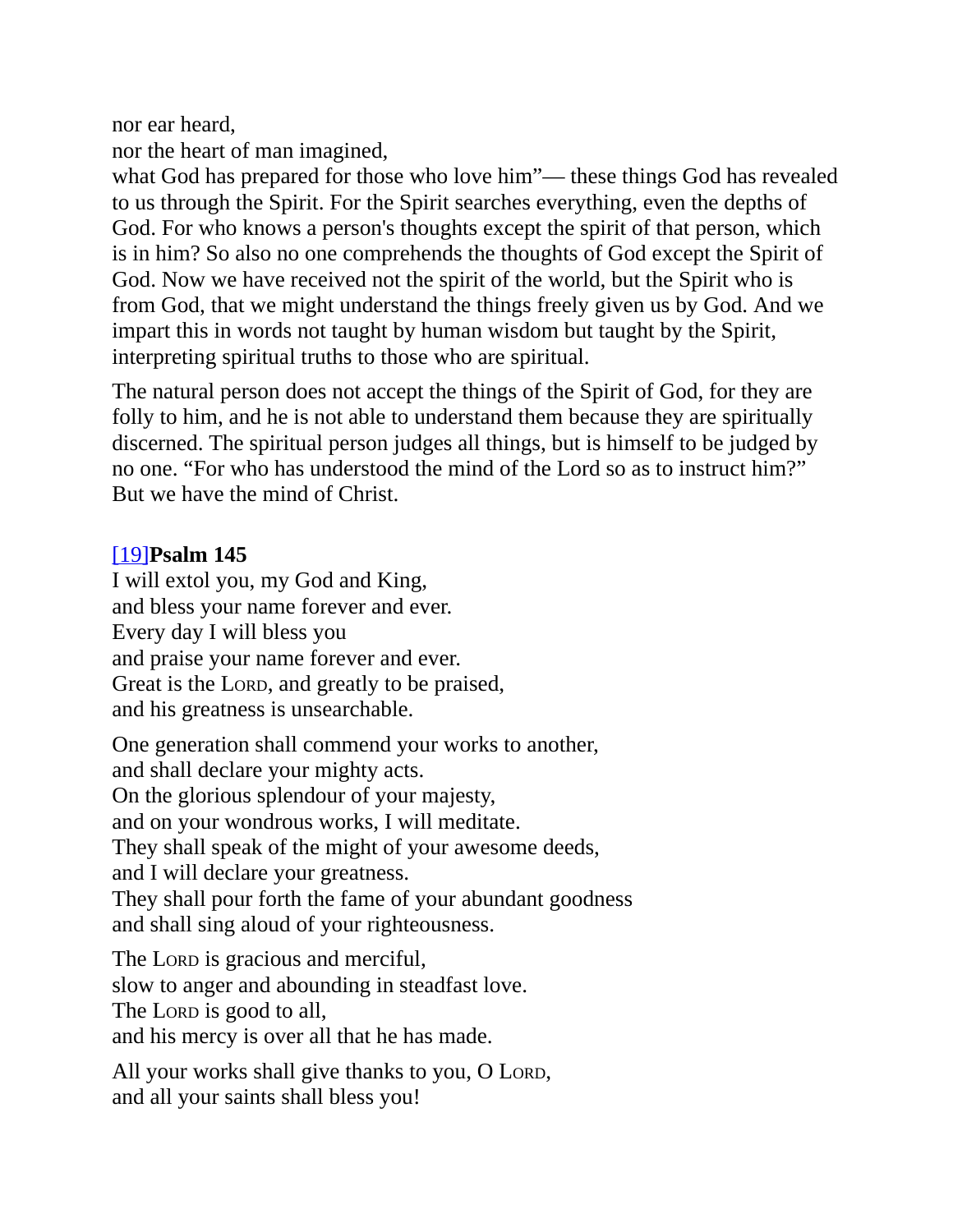They shall speak of the glory of your kingdom and tell of your power, to make known to the children of man your mighty deeds, and the glorious splendor of your kingdom. Your kingdom is an everlasting kingdom, and your dominion endures throughout all generations. [The LORD is faithful in all his words and kind in all his works.] The LORD upholds all who are falling and raises up all who are bowed down. The eyes of all look to you, and you give them their food in due season. You open your hand; you satisfy the desire of every living thing. The LORD is righteous in all his ways and kind in all his works. The LORD is near to all who call on him, to all who call on him in truth. He fulfills the desire of those who fear him; he also hears their cry and saves them. The LORD preserves all who love him, but all the wicked he will destroy. My mouth will speak the praise of the LORD,

and let all flesh bless his holy name forever and ever.

#### <span id="page-44-0"></span>[\[20\]](#page-23-1)**Romans 12:1-8**

I appeal to you therefore, brothers, by the mercies of God, to present your bodies as a living sacrifice, holy and acceptable to God, which is your spiritual worship. Do not be conformed to this world, but be transformed by the renewal of your mind, that by testing you may discern what is the will of God, what is good and acceptable and perfect.

For by the grace given to me I say to everyone among you not to think of himself more highly than he ought to think, but to think with sober judgment, each according to the measure of faith that God has assigned. For as in one body we have many members, and the members do not all have the same function, so we, though many, are one body in Christ, and individually members one of another. Having gifts that differ according to the grace given to us, let us use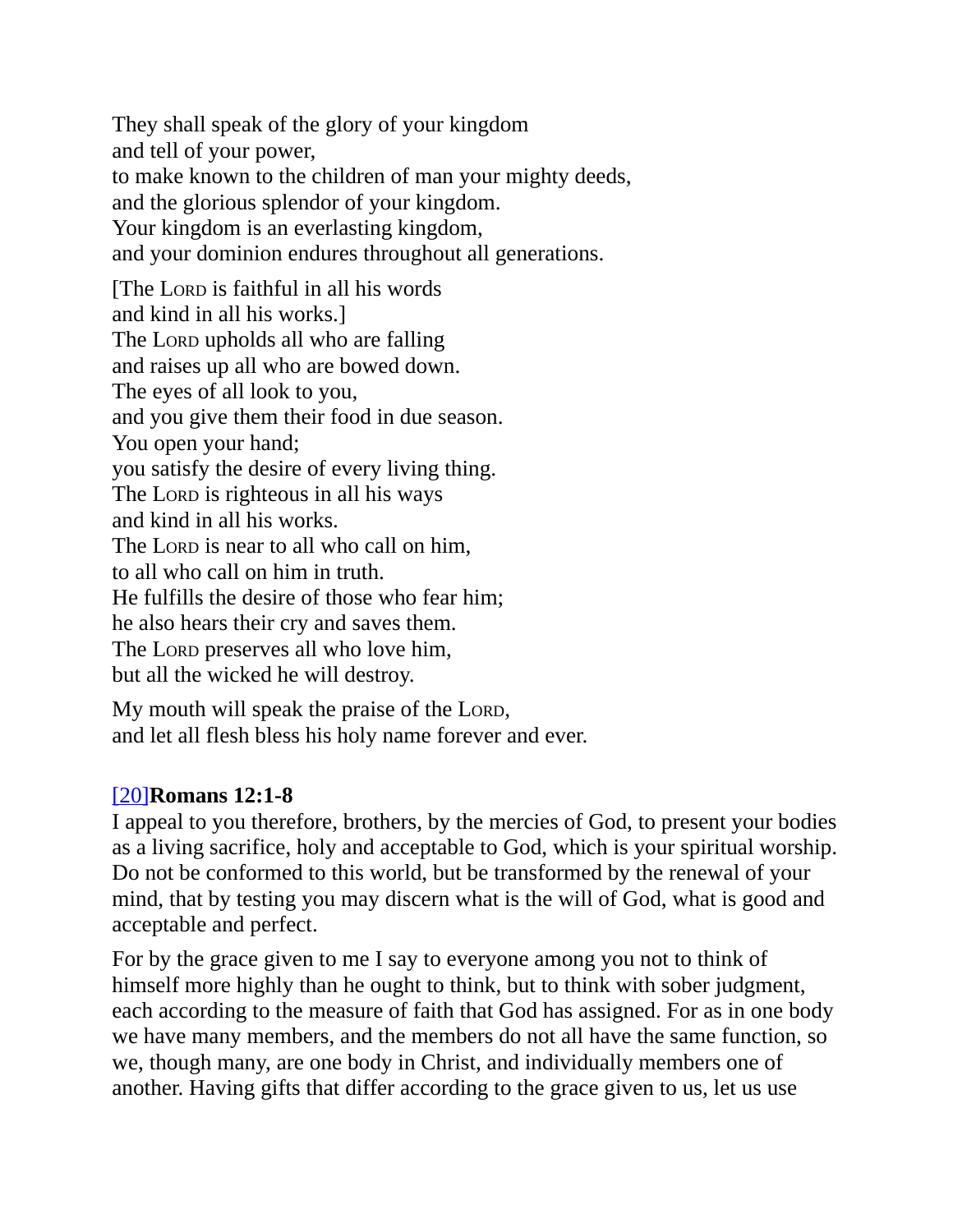them: if prophecy, in proportion to our faith; if service, in our serving; the one who teaches, in his teaching; the one who exhorts, in his exhortation; the one who contributes, in generosity; the one who leads, with zeal; the one who does acts of mercy, with cheerfulness.

#### <span id="page-45-0"></span>[\[21\]](#page-24-1)**Psalm 8:3-5**

When I look at your heavens, the work of your fingers, the moon and the stars, which you have set in place, what is man that you are mindful of him, and the son of man that you care for him?

Yet you have made him a little lower than the heavenly beings and crowned him with glory and honor.

#### <span id="page-45-1"></span>[\[22\]](#page-25-1)**Ephesians 1:15-23**

For this reason, because I have heard of your faith in the Lord Jesus and your love toward all the saints, I do not cease to give thanks for you, remembering you in my prayers, that the God of our Lord Jesus Christ, the Father of glory, may give you the Spirit of wisdom and of revelation in the knowledge of him, having the eyes of your hearts enlightened, that you may know what is the hope to which he has called you, what are the riches of his glorious inheritance in the saints, and what is the immeasurable greatness of his power toward us who believe, according to the working of his great might that he worked in Christ when he raised him from the dead and seated him at his right hand in the heavenly places, far above all rule and authority and power and dominion, and above every name that is named, not only in this age but also in the one to come. And he put all things under his feet and gave him as head over all things to the church, which is his body, the fullness of him who fills all in all.

#### <span id="page-45-2"></span>[\[23\]](#page-26-1)**Ephesians 3:14-21**

For this reason I bow my knees before the Father, from whom every family in heaven and on earth is named, that according to the riches of his glory he may grant you to be strengthened with power through his Spirit in your inner being, so that Christ may dwell in your hearts through faith—that you, being rooted and grounded in love, may have strength to comprehend with all the saints what is the breadth and length and height and depth, and to know the love of Christ that surpasses knowledge, that you may be filled with all the fullness of God.

Now to him who is able to do far more abundantly than all that we ask or think, according to the power at work within us, to him be glory in the church and in Christ Jesus throughout all generations, forever and ever. Amen.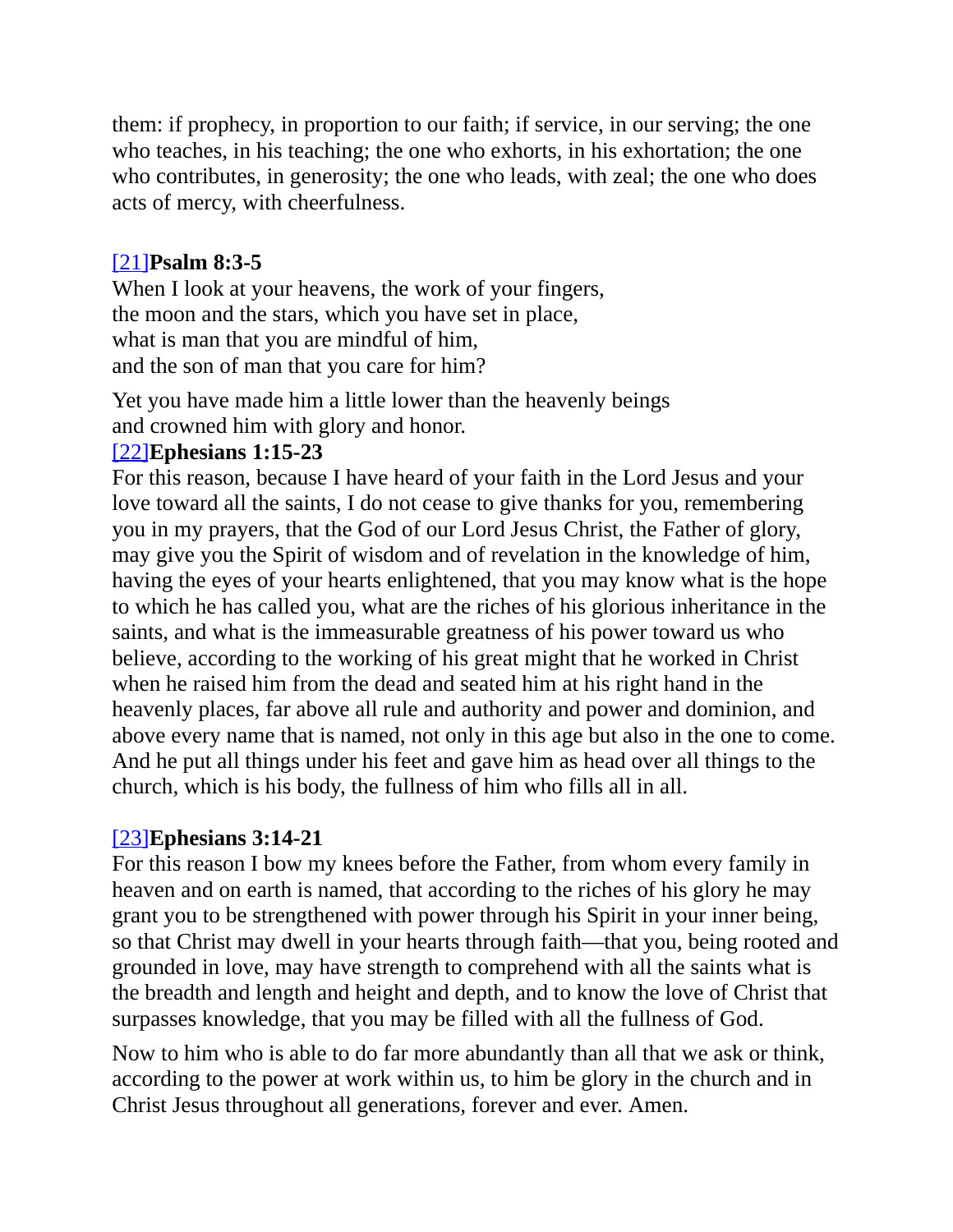#### <span id="page-46-0"></span>[\[24\]](#page-27-1)**Psalm 111**

Praise the LORD! I will give thanks to the LORD with my whole heart, in the company of the upright, in the congregation. Great are the works of the LORD, studied by all who delight in them. Full of splendor and majesty is his work, and his righteousness endures forever. He has caused his wondrous works to be remembered; the LORD is gracious and merciful. He provides food for those who fear him; he remembers his covenant forever. He has shown his people the power of his works, in giving them the inheritance of the nations. The works of his hands are faithful and just; all his precepts are trustworthy; they are established forever and ever, to be performed with faithfulness and uprightness. He sent redemption to his people; he has commanded his covenant forever. Holy and awesome is his name! The fear of the LORD is the beginning of wisdom; all those who practice it have a good understanding. His praise endures forever!

#### <span id="page-46-1"></span>[\[25\]](#page-28-1)**Romans 5:9-10**

Since, therefore, we have now been justified by his blood, much more shall we be saved by him from the wrath of God. For if while we were enemies we were reconciled to God by the death of his Son, much more, now that we are reconciled, shall we be saved by his life.

#### <span id="page-46-2"></span>[\[26\]](#page-29-1)**Psalm 143:5-6**

I remember the days of old; I meditate on all that you have done; I ponder the work of your hands. I stretch out my hands to you; my soul thirsts for you like a parched land.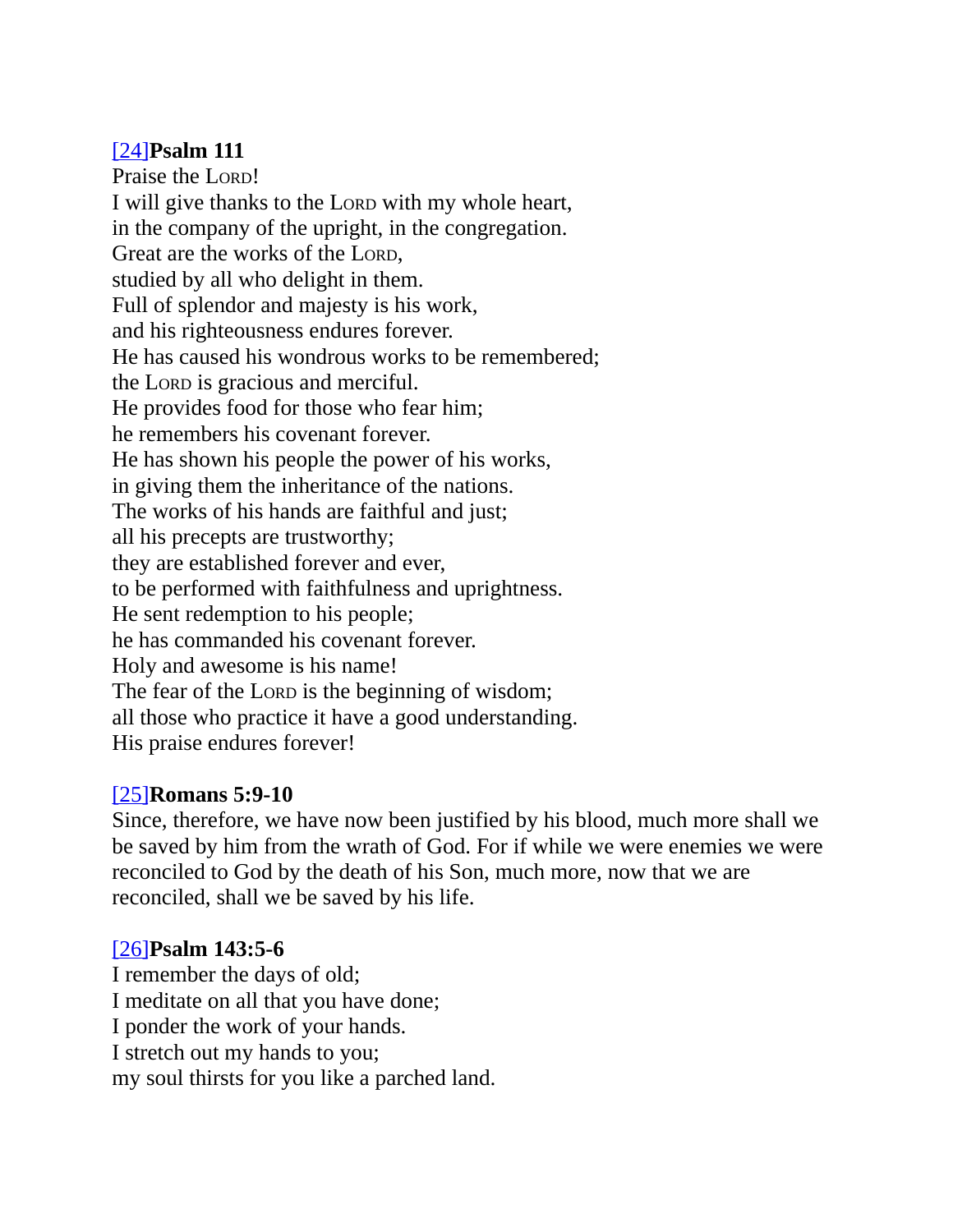#### <span id="page-47-0"></span>[27] **Exodus 15:11**

Who is like you, O LORD, among the gods? Who is like you, majestic in holiness, awesome in glorious deeds, doing wonders?

#### <span id="page-47-1"></span>[28] **Hebrews 12:1-3**

Therefore, since we are surrounded by so great a cloud of witnesses, let us also lay aside every weight, and sin which clings so closely, and let us run with endurance the race that is set before us, looking to Jesus, the founder and perfecter of our faith, who for the joy that was set before him endured the cross, despising the shame, and is seated at the right hand of the throne of God.

Consider him who endured from sinners such hostility against himself, so that you may not grow weary or fainthearted.

#### <span id="page-47-2"></span>[29]**Romans 12:2**

Do not be conformed to this world, but be transformed by the renewal of your mind, that by testing you may discern what is the will of God, what is good and acceptable and perfect.

#### <span id="page-47-3"></span>[30]**Psalm 1**

Blessed is the man who walks not in the counsel of the wicked, nor stands in the way of sinners, nor sits in the seat of scoffers; but his delight is in the law of the LORD, and on his law he meditates day and night.

He is like a tree planted by streams of water that yields its fruit in its season, and its leaf does not wither. In all that he does, he prospers. The wicked are not so, but are like chaff that the wind drives away.

Therefore the wicked will not stand in the judgment, nor sinners in the congregation of the righteous; for the LORD knows the way of the righteous, but the way of the wicked will perish.